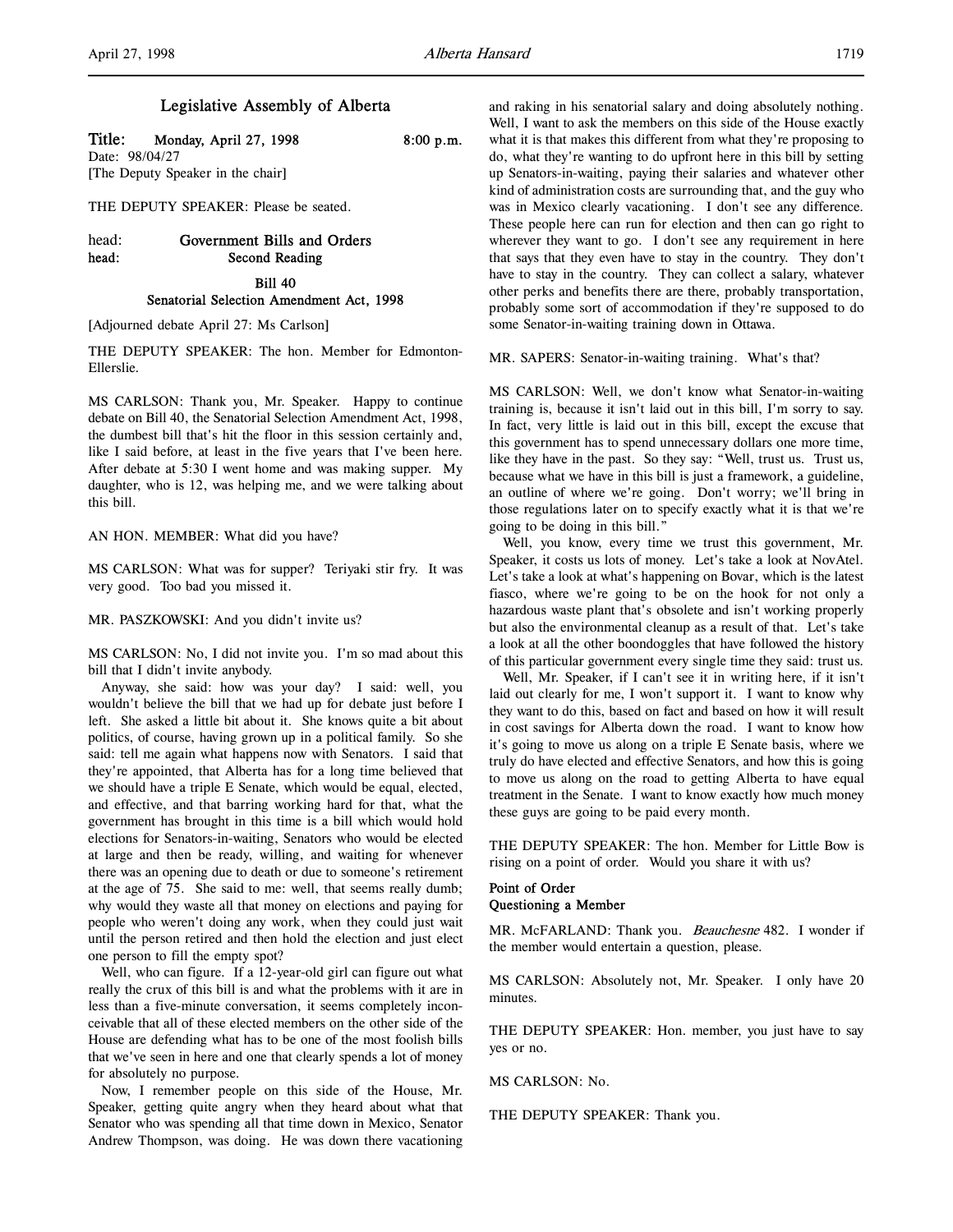MS CARLSON: Certainly he's got a full 20 minutes available to him, in which he can elaborate in terms of any kind of detail he wants here. When we get into committee I'd be very happy to take my time then to respond to any questions he may raise on this issue.

#### Debate Continued

MS CARLSON: So going back to my points. I want to know what the salary is going to be for these Senators. I want to know what kind of perks they're going to get. I want to know what the benefit costs are going to be for these Senators. Generally speaking, Senators are older in nature, so there's a lot more health care costs associated with that. What kind of retirement packages are going to be associated with them? I want to know what kind of travel allowances they've got. I want to know how much their Senator-in-waiting school is going to cost. I want to know if they're going to be allowed to leave the country while they're waiting to take their spot.

I want to know how they're going to queue up in terms of who's first in line when a Senator is replaced for whatever reason. There's no discussion in here. If you hold provincewide elections like we did the last time a Senator was elected in this province, then one guy got the majority vote and off he went to Ottawa. In this instance we don't know that that's going to be the case. If you elect more than one, who's the first one go? What happens if they start to fight about it, Mr. Speaker? What happens if none of them want to go, if they just want to be Senators-in-waiting forever and not have to go down to Ottawa and do any work? I think that that's something we should consider in that regard. [interjections] I want Senators to go to Ottawa and work and be paid for work they do. I don't want them to be sitting here in Alberta lolling around, Mr. Speaker, on the dole, getting big bucks for doing absolutely nothing.

Unless they can prove to me absolutely that those people are going to be doing something that is productive in terms of output in this province, then I don't think they should be getting any dollars at all. I don't think we should be wasting any money putting together elections, which we all know are very expensive to do.

MR. SAPERS: How about the cabinet? How do you feel about them getting money if they don't do anything?

MS CARLSON: Well, my colleague wants to know how I feel about cabinet if they don't do anything. If they don't do any work, they shouldn't get any money either. Well, I agree with that statement. So there are some parallels in this bill, Mr. Speaker. It rose to the top of his mind, he said it, and I responded. Certainly I would agree with that statement.

So all of these issues I think are important. When you're talking about just a by-election in this province, Mr. Speaker, we know that it costs about 200,000 in organizational dollars to run a by-election. You've got to make sure that all your ducks are in a row, that you've got a current count of people who are eligible voters. You've got to put all the infrastructure together. You've got to do all the printing and so on and so forth. I don't know how much it costs to run an election just to elect a couple of Senators-in-waiting who really aren't going to be doing anything for the money anyway. So we would need to know what the cost factors are going to be on that. I am sure it would be substantial. I'm sure it's going to be more than a couple of hundred thousand dollars. So that's just the upfront costs to put the infrastructure in place.

What happens if, while these Senators-in-waiting are waiting, one of them gets sick and decides they have to withdraw or one of them dies or they get another job? If they're bored just sitting around doing absolutely nothing so they look for some employment where they're actually contributing members of society and they decide they don't want to be a Senator-in-waiting any longer, what are the rules around that? We don't see anything like that outlined in this bill.

I think that the people have a right to know if they're going to have to go right back to the polls again, spend some more money, and make another decision. You've got all those campaign dollars that these Senators are going to have to organize in order to run their campaigns. I can't imagine, Mr. Speaker, how many people we'd have running for an election like that.

I remember one of my colleagues saying that in one of the public school trustee elections, where you don't make very much money and you have to work quite hard and you take quite a bit of flak from the public – in one municipal election I think he said that 52 people ran that time. Well, Mr. Speaker, how many people would run for a job that pays at least \$70,000 a year where you don't have to do any work? Yeah, there you go. We've got a couple of hands going up. There are three people sitting in the gallery, Mr. Speaker, and two of them said that they're going to run. Well, what do you know? I think you're very smart. It's a great job if you can get it.

So take a look at this. How many people are going to put their hat in the ring? Well, we have 66 percent of the people who are sitting in the gallery saying that they would, Mr. Speaker. I just bet that about that proportion of the population would also like to run, because it's a heck of a job and you're not going to have get a 5 percent rollback at the whim of the Premier. In fact you're no longer going to be under the Premier's control. So that makes it even a better job. I might run myself. I think that sounds like a great job. [interjections] Did I hear some cheers? I'll take campaign contributions right now, thanks very much.

#### 8:10

So, Mr. Speaker, I think those are the kinds of things we have to consider when we're taking a look at this bill. It just seems to be completely ill thought out. Somebody came up with a bright idea and decided that this would be the way to go, but it seems to me that that person really must have had what the Premier always calls dome disease, because certainly they didn't see beyond the parameters of this room in terms of the implications or the costs. The costs are just overwhelming when you think of what those dollars can be spent on in terms of needed and necessary funding in this province. Certainly many of my colleagues who spoke this afternoon spoke very eloquently about the needs in different areas and very colourfully as well. It was excellent.

I'd just like to add my own wish list to that, Mr. Speaker, if I may. You know, in Environmental Protection we have lots of concerns around this province, and many of them have to do with the lack of funding that is now available in Environmental Protection itself. They've cut that staff down by 50 percent and the other funding by 33 percent, so they can't do a lot of monitoring like they used to. That's really too bad, because we have a lot of industrial activity happening in this province, and there are lots of needed and necessary places where we should be having a good protective eye on the environment.

Certainly we could start with even something as small as the parks, that \$4 million that the minister just cut out recently. We've had a lot of feedback about people being unhappy about that. I bet it wouldn't take two years of these folks' salaries and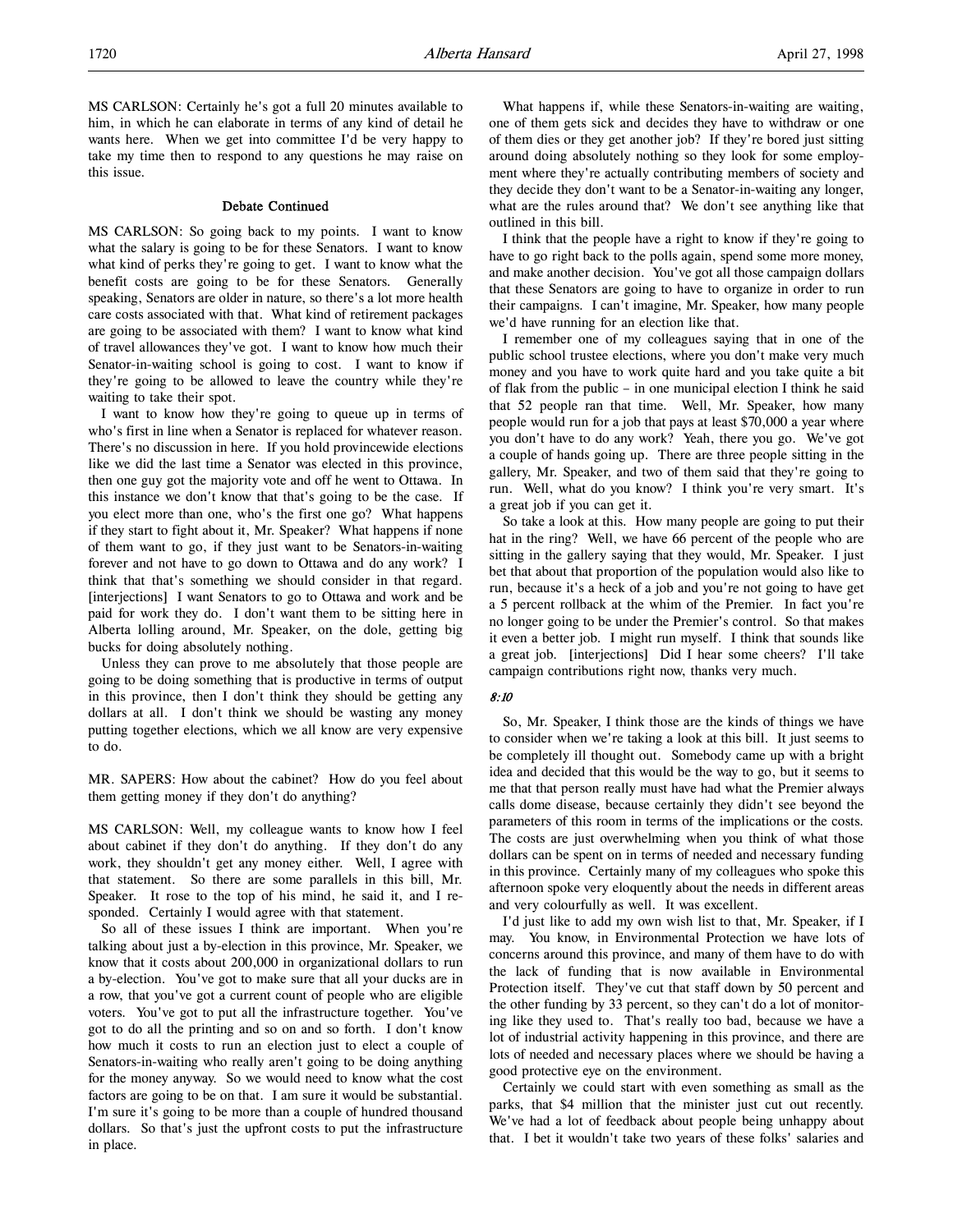the start-up costs of the election and you'd hit that \$4 million target. Now, if you weren't going to do something that was of vital urgency, like food banks or hot lunch programs or ensuring that we didn't have any kids going to school without proper clothing and footwear or proper funding for hospitals or proper funding for prenatal care or proper funding in our schools, if you didn't want to do any of those things, well, you could do something like keep our parks open. It's the same kind of dollar value that we're taking a look at, and they're areas that we need to seriously consider. There's a big need for intervenor funding in this province at all kinds of levels: environment, social services, health care. Those dollars that are being spent here could very adequately be spent there. I think those are areas we should be taking a look at. There are all kinds of places where it's more important to spend the money than it is to elect people for a job that doesn't exist.

Mr. Speaker, it's just absolutely appalling that we would see this kind of legislation on the floor of this House, and I'd like to see a few more people from this side of the House stand up and defend it. Having heard the arguments here in this Legislature all afternoon and now tonight, we haven't heard one government member.

AN HON. MEMBER: They're ashamed of it too.

MS CARLSON: Yeah. They're ashamed of it too. That's got to be what it is. They're ashamed that we have to waste all this time and money putting forward a bill that probably will never see the light of day, and that's a problem, Mr. Speaker. I want to hear some of their arguments and how they defend this kind of a bill. I want to hear cost projections, how much money it's going to cost to get these people lined up, to pay them on an ongoing basis, and then to elect new ones as necessary. I want to know what kinds of expenses are going to be involved in their day-today operations. That's important information for us to know, and I think the people in the gallery would like to know that.

I didn't see any line in the budget that came forward this year for next year saying that there was going to be money for Senators-in-waiting or for the election of them. If that's the case, then clearly we're not going to see this line item in the budget until next year, until March of 1999, and with oil prices dropping and the doom and gloom that we hear from the Provincial Treasurer in terms of all the cutbacks that are so necessary for them to keep these huge surpluses in Alberta, I wonder how they're going to defend electing Senators-in-waiting. It's such a ridiculous statement that I can't even say it with a straight face, Mr. Speaker. [Ms Carlson's speaking time expired]

I'll be up in committee.

THE DEPUTY SPEAKER: The hon. Member for Edmonton-Glengarry.

MR. BONNER: Thank you very much, Mr. Speaker. I enjoy this opportunity to rise this evening to speak to Bill 40, the Senatorial Selection Amendment Act, 1998. I, like so many other people in this Assembly, am having difficulty as to why we have this bill put forward at this particular time when the number one reason for it is to fill a vacancy in the Canadian Senate that at this particular time has no Senate vacancy.

Now, again, when I look at this, Mr. Speaker, is this a silent message that we are starting to get that perhaps there won't be any fall sitting of the Legislature, that if in fact before we do meet again next year, in 1999, there could be a vacancy? So I do wonder if there is some mischief that's being prepared by this particular bill that we are not aware of.

Now, again, I do know that in previous times, when there was a vacancy, we did have Stan Waters elected to the Senate. He was elected to that position and was subsequently appointed by the federal government. One of our latest appointees to the Senate, Nick Taylor, did support this and continues to support an elected member going to the Senate. But certainly this only occurs when a position is available.

Now, I believe that our latest Senator, who was just appointed, was a distinguished person in her own community but certainly a person that didn't have the resources to run for a Senate position. She is a person who is there representing Albertans, who is doing a magnificent job for a minority group, and she has every right to be there. But if she had to depend on this bill to get there to represent her people, to represent that minority, she would not be there, because she had neither the resources in terms of money nor in terms of support, in terms of organization to get herself there. So I think we have to seriously take a look at electing people to the Senate, because the minute we do that, we restrict who has the opportunity to go there.

Now then, if we do go forward with this process, what change is it going to make? What changes are going to occur by having six people, as my colleague from Edmonton-Ellerslie mentioned, Senators-in-waiting? And what a perfect term to use. What changes are they going to make? Well, they're certainly going to make a change in the bottom line. We are going to be putting out a tremendous amount of taxpayer dollars in order to keep these Senators-in-waiting. For how long are we going to do that? If in fact we do do that, is there ever any guarantee that they will in fact make it to the Senate?

Now, it seems to me as well that one very, very important step has been missed here. We have a minister that sits over here who has done a fine job in intergovernmental affairs, yet I haven't heard of any talk between him and his counterpart in Ottawa. The last time I checked, the government in Ottawa was certainly not in favour of elected Senators. It would seem to me that if this process were to occur, we'd expect this minister to be down there setting up a process whereby everybody would agree, and we wouldn't be setting up a process that's going to be extremely expensive. We wouldn't be setting up a process where we don't know if in fact all the dollars that we spend are going to be put to good use or not.

So in looking at this particular thing, all we will have are public revenues which are wasted. These are hard-earned taxpayer dollars that won't be going where we do want them, and I think it's particularly a diversionary measure on the part of the government to introduce this bill at this particular time, especially when we have a domestic violence bill that we don't seem to be able to get passed in this particular Assembly. We don't even seem to be able to get it onto the Order Paper. [interjection] Well, right. What is this? They are ready to waste money on people who may never be Senators in this country, yet we cannot get a bill passed through this House to protect the most vulnerable members of our society. I have a great deal of problem with that.

I also have a great deal of problem when we are going to be electing Senators or electing potential Senators, yet we can't get around to electing 17 regional health authority boards, that this government supported.

MR. DICKSON: They're spending \$2.4 billion.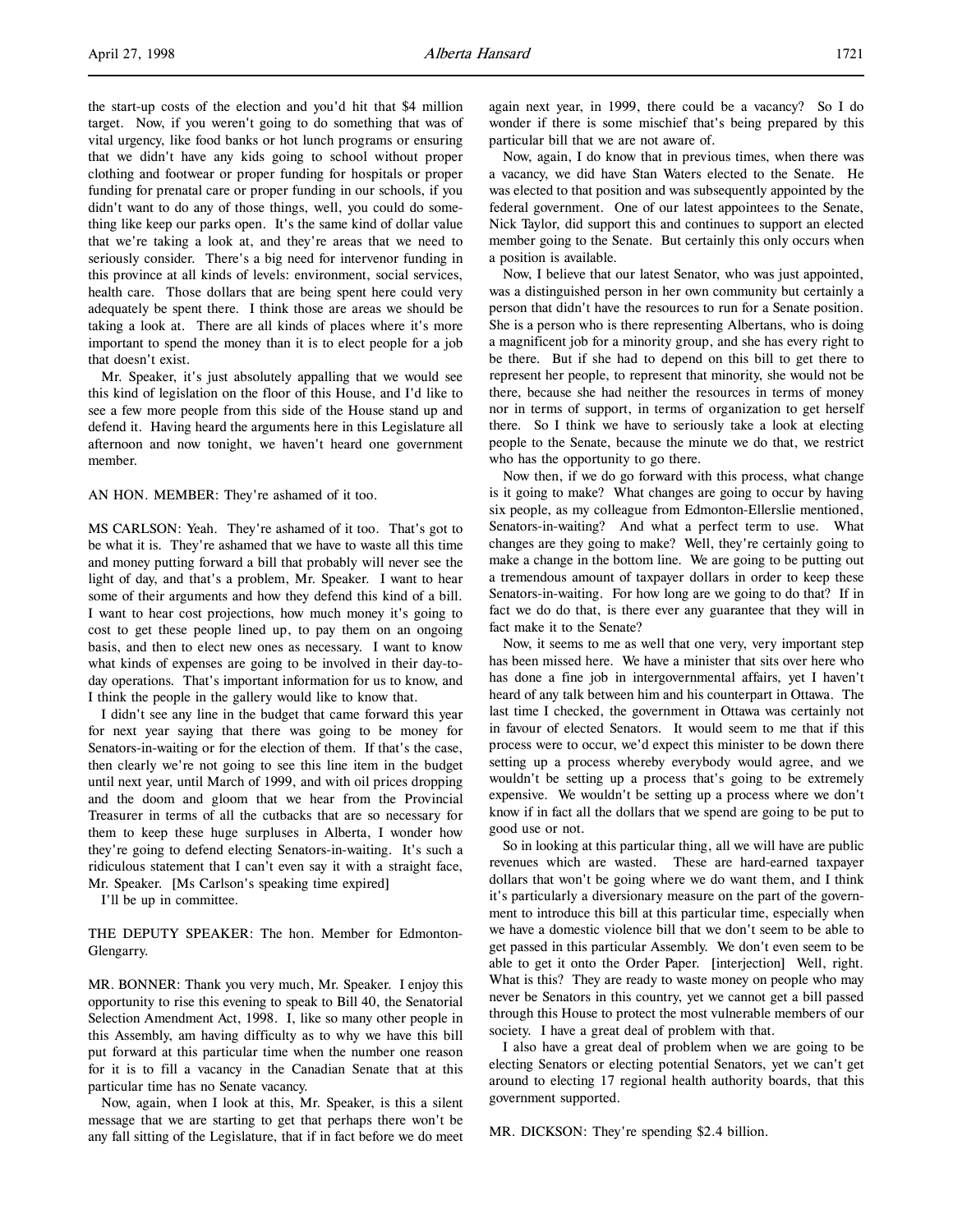### 8:20

MR. BONNER: Correct. They do have \$2.4 billion to spend per year, and they make these decisions on where these tax dollars go. We do have regional health authorities that spend \$2.4 billion in taxpayers' money, that aren't elected, that do have the support of everybody to be elected except the government. Yet we want to go ahead and elect people for positions that don't occur. It doesn't make sense.

Mr. Speaker, as far as I can see, Bill 40 is an empty bill. This should be put on the back burner, but the back burner should be on high, because it is a waste of our time. It does not have any planning in it. This is a piggyback ride on the backs of a federal party that seems to be running out of ideas to go after the government for, so we will bring up a Senate election to try and do this.

Now then, another problem I have is: what change, what significant difference will they make by being Senators-in-waiting in order to get to Ottawa? What will be the intrinsic powers of these people? They won't have any. What will be their effect on the Senate when they get there? Well, we really don't know because this bill doesn't spell out too much at all. It is very lean. When we do have an elected Senate, Mr. Speaker, I think one of the things we have to look at as well is: how will elected people change what has happened in this country since 1867? Will an elected Senate be able to hamstring the government of Canada the way it exists today? Another thing that I don't understand is: what will they achieve that is not being achieved right now?

Mr. Speaker, why would we elect these people when, for example, we don't know on what basis these elections are going to take place? Are they going to take place by constituency? Are they going to take place as an election at large? How do we decide which one of the elected members goes? How long will they remain on that list? What happens if these people take these positions and then decide they don't want to go? They're called upon to represent us in the Senate, and they don't want to go. Do they refund our tax dollars? What a waste.

So when I do look at all these things, Mr. Speaker, I do have a lot of troubles with this particular bill. I don't see how it can possibly help Albertans at this time. I don't see how it can be a priority at this particular time when, as I said earlier, we do not elect regional health authorities. We have not dealt with the issue of family violence in this province even though it's been in front of this Assembly twice. We have an issue on VLTs in this province where municipalities certainly didn't vote to have those devices put into their communities. Yet they have been downloaded on to hold and fund elections for their removal.

We have a number of burning issues that we could be looking at which certainly are of more interest and will affect more Albertans than this particular bill on senatorial selection, an amendment so that we can have, supposedly, future Senators on the sidelines. What a beautiful role that would be. This would be like the Detroit Red Wings saying: "Gordie, come on back. We'll give you number 9 again. You can sit up there behind the bench. We'll pay you all this money just to be there." The Oilers could have used him perhaps yesterday. We needed a goal desperately, and it didn't come when we needed it. Yeah, Gordie would pull them together, whereas this bill certainly will not pull Albertans together.

Mr. Speaker, I have to say in my concluding remarks that there is absolutely no way that I can support Bill 40.

MR. BONNER: I know it's sad, Mr. Speaker, and I'm glad that these people are agreeing with me. I certainly will look forward to any comments that they wish to make in debate. I look forward to them with a great deal of interest. I also look forward to their support, because they agree with me that it's sad that we do have this on the floor. [interjection] I certainly hope that the minister of public works will in fact debate this bill and try to convince his members over there what a waste of taxpayer dollars this is. I can't help but get the feeling that the son of a former Premier of this province is pushing this because his father never, ever became a Senator in this province.

There are just so many issues to discuss on Bill 40. Mr. Speaker, with those comments I would like to conclude my discussion on Bill 40, and I urge all other members on the other side to vote against this worthless bill.

Thank you, Mr. Speaker.

THE DEPUTY SPEAKER: The hon. Minister of Intergovernmental and Aboriginal Affairs to close debate.

MR. HANCOCK: Just a few remarks, Mr. Speaker, to close debate on this bill at second reading stage. It's very disappointing that with few exceptions all we've heard from members opposite is what I would characterize as fatuous hyperbole. It's been a disappointing debate. The bill has a very simple principle. Once again the government of Alberta on behalf of the people of Alberta are reaffirming our commitment to the concept of Senate reform, the concept of democratic federal institutions in this country, democratically elected institutions in this country, and particularly a democratically elected Senate. I was hoping that during the course of this debate – and we've had good debate in our own caucus; we've had good debate through SPC. I've heard from the members on my side, and I was hoping that I would get some good ideas . . . [interjections]

THE DEPUTY SPEAKER: Hon. members, you were inviting someone to debate it; they are. Please let them do so and so that we may hear the hon. Minister of Intergovernmental and Aboriginal Affairs.

MR. HANCOCK: Thank you, Mr. Speaker. I did say "with few exceptions," and I will mention that I was hopeful when I read the remarks by the Acting Leader of the Opposition that we would through the course of this debate get some good ideas. There is no lock on good ideas on this side of the House, although I have to admit that's where I've heard most of them.

Senate reform is a complex matter, and we could do well to talk about Senate reform and the different mechanisms which we could use to bring this agenda to the table, which the federal Liberal government has consistently refused to do. Bill 40 is simply one mechanism to once again draw attention to the concept of Senate reform and say: yes, Albertans are very strongly in support of the concept of Senate reform; we need to reform the Senate now. Is it the best way to do it? Well, that is a subject of debate. It's one mechanism, and I was hoping that I would hear more.

Bill 40 is an enabling bill. It doesn't say we're going to have Senate elections; it allows us to have the Senate elections. One of the problems we've faced in the past is that when there have been vacancies in the province of Alberta with respect to positions in the Senate, since the death of Stan Waters, unfortunately the federal government has moved rather quickly to fill those vacancies, not allowing us to use the Senatorial Selection Act, that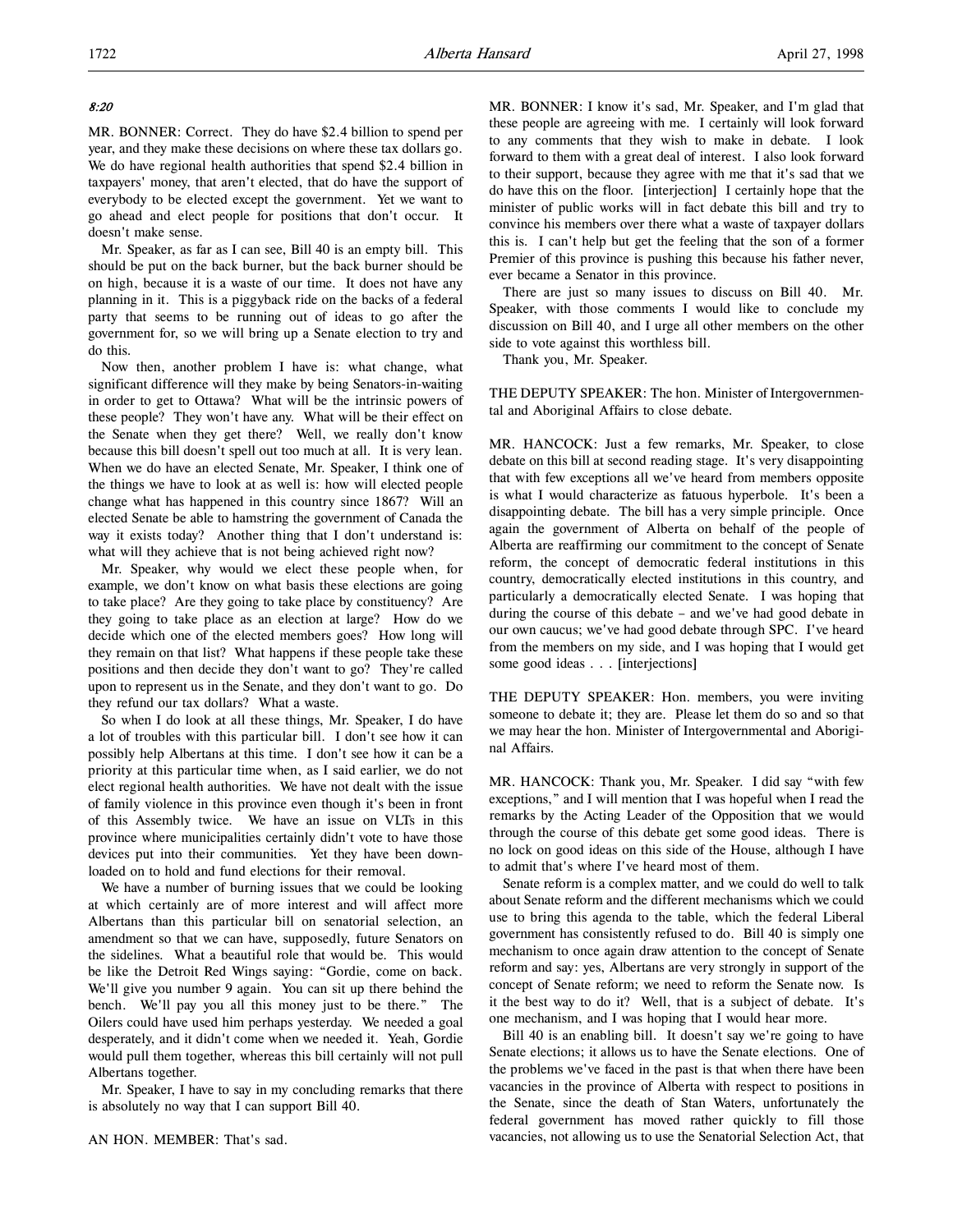was in place to hold a democratic election of nominees. So we need to have enabling legislation in place which will allow us to elect a nominee to stand ready in the event of the next vacancy.

### 8:30

Now, the timing of that – and I've heard some members suggest that this bill doesn't go far enough. First of all they call it laughable, and then they say it doesn't go far enough because it doesn't build all the mechanisms in. Well, with respect, Mr. Speaker, this is one bill which should be left to well-designed regulation as to when the election should be called, if an election should be called, how many Senate nominees we should elect, and what the terms of office might be. Those are things which should be left to regulation, because it's not the purpose of the bill to ensure that we have elections for Senate nominees.

Our object, ultimately, isn't to elect Senate nominees. Our object is to reform our national institution so that we can have an elected – in fact, more than an elected – equal, and effective Senate. So the object of this bill is not to put in place a regime which will automatically force us to go to elections time after time, will force us to have in place specific criteria which must be fulfilled. In fact, the object of the bill is to have the bill become redundant as soon as possible by having the federal government do the right thing, bring the topic of Senate reform back into the national agenda. Let's have a proper discussion about reforming the Senate, and let's do it properly.

I would ask all members of this House to support this bill at second reading and in committee and in third reading so that we can send a solid message to the federal government about what actually should be done in this country in terms of democratic Senate reform.

THE DEPUTY SPEAKER: The hon. Minister of Intergovernmental and Aboriginal Affairs has moved second reading of Bill 40, Senatorial Selection Amendment Act, 1998. Does the Assembly agree to the motion for second reading?

SOME HON. MEMBERS: Agreed.

THE DEPUTY SPEAKER: Opposed?

SOME HON. MEMBERS: No.

THE DEPUTY SPEAKER: The motion is carried.

[Several members rose calling for a division. The division bell was rung at 8:31 p.m.]

[Ten minutes having elapsed, the Assembly divided]

[The Deputy Speaker in the chair]

 $\mathbf{F}$  the motion:  $\mathbf{F}$  the motion:

| For the motion: |          |                |
|-----------------|----------|----------------|
| Amery           | Haley    | McClellan      |
| Boutilier       | Hancock  | McFarland      |
| <b>Broda</b>    | Havelock | Melchin        |
| Calahasen       | Herard   | Paszkowski     |
| Coutts          | Hierath  | Renner         |
| Doerksen        | Hlady    | Shariff        |
| Dunford         | Jacques  | Smith          |
| Evans           | Laing    | <b>Stevens</b> |
| Fischer         | Lougheed | Tarchuk        |
| Forsyth         | Mar      | Woloshyn       |
| Fritz           | Marz     | Yankowsky      |
|                 |          |                |

| Against the motion: |           |             |
|---------------------|-----------|-------------|
| Bonner              | Mitchell  | Sloan       |
| Carlson             | Olsen     | Zwozdesky   |
| Dickson             | Sapers    |             |
| Totals:             | For $-33$ | Against - 8 |

[Motion carried; Bill 40 read a second time]

# head: Government Bills and Orders head: Committee of the Whole

[Mrs. Gordon in the chair]

# Bill 40 Senatorial Selection Amendment Act, 1998

THE DEPUTY CHAIRMAN: Are there any comments, questions, or amendments to be offered with respect to this bill? The hon. Member for Calgary-Buffalo.

MR. DICKSON: Thank you very much, Madam Chairman, and good evening. It seems like only yesterday we were addressing Bill 40. In fact, it seems like only scant hours ago we were talking about the principle of Bill 40, and finally – finally – we get a chance to deal with the detail of the bill, the bill that far from taking us to a triple E Senate takes us towards the triple H Senate.

### SOME HON. MEMBERS: What's that?

MR. DICKSON: Some members ask what that might be. Helpless, hapless, and hopeless: those are the three Hs, Madam Chairman. Or if you prefer: hypocritical, hysterical, histrionic. I mean, what we've got is the bill which through the terrific . . .

MRS. McCLELLAN: Is that the present Senate or the prospective one?

MR. DICKSON: The Minister of Community Development, sharp as ever with a rapier-like wit and amazing speed, immediately focuses in and says: am I discussing the current Senate or the prospective Senate? Well, for the clarification of the Minister of Community Development and all members, I'm talking about this boneheaded, illogical, vacuous proposal in Bill 40 to elect people to a gang we call the Senators-in-waiting.

There are at least three things going through. The advantage in being able to move to committee so quickly means that the commentary and the analysis we've heard is fresh in our minds when we've listened to the impassioned plea from the minister of intergovernmental affairs, who has watched with some despair, no doubt, as speaker after speaker with absolutely unerring accuracy have identified the many, many flaws and weaknesses in Bill 40. And let's give the minister credit. The minister has stood in his place, a rarity in the House for a government sponsor, and attempted to defend the bill. So he gets nine out of 10 for passion; he gets one out of 10 for logic, Madam Chairman. I want to attempt to explain what I know. He thinks because he's wearing a red and white tie – no doubt his partners specifically picked that out today thinking that would appeal to the patrioticspirited members of the opposition. Well, I want to tell that member that I'm colour-blind. I can't tell what's red and what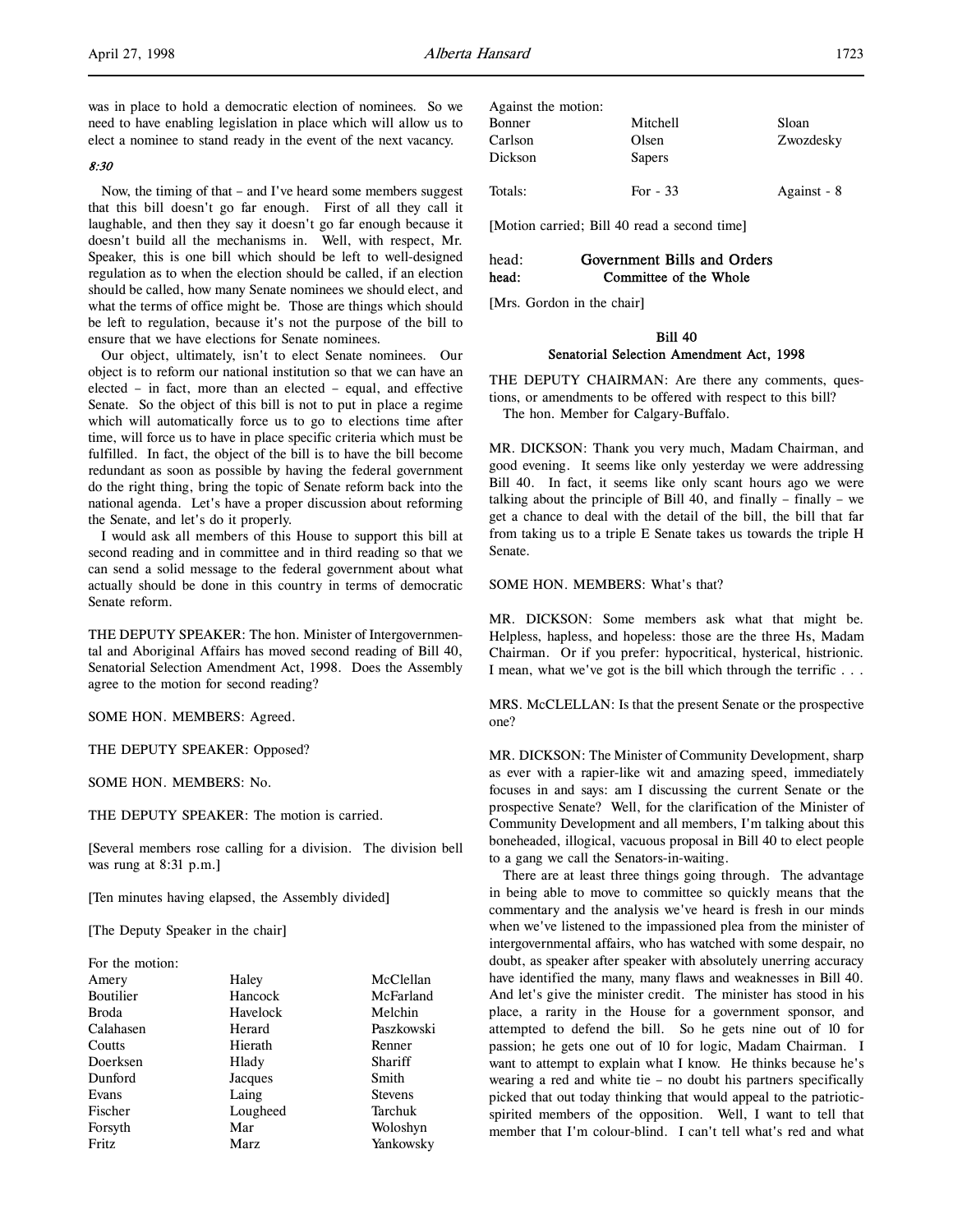isn't, so I'm absolutely immune to the snazzy tie being worn by the minister of intergovernmental affairs.

Seriously, Madam Chairman, I wanted to identify the three issues that virtually leap off the page, leap off the – what have we got here? – four pages of Bill 40. I just want to touch on those three themes, and then I'd like to come back and augment them **later** 

The first one and one that gives me enormous concern. The Senate ideally should represent provincial interests, regional interests. That means the interests of the 3 million people in the province of Alberta, not the interests of the 63 government MLAs. Now, you might ask why I make that observation. Some people might say . . . [interjection] The Edmonton-Norwood member I think has suggested that that sort of thing should be self-evident. One would think so, Edmonton-Norwood, through the chair.

If one looks at section 5 on page 2, we see: "The Lieutenant Governor in Council may make regulations . . . respecting the performance and accountability of a Senate nominee." Well, when we see a government that has brought in bills as bad as 25, as bad as 26 – we've seen bill after bill stumble out of the gate and crash in flames and leave smouldering embers before we finished the committee stage of debate – we can fairly ask: what exactly in section 5 does the minister mean when he wants to be able to arrogate to the cabinet, that closed little group that's not accessible and doesn't operate in a forum like this? There's no record of proceedings, in a way that Albertans can access, "respecting the performance and accountability of a Senate nominee."

#### 8:50

I think what's abundantly clear is that the minister of intergovernmental affairs wants to be able to appoint stooges, puppets, people who are beholden to the provincial government, people who can be manipulated . . . [interjection] Well, they may be elected by Albertans, hon. minister, through the chair, but it's your government that's going to fix performance and accountability measures. I think if Albertans have the good sense to be able to elect people, we don't need the Lieutenant Governor in Council being able to set performance criteria. The performance criteria are those that are going to be assessed by the electorate when they go to the polls, and if you don't have confidence in that, why are we going through the exercise in the first place?

I just again have to highlight the hypocrisy of a government that is frightened of regional health authority elections and trashed that promise made on March 11, 1997, because they got a little nervous about the uncertainty that comes with an election. But they're prepared to champion an election of people who are going to cool their heels waiting possibly (a) for a vacancy and then (b) for positive action on the part of the Prime Minister.

I started off saying that I had three major themes I wanted to develop in speaking against Bill 40. The first one, then, is the problem that the Senators are going to be open to different forms of coercive control and persuasive control by the provincial cabinet through section 5.

Now, the second issue is one that concerns me greatly. We know that this government has been rent with internal divisions as we've seen the provincial agenda move from debt and deficit control to deal with those other kinds of issues. We see big cleavages in the Conservative caucus. We know that with Social Credit, with people anxious to create a provincial Reform Party – we now see that this is a gambit by the provincial government to discourage Reform from supporting Social Credit or some other

party in the province that would vie with the incumbent governing party for champions on the right end, on the fringe of the political spectrum. So that's the other thing we find with Bill 40.

The other issue, Madam Chairman, the third theme I wanted to develop had to do with what is really a perverse result. Let's say that we were to elect somebody who wins the senatorial selection race, as Stan Waters did the last time we tried this under the Senatorial Selection Act, and then we find there's no vacancy. Let's say that person spends two, three, four years waiting for an appointment. We look through here to see when the term expires, and we see the act expires on December 31, 2004, by virtue of section 9, but there's no limit to how long this nominee may be sitting and waiting.

Now just consider, for example, that you have somebody who is popularly elected in a senatorial selection race. Then let's say that we pick up the Edmonton Journal or the Edmonton Sun, whichever you prefer, and discover that this person has just been convicted of embezzling money from the Canadian Western Bank or has been charged with some even more heinous crime. [interjection] The Minister of Community Development is always quick to help out a stumbling speaker, for which we're always grateful.

Madam Chairman, just think about it for a moment. We've elected a man or a woman, a person to be our candidate for Senator. A year and a half after the election the person is convicted of an indictable offence under the Criminal Code. Well, we then look to Bill 40 to find out: how do you disnominate somebody? How do you unnominate somebody once they've won one of these races? What you find is that there's absolutely no means, no vehicle to be able to do that. Now, the minister of intergovernmental affairs we hope is going to address that yet before we get to the all-important vote.

I want to identify for members that the Liberal opposition is going to bring forward a number of amendments, probably not because we think this badly, badly flawed bill can be rehabilitated, but at least if the government is resolute in passing such a flawed piece of legislation, we have an obligation to mitigate the most serious defects, the most serious shortcomings in the bill.

In that example I mentioned before – you know, if you're in the situation where you had somebody who had won the senatorial selection race and had 40 percent more votes than the other 42 candidates who ran but in fact then turns out to be convicted of incest or convicted of rape or convicted of armed robbery, wouldn't that be an absolutely preposterous position to be in? We as a province would be stuck with our nominee. We would have no vehicle to say that we're embarrassed to have this person put forward. We may have exercised our very best judgment in voting in a senatorial selection race, but we don't know what the shelf life is of somebody who's won a senatorial selection race. There is no shelf life. We're not saying: best before the election in six months, best before the election in 12 months. We could be looking at years that this person sits there.

The other thing we may find, for those of us who really want a dynamic, active, energetic Senate, is that somebody experiences a debilitating illnesses. You may have somebody who was successful in winning a senatorial selection competition and develops some sort of infirmity, some illness, some disease. That means the person who formerly had won on the basis of their high energy level, their commitment, their enthusiasm, their ability to get things done now is effectively a lame duck, literally and figuratively. So, Madam Chairman, it makes little sense that we would buy into such a preposterous sort of formula.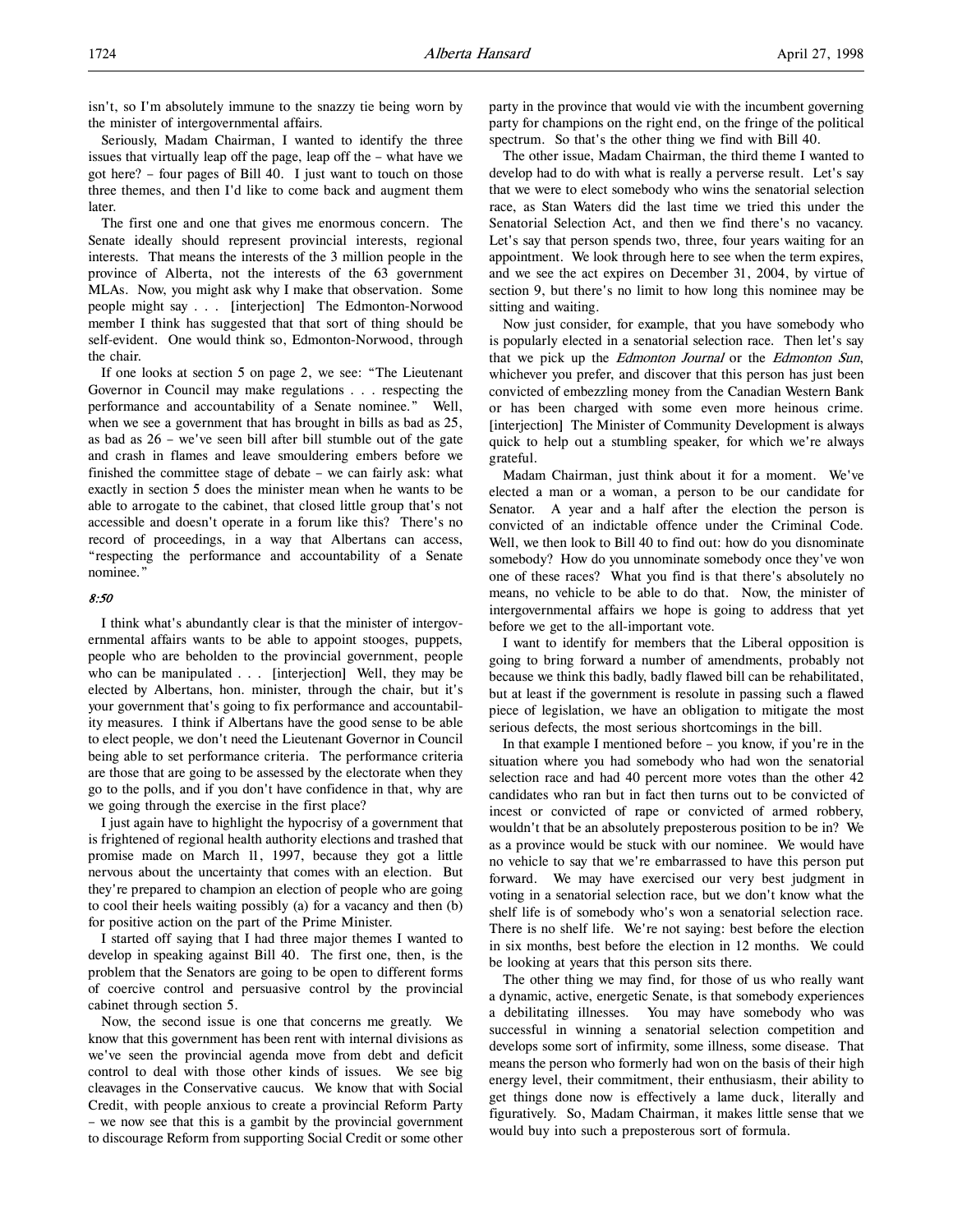The minister of intergovernmental affairs may have been more candid than he had intended, because what I heard him say was that we need not look at what's in the four corners of Bill 40, that we don't have to look at the wording in the bill because this has nothing to do with electing the best man or woman as a potential Senate candidate, that what this bill has everything to do with is to try and pressure the federal government. That's effectively what I heard him say. It looks like he's hiding now behind his desk, but when that minister for intergovernmental affairs surfaces again – he's a shorter guy than I remember. In any event, as soon as the head of the ministry of intergovernmental affairs rises above the horizon of his desk, I hope he's going to share with us – if he wants to go on a bit of a propaganda campaign, he may well do that, but why do the rest of Albertans have to be complicit, basically, in a stunt engineered, contrived, and one with no genuine intention of installing somebody in a Senate position.

### 9:00

When I see the Member for Calgary-Glenmore sitting there, formulating his thoughts and preparing his analysis and commentary to share with members, I remember that his former partner Bill Code had been a candidate in the last senatorial selection race. I remember that Mr. Code spent a lot of time campaigning around the province. It's an enormous effort to run effectively a provincewide campaign. It's like being the leader of a political party. You have to be everywhere. It's a huge, huge challenge, and quite frankly I'm not sure it's fair or reasonable to encourage people to expend the time and effort and energy in this kind of race when we find out that in fact there's no genuine intention on the part of the government to realize what the bill says but simply to use something they can try and beat the federal government up with. Well, the federal government is more sophisticated than that.

If this is the best that our intergovernmental affairs department and minister can come up with to try and move us closer towards Senate reform, then they're bereft of any good ideas. If that's the quality of analysis and if that's the extent of the imagination we're going to be able to find, then we're in far bigger trouble than Bill 40. Maybe what we should do is have an open race. Maybe what we should be doing, Madam Chairman, is having an open, provincewide competition for the office of minister of intergovernmental affairs. Maybe that's what we should be doing, because if really what we're talking about is beating up on Ottawa, trying to package some kind of message, and this is simply a shallow vehicle to do that, I think it would be far more powerful for the minister of intergovernmental affairs to resign. We can have a by-election in Edmonton-Strathcona. [interjection] I'm sorry; what's the constituency? I want to apologize to my colleague.

#### THE DEPUTY CHAIRMAN: It's Whitemud.

MR. DICKSON: Madam Chairman, thank you. It's always comforting to know that there is one woman in the entire Assembly who pays attention to what's being said when we deal with important bills. [interjections] Two women. I'm offending people right, left, and centre. I should quickly bring my comments to a close, but I wanted to say that the Edmonton-Strathcona MLA is doing stellar work.

I meant the Member for Edmonton-Whitemud. If he were to resign his seat, we could have a by-election, and he could travel around his constituency talking about his role, his notion of a triple E Senate . . .

MR. PASZKOWSKI: That would give Nancy a place to run.

MR. DICKSON: Well, there are all kinds of benefits, minister of transportation, through the chair.

So it seems to me here's a chance for the minister of intergovernmental affairs, for that member to be able to say – if he wants a mandate he doesn't have, he can take that spiffy red and white tie with the big maple leaf, that great, big, gleaming maple leaf in the bottom third of that tie, and he can door-knock and say, "I'm at your door for one single issue: I think we need a triple E Senate, and the way to do it is by giving me an incredibly powerful mandate." So I'm going to challenge that member. If he wants to consult with electors, here's a meaningful way to do it.

MRS. McCLELLAN: Edmonton needs him.

MR. DICKSON: Madam Chairman, I think the Minister of Community Development is trying to distract me and divert me from the important kind of analysis we're about tonight on Bill 40. I hope that minister is going to bring a little Oyen wisdom to her consideration of Bill 40. People in Oyen recognize a sham when they see it.

MRS. McCLELLAN: It's about the only thing they like that we're doing.

MR. DICKSON: You know, you've got to love the candour of the Minister of Community Development. It clearly is true that people in Hanna and Oyen know an empty vessel when they see one, and certainly people in Drumheller know when they're being sold a bill of goods. They know that Bill 40 is just that: it's a bill of goods.

Madam Chairman, what we've got then, what we're dealing with is a bogus bill. It's tarted up, dressed up as some big move in terms of Senate reform, but when we look at the bill and hold it upside down and shake it, we find it's pretty empty. There's nothing of any substance in these four pages of text, nothing significant at all.

Just before I take my seat, I want to sum up again those three themes, because I suspect there are going to be other members that are going to want to embellish and further develop those themes, the first one being that the Senator is going to be beholden to the provincial government. [Mr. Dickson's speaking time expired] I'm going to have to come back later, Madam Chairman.

Thank you very much.

### THE DEPUTY CHAIRMAN: Thank you very much, Calgary-Buffalo.

MR. SAPERS: Madam Chairman, the bill before us has been somewhat controversial in my own constituency. I've had a chance to talk to a couple of my constituents about it, and it was interesting that they kept asking me the same question. They said: will it make a difference? Will it really help? Will it reform the Senate? There are many constituents in Edmonton-Glenora who have concerns about the Senate. I should add that many of my constituents also spoke up strongly in favour of the Senate status quo. They talked about the importance of a sober second thought, a Chamber that would be responsible for that. They talked about how refreshing it would be to have people making political decisions without the pressures of election and re-election. On balance, the majority of the people I spoke to said that we should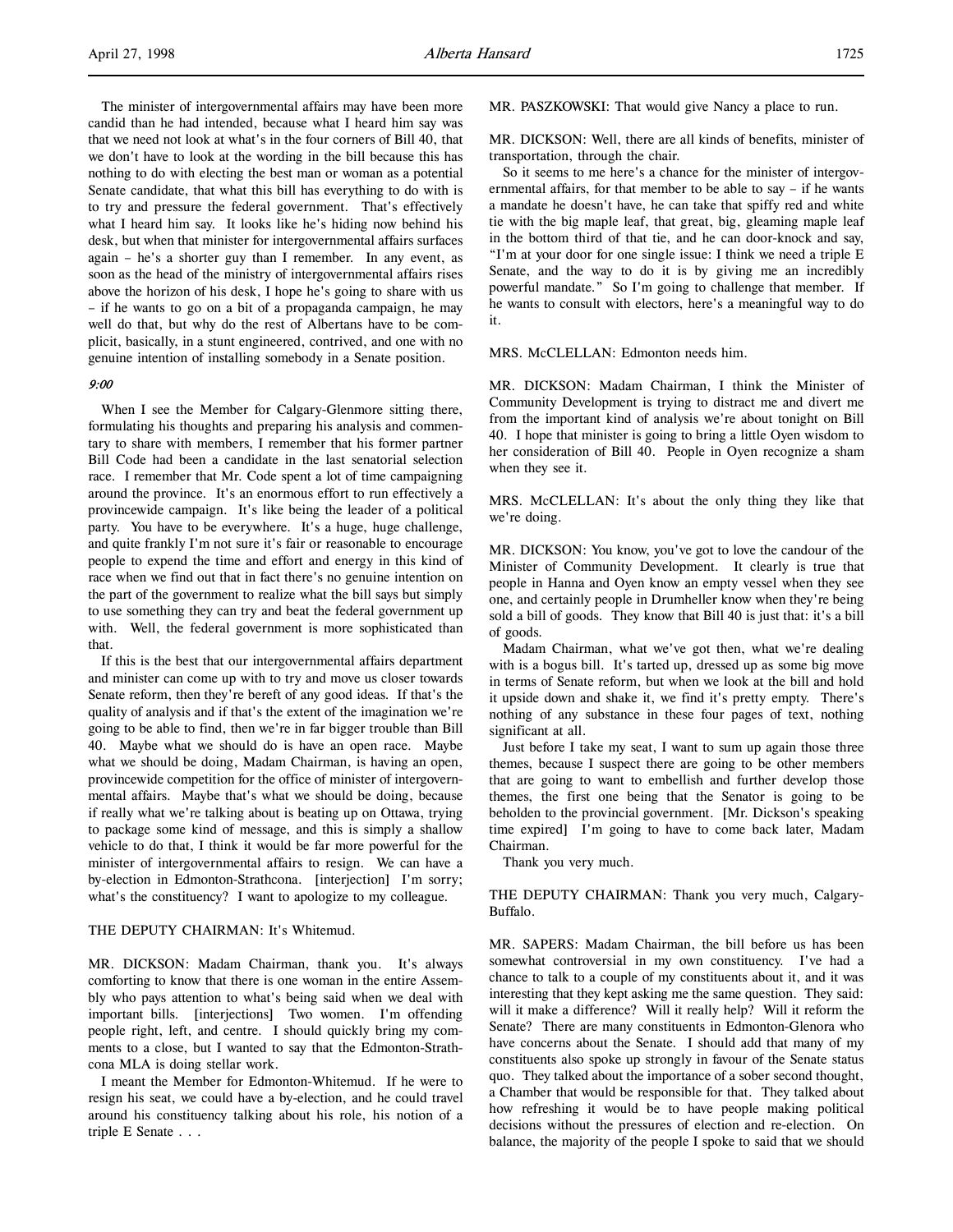have a reformed Senate. Now, that's not to say that they all said we should have an elected Senate, but they said we should have a reformed Senate.

They asked me for my opinion. They said: "You're in there; you're in that Chamber. You're debating this bill. You're listening to what the government has to say. Will it make a difference? Will it help?" I had to tell them that in my honest opinion it will not help. Now, it's not because the world would change. In fact, contrary to some of the stories that you'd see in the press where you'd think it was for the first time in Alberta that we were debating an elected Senate, what this bill does is amend an existing statute. [interjections]

# Chairman's Ruling Decorum

THE DEPUTY CHAIRMAN: Hon. member, if I may interrupt you for just a moment. Can you hear yourself talk? Unfortunately, I can't hear you talk. I realize, folks, we are in Committee of the Whole, and I will allow some leeway, but it is getting very, very noisy in here, and I would ask those of you that wish to have a conversation to maybe take it out to the patio where it's probably 19 to 20 degrees above, a beautiful night. If you want to talk, maybe you could use the pages and send notes. Okay?

Go ahead, Edmonton-Glenora.

### 9:10 Debate Continued

MR. SAPERS: Thank you, Madam Chairman. I appreciate that. As I was saying, there is a current law on the books in Alberta, the Senatorial Selection Act, which already allows for the possibility to elect Senate nominees. When I reminded my constituents about that, they said: "Well, that's interesting. When has that ever been used?" I said, "Well, in 1989 it was passed, and Stan Waters was selected that way and was eventually appointed to the Senate, but it hasn't been used since." So they asked me again, "Well, do we need this? Because we've tried to do it since then and the Prime Minister rejected Alberta's nominees." Of course the answer to that is: "No. There have been several Senate appointments since then, and Alberta has sent some fine men and women to the Senate, but never once has the provincial government tried to organize a senatorial selection election." So they said, "Well, what is this going to do that will change that?" I said, "Well, believe it or not, the guts of this bill, Bill 40, would allow the government to have the election on a standby basis." They said: "Explain that to me. How would that work?" I said, "The idea would be that for a Senate vacancy at some point in the future, we would build a list of nominees today." So my constituents asked me again: "Well, will that help? I mean, couldn't we have just done that anyway?" I said, "No, you couldn't because the law that's on the books now says . . .

### Chairman's Ruling Decorum

THE DEPUTY CHAIRMAN: Excuse me, hon. member. I'm going to have to interrupt you again. During Committee of the Whole we allow some leeway, and we certainly don't mind if you change seats and wish to talk with someone, but at the present time we have three people up, standing. I would ask that you take your seats. If we could work towards that end, I would appreciate it, because I don't want for the next several hours to have to keep interrupting the speaker.

Go ahead Edmonton-Glenora.

#### Debate Continued

MR. SAPERS: I've lost my train of thought, and I'm going to have to start all over again.

I think the point I was building up to, Madam Chairman, was that the current law only allows Senate nominees to be elected when there is in fact a vacancy. My constituents understood that that made some sense. They don't understand why we need to have this standby list.

Now, there has been some considerable debate about that. The Member for Edmonton-Whitemud stood and said that he was looking for intelligent and reasoned debate, a process to talk about what the Senate should be and could be, and that unfortunately he didn't hear any of that debate. I would say to that member that he wasn't listening very carefully. It seems to me that if the Member for Edmonton-Whitemud had been listening, if the Minister of Intergovernmental and Aboriginal Affairs had been paying close attention to the debate, he would have heard lots of good ideas. He would have heard members of the Official Opposition talking about the need for an effective and accountable Senate, talking about the need for Senate reform, recalling that it was an Alberta Liberal who first had the political courage to broach the subject of an elected Senate here in Alberta. So I think that member would have heard much of importance had he been paying attention.

Now, John A. Macdonald, in talking about the Senate during Confederation debates, had this to say:

In order to protect local interests, and to prevent sectional jealousies . . . it was found requisite that the great divisions into which British North America is separated should be represented in the Upper House . . . on the principle of equality.

What John A. Macdonald was getting at, what he was talking about, was not defending the Senate on the basis of absolute regional equity. He was talking about the special purpose that the Senate played during Confederation and the fact that it was to be seen as a balance against the lower House, the House of Commons, and its representation-by-population basis and also, of course, was talking about the need to balance the interests between Upper and Lower Canada at that time.

So the Senate has always been this institution in transition, this institution that was born out of the need for consensus and compromise, and it should continue to be an institution that is dynamic, that will evolve to continue to meet the needs of Canada and the federation as we move into the next millennium. The Member for Edmonton-Whitemud should be paying attention to not only that history but also the potential for the future of the Senate. It's not just there for provincial governments to play politics with. It's not just an institution that should be the whipping boy of any provincial government that wants to pick a fight with Ottawa. It shouldn't be an institution that exists simply to enjoy the ridicule of governments that are trying to divert attention away from issues in their own jurisdiction.

So we need to have a reformed Senate. The Senate itself is an institution that will continue to evolve. We need to allow that Senate to evolve. We need to work towards the principles of effectiveness and accountability, but you can't do that by simply taking a page out of time and saying, "Today we'll elect a bunch of people for a vacancy that doesn't exist, and we'll call them standby Senators," and then pretend that somehow we have worked towards Senate reform, because that would not be the case.

Section 3 of Bill 40 talks about the submission of the nominees to Privy Council, and 3(1) reads:

The Government of Alberta shall submit the names of the Senate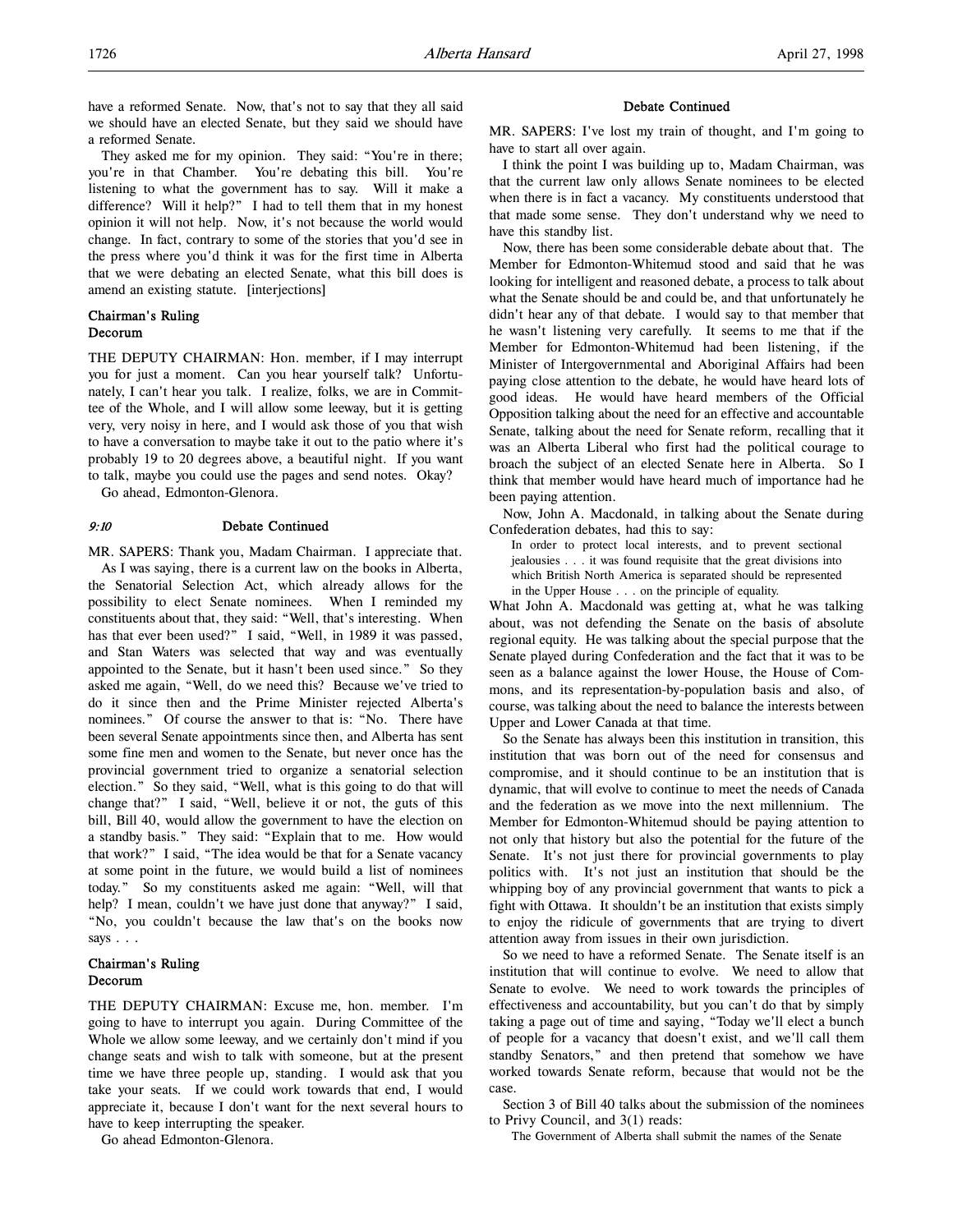nominees to the Queen's Privy Council for Canada as persons who may be summoned to the Senate of Canada for the purpose of filling vacancies relating to Alberta.

Well, section 3(1) of course would depend on a number of things. It would depend on there being a number of people who would allow their names to stand for the standby elections. It would count on there being a clear winner or winners. It would also rely on the goodwill of the federal government in terms of the Queen's Privy Council for accepting these names as anything meaningful or important and ultimately would presuppose that once these names were accepted, it would be one of those individuals who would in fact be appointed.

Now, none of this supposition does anything to achieve Senate reform, and in fact it makes me question whether or not there has been any discussion between the provincial government and the current federal government in regard to Senate reform. If there has been discussion, I would ask the minister responsible if he would please enlighten the Assembly as to what the nature and the content of that discussion was, because I can't imagine that Ottawa would get past section 3 of this bill before they simply just closed it up and pushed it away. It is not based on the process as we know it today. It's not based on any meaningful discussion about Senate reform as it has existed to date. The First Ministers get together, and from time to time, you know, there have been constitutional discussions in this country.

THE DEPUTY CHAIRMAN: Excuse me, hon. member. Hon. Member for Edmonton-McClung, please. I won't say what I thought you were possibly doing.

Go ahead, Edmonton-Glenora.

MR. HAVELOCK: Would you speak to the amendments, Howard?

MR. SAPERS: Oh, the amendments aren't on the table yet. The Minister of Justice was wondering if I'd speak to the amendments. We're still toying with whether or not this bill can be saved with amendments, Madam Chairman.

You know, this bill is flawed. It's based on such a flawed assumption that it would be difficult to imagine how this bill could be improved. We're working on it. As the minister of federal and intergovernmental affairs said, the government side doesn't have a monopoly on good ideas, so the hardworking, quick thinking, intellectually sound members of the Official Opposition are at this very moment at work crafting amendments that may in fact rescue this bill. As I look around, I see those members who would be crafting those amendments.

The point I was making is that this clearly wouldn't meet the test of any scrutiny of review that the federal government may want to pass this bill through.

Now, the bill goes on further in amending section 29 to talk about regulations that the Lieutenant Governor in Council may make. So the LG in Council may make regulations regarding

- (a) fixing the term of a Senate nominee;
- (b) respecting the duties and functions of a Senate nominee;
- (c) respecting the remuneration and expenses to be paid to a Senate nominee;
- (d) respecting the performance and accountability of a Senate nominee.

This is not just a framework. This is a scaffold that wouldn't pass even the Minister of Labour's occupational health and safety tests. This is an amazing set of regulations that would be made in secret, behind closed doors, by cabinet.

### 9:20

Let's take a look at the first one, "fixing the term of a Senate nominee." If I understand this correctly, the government wants to call for elections for positions that don't exist, to assemble a list of people who may be potentially sent to the Senate, and then they want to fix the term by regulation of how long that nominee may be valid or eligible to stand for appointment. I'm trying to imagine what that might look like. Let's say that we had an election today and the LG in Council decided that the nomination was good for three years. If there wasn't a Senate vacancy in three years, then this person's term would expire. But since you don't know when there's going to be another vacancy, what you may have to have is a whole series of elections, one after another.

Just to make sure that you didn't ever face the situation where there wasn't a vacancy without a roster of nominees, you'd have to have serial standby elections. So you'd have to have election after election after election after election to make sure you had a roster of people, because the term would have to be set by regulation. The regulation might mean the term would expire before there was a vacancy.

Now, the other alternative may be . . . Can you turn up my volume on this at all?

What I was saying is that the other option might be . . .

THE DEPUTY CHAIRMAN: Hon. Member for Edmonton-Glenora, what exactly is your point with that? Do you feel you cannot be heard?

MR. SAPERS: No. Exactly.

### Chairman's Ruling Decorum

THE DEPUTY CHAIRMAN: Well, then I will ask everyone – I think the point is duly taken that it is very difficult. Regardless of what anyone thinks, we are in the Legislative Assembly of Alberta; we are in Committee of the Whole. I would like us to show some decorum and respect. If you don't wish to be in here, please take your conversations outside or talk to your caucus whip.

Go ahead, Edmonton-Glenora. I'm going to come down hard if I hear a lot more noise.

MR. SAPERS: Thank you.

### Debate Continued

MR. SAPERS: Now, what I was saying is that the other option might be this. The other option might be that because the term is to be fixed by the LG in Council, the term might be a revolving or a rotating or a nonfixed one. They may say: well, we'll have the term for two years. Then if there's not a vacancy and one of those nominees is sent forward, they might say: okay; well, we'll extend the term. Then we might extend the term again, and we might extend the term again. But would you extend the term for everybody or just for those that weren't elected or just for those that were still interested? How would you expect voters to react if they were told: "What we want you to do is to vote for somebody whose term is unknowable, whose prospects of actually fulfilling the job that you've given the mandate to do are unknowable; we don't know when and if they ever do get a chance to go and fulfill that job, and we really can't tell you when that may or may not happen"? How fair is that to the electors?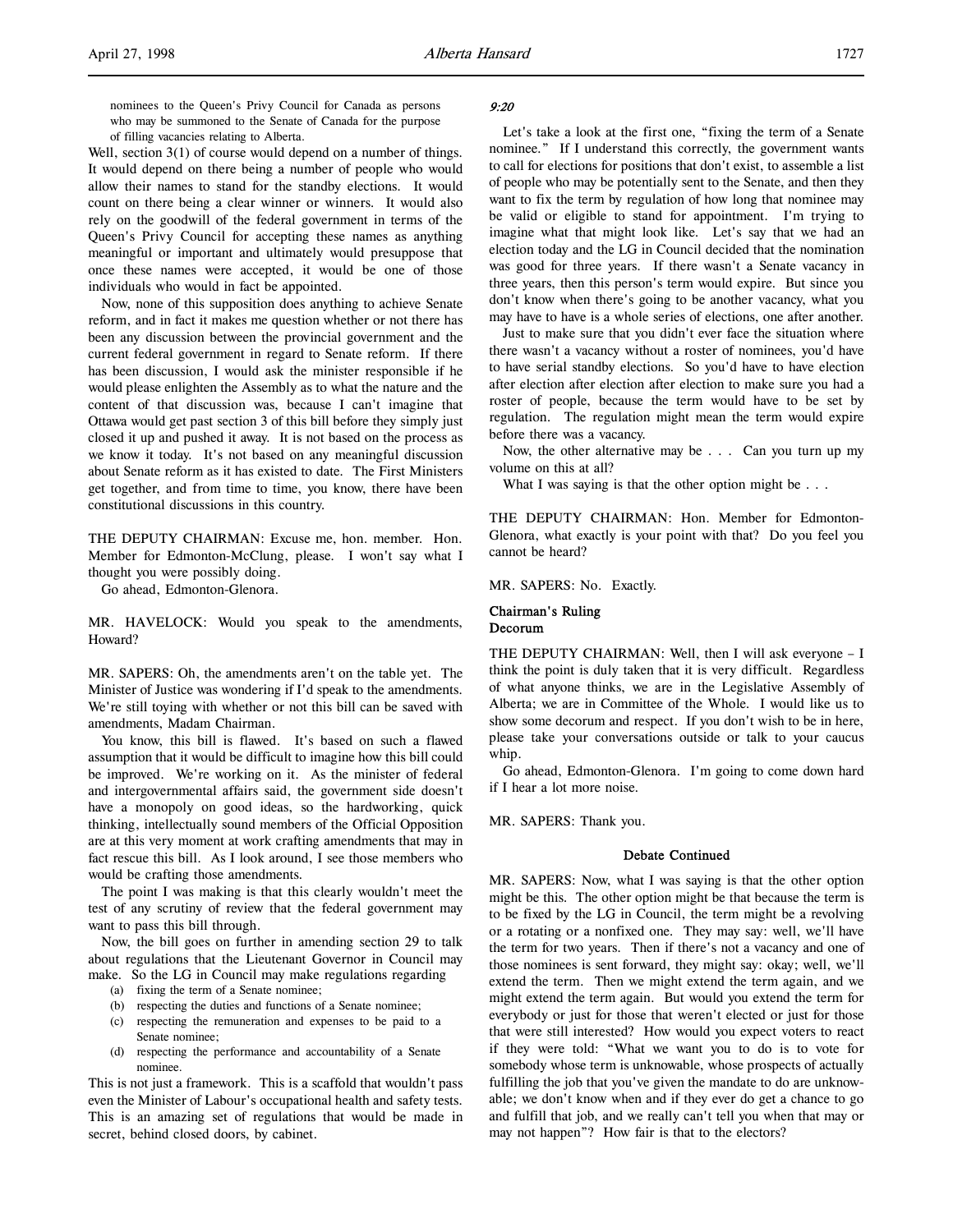You know, I've heard so many members of the government and their supporters talk about how we need less government, less interference, and that we should have term limits. I've heard that. I've heard that we should have fixed dates for elections. I've heard that we should have recall and just a whole host of other controls on politicians. I find it ironical, to say the least, that the same government that presents that sentiment comes back and says: let's have elections without fixed terms for jobs that don't really exist or may never materialize, and let's do it in such a way that we can't really be accountable as a government to the electors for the election that we've just paid for and asked them to become involved with. This seems to me to be an irony.

### MR. HAVELOCK: A what?

MR. SAPERS: An irony. [interjection] That's why it was ironical, because it's an irony.

That takes me to the second function under the amended section 29, "respecting the duties and functions of a Senate nominee." So what the drafters of this legislation are contemplating, Madam Chairman, is that these individuals would actually have a function beyond being a name on a list, that they would actually have something to do. That's a good thing. If you're going to elect somebody, they should be elected to do something. But since these people don't really have a job to do, the LG in Council wants to call upon these good-natured, big-hearted Albertans to do something for the privilege of being on a list that may have no other value than something interesting to put on their CV. So the cabinet wants to talk about their duties and their functions, and heaven knows what they may be.

It's been suggested that we would send these people to Ottawa to observe and monitor the Senate and report back. Well, the last time I looked, we had a government department called the Department of Intergovernmental and Aboriginal Affairs. That department has a minister, a deputy minister, assistant deputy ministers – more than one – has a staff, has a budget, has a business plan.

I looked at that business plan, and in that business plan it talks about how we're going to be responsible for intergovernmental, interjurisdictional things, including, one would imagine, heading off to Ottawa every now and then or at least reading the Globe and Mail or Canada's other national newspapers or watching Newsworld or News1 and getting that information from Ottawa and about Ottawa and then analyzing what it means in Alberta and then reporting back to the people of Alberta either in cabinet or in caucus or, heaven forbid, on the floor of the Assembly, talking about those issues which have relevance to the people of Alberta that come from our federal government.

So you would expect that that would be the case. But I guess that the government must know something the rest of the people of Alberta don't know and that that job simply isn't being done, and that's why cabinet wants to reserve for itself the ability to create duties and functions for these Senate nominee people. I'm a little puzzled as to what they would really do, but I'm willing to give the government the benefit of the doubt that they would be able to think up some duties for these people. The reason why I'm willing to give them the benefit of the doubt is because of what they contemplate in section (c): "respecting the remuneration and expenses to be paid to a Senate nominee."

Well, you know if there's one thing this government recognizes, it's that you should be given a fair day's pay for a fair day's work, and that's why I know the Minister of Labour is so anxious

to increase the minimum wage. Because this government understands and recognizes that there should be fair payment for a fair day's work. The fact that they're contemplating setting the remuneration level – how much money is going to be paid and the expenses that can be claimed – indicates to me that they must be expecting them to do a fair day's work.

THE DEPUTY CHAIRMAN: I hate to interrupt you, hon. member.

MR. SAPERS: Did you take out all that time?

THE DEPUTY CHAIRMAN: We certainly did. The hon. Member for Edmonton-Meadowlark.

MS LEIBOVICI: Thank you, Madam Chairman.

THE DEPUTY CHAIRMAN: Edmonton-Meadowlark, I'm very sorry. Edmonton-Strathcona was up ahead of you. I will recognize you after the hon. Member for Edmonton-Strathcona. It's the bifocal thing, you know.

DR. PANNU: Thank you, Madam Chairman, and thank you, hon. Member for Edmonton-Meadowlark. I'd like to speak to Bill 40, the Senatorial Selection Amendment Act, 1998. Perhaps I should start on a positive note. I want to certainly thank the minister for making the bill as short as he has. It's easy to read, and there's very little in it. It's simple. I'm impressed by the hon. minister's first attempt at bringing in a piece of legislation which reads so easily, which is so simple to understand, and which will take so little time to dispose of. So for all these three reasons I do thank him.

The bill, Madam Chairman, in this discussion in the Committee of the Whole deserves rather close attention nonetheless. In spite of its lightweightedness, in spite of its oversimplicity, it does have potential consequences which merit serious consideration.

#### 9:30

The bill obviously manifests an aspiration of this government to move toward some sort of a meaningful reform of the Senate, our second most senior House of legislative authority and action in this country. When I look at section 3 and the amendment that is proposed here, the bill obviously will enable this government to call for election of what's called in this bill "a Senate nominee." Section 3(2) refers to this.

A person remains as a Senate nominee until

- (a) the person is appointed to the Senate of Canada,
- (b) the person resigns as a Senate nominee by submitting a resignation in writing to the Minister of Intergovernmental and Aboriginal Affairs.

Now, this is the unique feature of this bill. We will have, if this bill comes into force, the Senate nominees of this province who'll really be in Ottawa at the wish and behest of the cabinet of this province and in fact at the pleasure, interestingly enough, of the Minister of Intergovernmental and Aboriginal Affairs. This I find a feature that is noteworthy. It should be noted that the Senate nominees, even when they become Senators, will remain beholden to the provincial government. They will not be able to exercise autonomous judgment.

I think the fundamental principle of representative democracy is that once elected, the elected representatives of the people must use their own best judgment, not serve simply as mouthpieces of the constituents. That's what distinguishes representative democ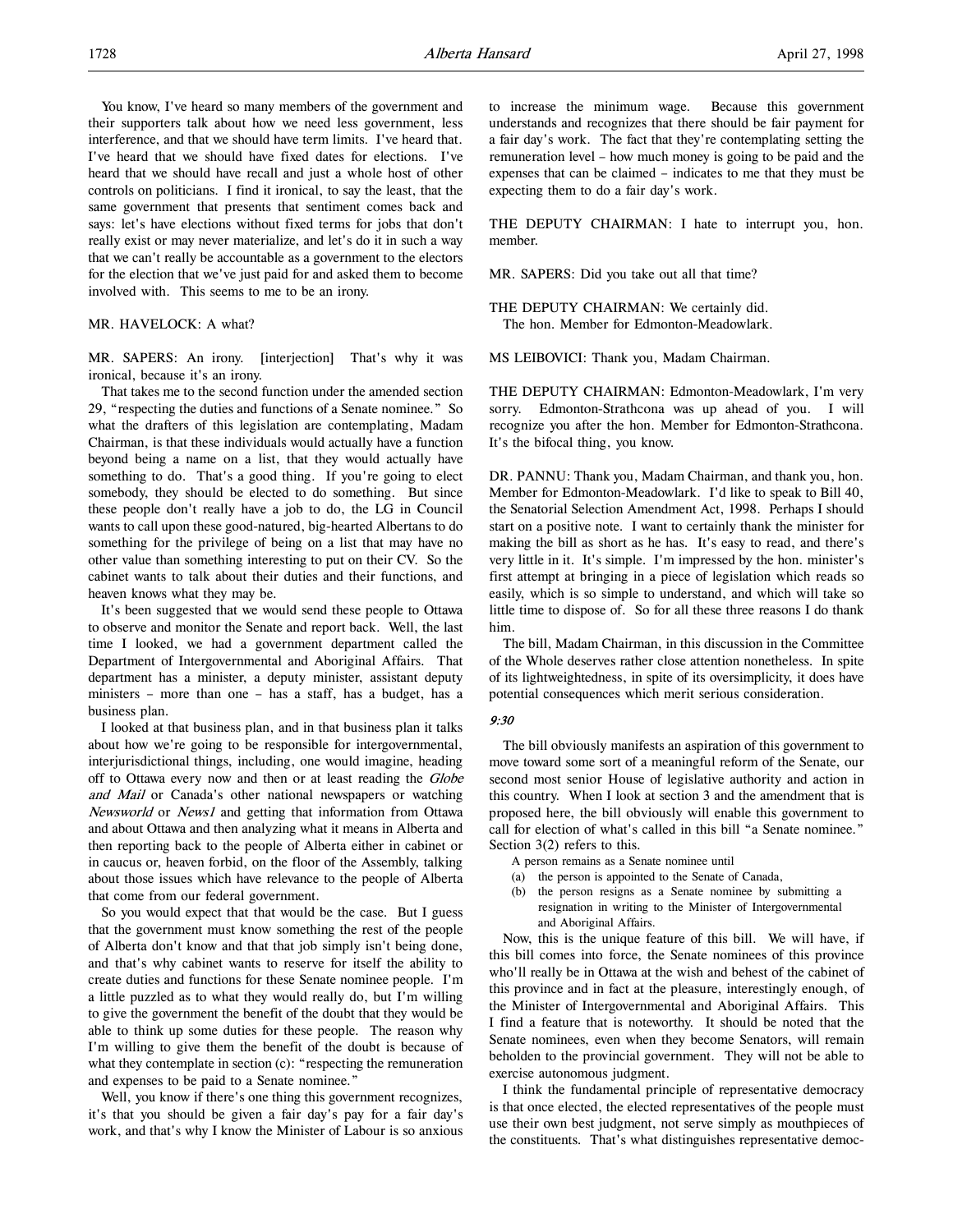[Mr. Shariff in the chair]

Then you go to section 29, which is amended on page 2 of the proposed bill, empowering the Lieutenant Governor in Council with

- (a) fixing the term of a Senate nominee;
- (b) respecting the duties and functions of a Senate nominee;
- respecting the remuneration and expenses to be paid to a Senate nominee.

Again it is clear that the position of the Senator, as conceived here, is one of a puppet who will dance to the orders . . . [interjection] No. It's clearly the case, Mr. Minister. I seriously ask you to look at it. Look at the language of the draft that's before us. I invite your serious attention. I know that you are a serious legislator. You have legal expertise. I'm serious when I call upon you to look at the implications of the language of the provisions of your bill. So I implore you to listen to me carefully. I take your legislative initiative seriously. I'm drawing attention to the flaws as I see those flaws in the bill and call on you to consider what I have to say and take it seriously.

You represent one of the most highly educated constituencies in this province, I bet you, and you would have, I'm sure, the figures on it. You represent a most highly educated set of constituents. You should have consulted them at least as to what they think about it.

My proposal to you is that the bill is so important because it really, as I say, aspires to in fact transform the Senate ultimately. Ultimately, it aspires to reform the Senate in a radical way. If that is the case, if you agree with my interpretation of it and that's in fact what the bill is intending to do, then I respectfully submit to the House, Mr. Chairman, that what this bill aspires to accomplish should be put to a summit for public examination in this province. If you can have a summit on gambling, if you can have a summit on economic development and justice – you're trying to change the Constitution of the country without consulting Albertans about whether or not you should proceed with it. I really ask you: why would you not take this to a summit? It is a constitutional change you're aspiring to do. Don't do it through the back door. Don't do it by virtue of the authority of Executive Council. Seek the authority of the people of this province if you want to make such radical change.

All revolutions, Mr. Chairman, have a radical edge. The Klein revolution is no exception. Some revolutions engage in wholesale transformations. I just want to draw the attention of this House to one such revolutionary attempt made in the late '50s, early '60s in a land far away from here called China. That revolution produced the Red Guards. What did the Red Guards do? What they did was dismantle every institution that existed in that country. They called it a cultural revolution. They wanted to rebuild, break down everything and then reconstruct it in their own image. Ayatollah Khomeini's revolutionary guards were not called Red Guards. They were called revolutionary guards. They have attempted the same thing without success. Now, Ralph's revolutionaries in this province are no less inspired than those other two groups to remake history.

This Treasurer of the day, who made himself the whistling stock of this House on Thursday, reminded us. He said: you guys are reactionaries. He pointed at the opposition. I remember this

distinctly, and we can go back to *Hansard* and check what he said. He said: you guys are reactionaries; we are trying to change; we are trying to create a new future. I suppose this bill in a sense is part of such a revolutionary aspiration, to remake history in their own image. Every revolution, of course, aspires to that, and this set of revolutionaries sitting here – can you imagine this set of revolutionaries? They're trying to do the same. They're trying to change one of the fundamental institutions of this country through the back door. They wouldn't even allow Albertans to speak on this issue.

It's a bill that intrigues me. It makes me think about all kinds of historic instances where other such attempts might have been made without proper consultation, without seeking proper consent from the citizens. This one is no less arbitrary in the way in which it is proposed to proceed than those other revolutionary activities I've just referred to.

#### 9:40

So I ask the minister to consider a summit on Senate reform in this province. Then if it gets amended from that summit – and they know what happens with summits. Mr. Chairman, it has been just discovered in this province that summits cannot be controlled even when you appoint your own people to them. They tend to get out of hand. So that's no longer, it seems, an acceptable course of action. But I say in the name of democracy, in the name of achieving senatorial change, if this change is to be acceptable to a least a majority of the population, then consider my proposal to bring this matter to a summit before bringing it back to this House.

Mr. Chairman, the cabinet's role in the selection of the nominee, in determining the term, the conditions under which a nominee will live his or her life, what he or she will be paid, for how long is all reflective of the inordinate powers that this cabinet wants to see for itself. I don't think it's appropriate. I don't think it's prudent to do that. I think democracy is not well served by putting these powers in the hands of a few cabinet ministers. Furthermore, this rather half-baked proposal about selecting nominees for the Senate has fairly serious financial implications which could involve millions and millions of dollars without ever being able to put a Senator in the Senate, even though Senate nominees have been identified and selected and elected and what have you. So potential waste of public revenues is certainly a serious possibility if we proceed with this bill.

I for one will not vote for a bill that commits the taxpayers of this province to wasteful expenditures of public money on electing a nominee who may never see the inside of the Senate. I will not do that. My constituents will not approve if I did that, so I won't do this. Public revenues are not to be trivialized and not to be thrown away on half-baked proposals to revolutionize the Senate or the democratic structures of this country.

I agree the Senate needs reform. That's why I say: let us stick together. Let's talk about Senate reform. The Senate is an antiquated body. I would want to have an opportunity to participate in a public event where we can as citizens, as concerned democrats sit together and debate in public view what kind of changes we want. Do we want to retain the Senate? Do we want to abolish it? If we want to retain it, in what form? Whether or not selecting only two Senators will change the Senate: all of these questions are important questions, and they need to be considered.

More than anything else, Mr. Chairman, I'm really surprised that we are talking about electing Senate nominees when there's no position to do the electing to. This is one of the most interesting pieces of legislation in the sense that it purports to seek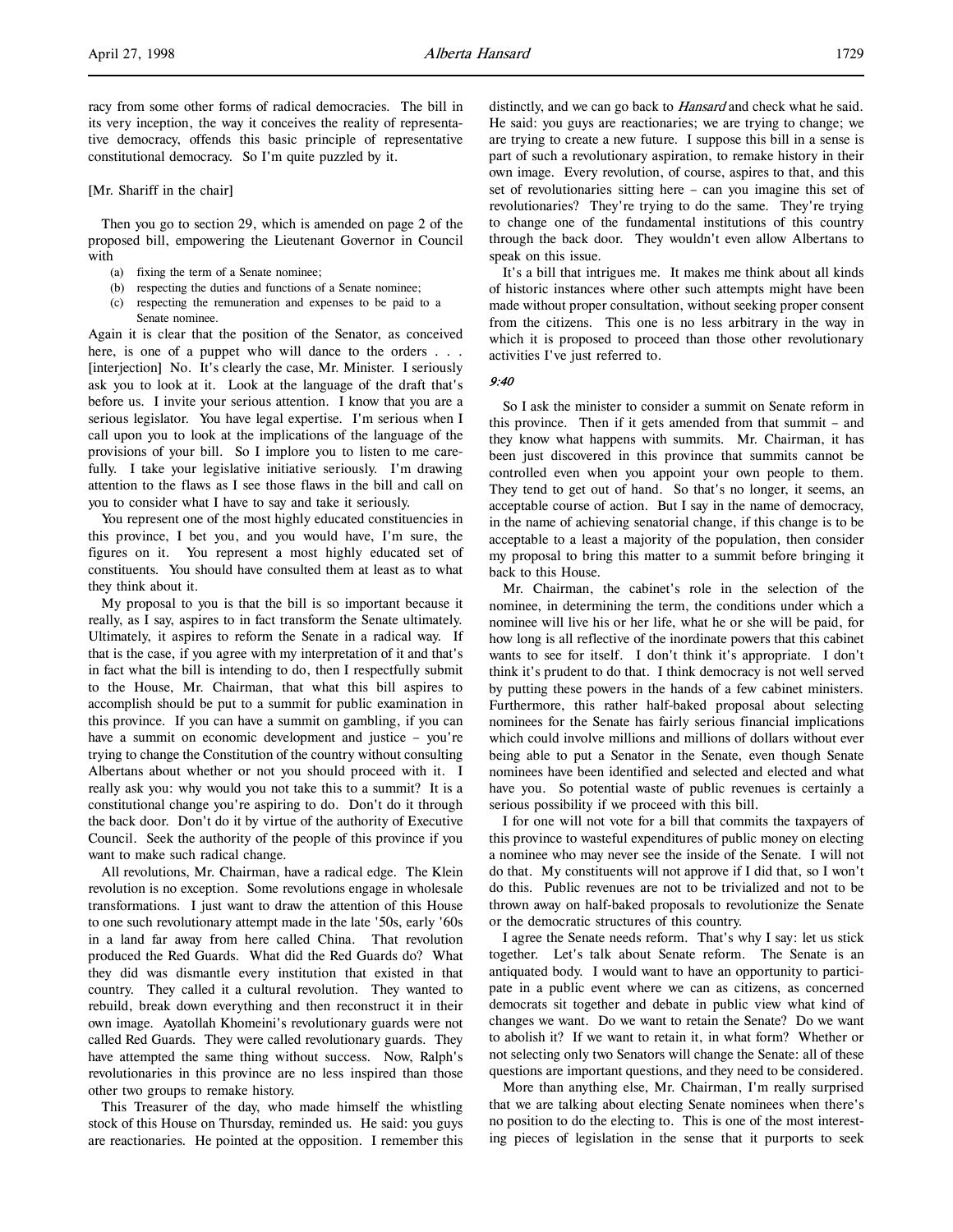system. RHAs are a good example. Let's start with those. For this government to be able to call for a senatorial election and have its call be respected and believed, it should start with RHAs. Let it proceed with the elections of regional health authorities. I hope the Minister of Intergovernmental and Aboriginal Affairs will be a leader in his caucus, demanding immediate election to RHAs so that he can make his bill credible to Albertans. Certainly I'm hoping. I'm not giving up on him. He's a member from this beautiful city of mine.

MR. DICKSON: He can be rehabilitated.

DR. PANNU: And I think we will try to rehabilitate him if he does, in fact, as I'm suggesting he should.

Mr. Chairman, I'm really asking the minister to propose some amendments. The bill is so flawed. If I start putting forward amendments, I simply wouldn't be able to change . . .

MR. DICKSON: You can help him with it.

DR. PANNU: It would help him with it. But I'm hoping that the minister will in fact initiate some major modifications to the proposed bill so that we can give it serious consideration in this House. In the meanwhile I'll sit here and wait.

Thank you.

SOME HON. MEMBERS: Question.

THE ACTING CHAIRMAN: The hon. Member for Edmonton-Meadowlark.

MS LEIBOVICI: Thank you. Well, it is a good question. I hear the word "question" from the opposite side, and I thought that after the eloquent speeches that we made this afternoon on this side of the House the minister would have taken the two and a half hours, gone back to his department and said: "You know, these are good points that the opposition members have made. We need to look at what their points are. In fact, we should not bring this back to the Assembly at this point in time." I can't think of more cogent arguments, and I know the minister is agreeing with me. He must be because he keeps talking to me across the floor here. All you have to do is pick it up. It's not very long. It's four pages long. It's not even the length of time that it takes to draw on a good cigar to take a look at this particular bill and say that there are some major, major problems with it.

I keep hearing that there's an ultra right wing in the Conservative Party, and perhaps the ultra right wing in the Conservative Party on the Conservative side of the Legislative Assembly needs to feel that they need to bring something back to their constituents over the summer break. But the reality is that if you bring this back – and your constituents will know what this is about – what you have done is, I believe, put another nail in the coffin of the Tory government. You've done it slowly over these last three

months in the Legislative Assembly by your actions on a number of issues. This is just another nail.

You know, I'm wondering if we shouldn't perhaps – Member for Calgary-Buffalo, what do you think? – rename this bill to the Liberal election act, because I think that's what it is. It's the Liberal election act for the year 2001 to ensure that we become government. It's as plain as that on the face of it.

We've pointed out a number of issues, and I'm sure the minister thinks that they aren't problems, but the Conservative caucus especially knows what happens when the courts get involved in determining interpretations of legislation. What happens when or if someone dies while they're in office? What happens when or if someone decides that they don't want to really perform their functions as a Senator? What happens if or when there is someone who's elected who has a criminal record?

9:50

None of that has been addressed in this bill. None of that has been addressed in the Election Act. None of that – and you can look it up, if you so wish – has been addressed in the Senatorial Selection Act, that we're amending. Absolutely none of it. I'm not making this up, fellow MLAs. That's what it is. I suggest that the minister of intergovernmental affairs has got some reckoning to do to appease the concerns that have been brought forward not only by us but the concerns that are going to be brought forward by your constituents.

The plan, I understand, is to have an election occur in October, especially to do that, because there won't be time to make amendments to that act. There will not be time between now and October to make amendments to this act unless we come back in August or unless we come back in September. My understanding is that we will not come back until November, which is a shame. [interjection] I agree with you, Member for Edmonton-McClung. We of course have lots of business to do, but as we know, this government doesn't really like to sit in the Legislative Assembly. It has something to do with the fact that they like to undermine democracy at any point that they can, but with this particular act the undermining of the democratic institution is unbelievable.

We heard from the learned colleague from the New Democrat opposition. Though I don't always agree with what he puts forward, I believe that his statements with regards to democracy and the institution of democracy and constitutional representation were right on, that these are major issues that need to be addressed, and you can't deal with the issue of Senate reform by four pages amending an act without really looking at what the impact of those amendments is and what's needed and what's meant.

Now, I'd like to think that I have a little bit of an understanding of what goes on in a Conservative member's mind. It's very little. But what I do know is that the members stand for ensuring that taxpayers' money is not wasted. Is there any member of the Conservative caucus that would disagree with that? No. I do know that the members of the Conservative caucus believe that the Senators should fulfill their responsibilities and functions in a manner that's honourable. Do I hear any opposition to that? No. And I do know that there are certain members of the Conservative caucus that believe that there should be fixed terms for elections.

Now, when we look at section 29, which amends the regulations in respect to Senate nominees, we see that those regulations fly in the face of the those beliefs of the Conservative caucus. We see that "the Lieutenant Governor in Council may make regulations . . . respecting the duties and functions of a Senate nominee." Well, we don't quite know whether there's a job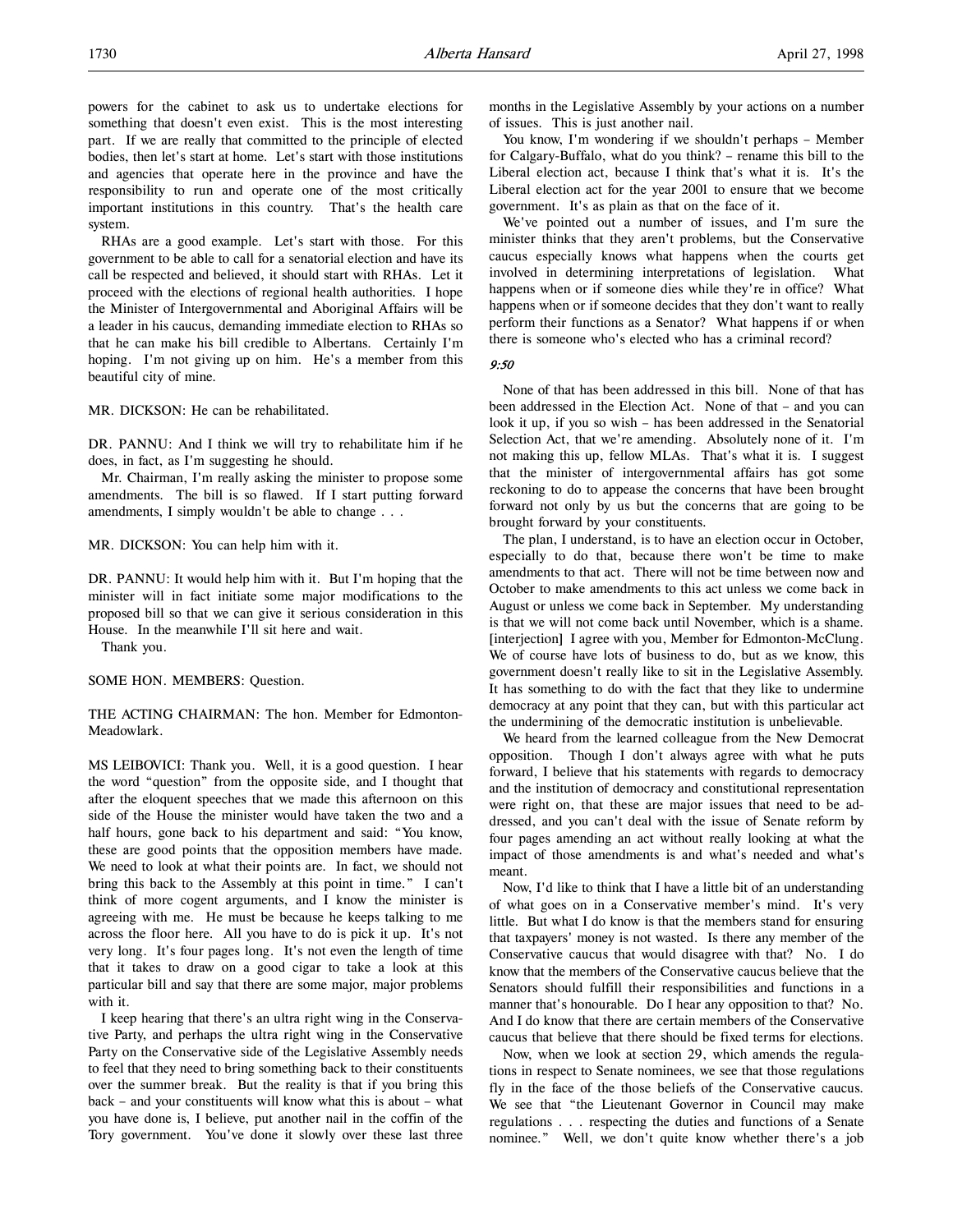description that's involved in that, whether there's any disciplinary action as a result of a Senate nominee not performing their duties. We see that there may be regulations "respecting the remuneration and expenses to be paid to a Senate nominee." Well, now you've got the Lieutenant Governor making that decision. It's not an independent body. And what is that decision going to be based on? Is it going to be based on the current salary of Senators? Is it going to be based on having – how many trips do Senators get? Does anyone know? Perhaps the chair can tell me.

#### MR. DICKSON: It's probably unlimited.

MS LEIBOVICI: Unlimited trips? Let's say 52 trips a year. Does that mean that our Senate nominees will get 52 trips a year? Somehow those decisions are going to be made. If you're a Senator-in-waiting, chances are you should be getting the same remuneration as a Senator, because as a Senator-in-waiting are you not going to be doing the same duties? If you're not going to be doing the same duties, then what are you going to be doing while you're waiting to become a Senator? Are you going to be sitting at home once in a while answering the telephone? Are you going to be sitting at home after having spent \$100,000 on an election? Because that's how much the election will cost. It'd be interesting to know how much the election for the Hon. Stan Waters was. My guess: it was probably in the neighbourhood of \$100,000. When an individual has spent that kind of money to get elected, are they going to be sitting in one spot? Unlikely. So there are going to be some requirements for the fulfillment of the duties of the pseudo-Senators.

The Lieutenant Governor is going to make some regulations "respecting the performance and accountability of a Senate nominee." Let's say we have two Senators-in-waiting that are elected. We don't know how many it will be, whether it will be two or three or four or five, whether that's going to be a fixed number that has to be filled at all times, because that's not in this particular bill. We just know that there are going to be elected Senators-in-waiting for a fixed period of time. So what could happen is – let's say there are two elected Senators and they decide that they're going to be spending their time in Mexico. That's a good place to be a Senator-in-waiting, is in Mexico. Well, the Lieutenant Governor could perhaps have made a regulation saying: well, if you're not in the Senate, in the balconies, every time that the Senate is sitting, then you forfeit your Senate-in-waiting position.

Well, let's follow that through. You forfeit your Senate-inwaiting position. We need to have, let's say, two elected Senators-in-waiting all the time on a wait list, so what then happens? Logic says what then happens is you have another election. So rather than avoiding elections, what you may by this act be doing is ensuring that you have elections on a continual basis as opposed to on a need-only basis.

So what you now have is not only taxpayers' dollars being spent on individuals who, though elected, have no powers, have no legislative authority, have no ability to represent, and have no ability to make representation in an elected body such as the Legislative Assembly, but you also have the potential of having elections on an ongoing basis. Because if there's the amendment that says that if a Senator dies or decides that he doesn't like sitting up in the balcony and he resigns, then you need to have a replacement. That's the intent of this bill, to always have a certain number of Senators-in-waiting. Otherwise why have the bill? If you didn't want that, if that wasn't the intent of the bill,

then you could stay with the current Senatorial Selection Act, but no, the intent of the bill is to have a waiting list.

You know what it is? They're so used to waiting lists in our hospital system. If there isn't a waiting list, it's no good. I finally figured out the reason for this bill. Well, you know, you don't need a waiting list here, and you shouldn't have waiting lists for health care services in hospitals either.

The reality is that you don't need this bill. This is perhaps a feel-good bill so certain elements of the Conservative caucus can go back to their constituents and say: aw, we've satisfied the demands of our Reform counterparts, and we're now going to have elected Senators. That's not the case. That's not the case. This is a fallacy. This is window dressing. This is like the emperor with no clothes. This doesn't work. What it will create is more and more problems, because between now and October those regulations are going to have to be worked out. Those regulations are going to have to be worked out, and the duties are going to have to be spelled out, all the qualifications, all the penalties, as it were, for not performing your duties, and the dollars have to be worked out. This has all got to be done.

Now, perhaps the minister has already done this, and if he has, then it behooves him to inform the Legislative Assembly as to what those regulations are. If he hasn't worked it out, then in good conscience he should shelve this bill until he has. To do otherwise, to pass this bill as it sits right now is a contravention of everything that we hold true in terms of a democratic system.

The issues that this particular bill brings up are enormous. Do we know whether the election finances are reportable? Do we know who is going to be putting forward nominees for the Senate election? Is there anything in the act that provides for ensuring that the election is fair? Is there anything that indicates that the election is one that is indeed going to have its desired effect? My guess is that the answers to that are no, that in fact what this particular amendment does is it makes a mockery of the election process. It ensures that what we're going to see is taxpayers' dollars being wasted.

#### 10:00

Now, I believe it was the colleague from Edmonton-Strathcona who put forward the suggestion of a summit, to have a senatorial election summit. You know, that might not be a bad idea, to shelve the bill and have a summit, because the reality is that whenever this government has a summit, nothing happens. I think that's the best thing that could in fact happen with this particular bill, that it's shelved and it's put on the side so there's some sober second thought, which I know the Minister of Intergovernmental and Aboriginal Affairs is capable of, so there's some sober second thought, which I believe the Minister of Justice might be capable of, so there's some sober second thought from the Treasurer and various other members on this committee. You know, it amazes me, when I think of what the impact of this particular bill can be, that a minister such as the Minister of Energy, who professes himself to be very careful with the public purse, could be supporting a bill that basically leaves it wide open.

I'd like for the Minister of Intergovernmental and Aboriginal Affairs to tell us how many senatorial nominees there are going to be. Is it one? Is it two? Is it three?

#### MR. HANCOCK: Two. It's two.

MS LEIBOVICI: It's two, unless that's a victory or a peace sign. So the minister is saying two. If it's two, then why isn't that in the act?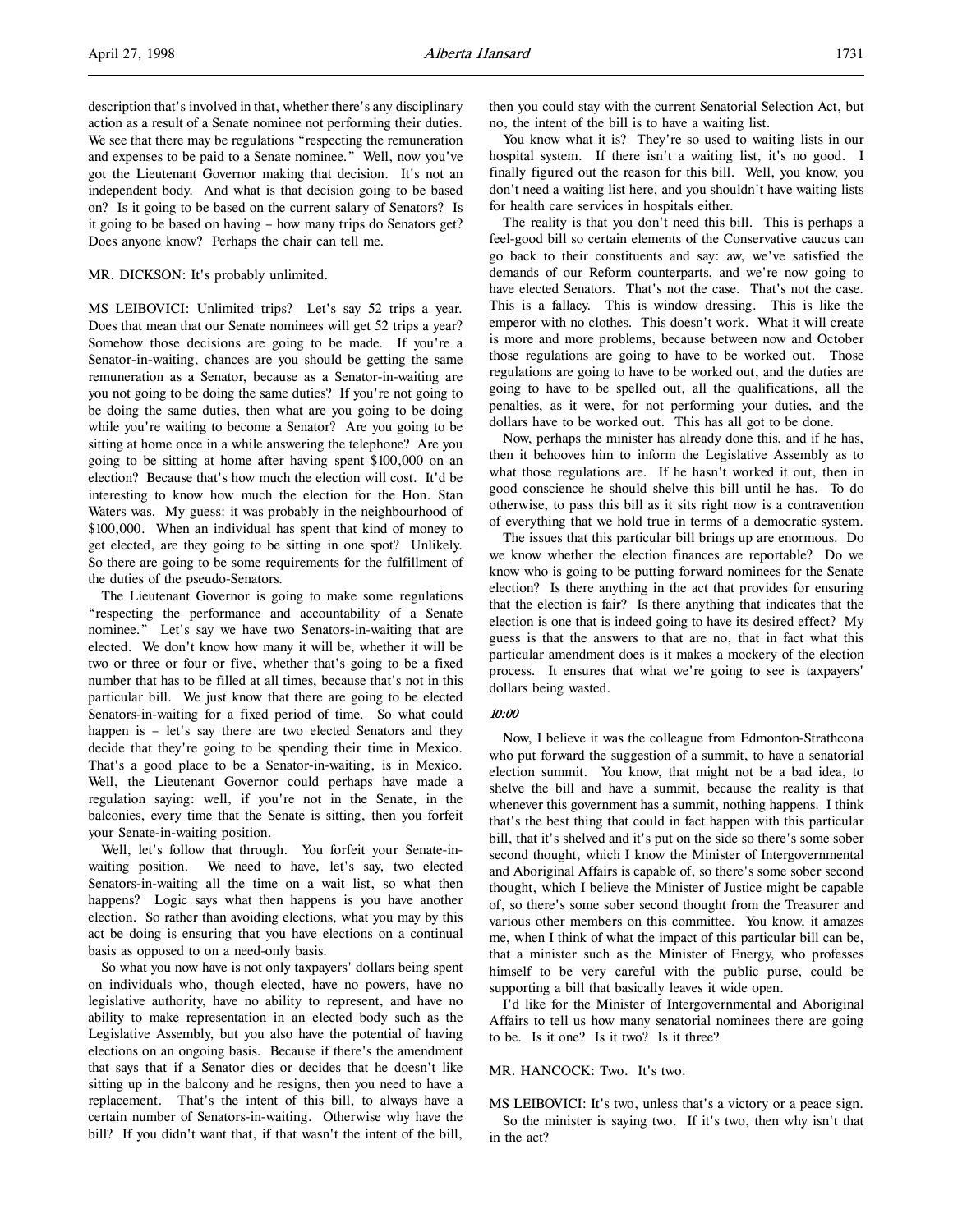Yes. The minister indicates yes. So that means, in fact, that we could have an election. Take a worst case scenario. We have two individuals that are elected in October. In January of the following year one of those individuals is in a car accident and dies or is incapable of performing his functions. Does that then mean in January, in February we will have another Senate election? Because if it does, you know what the costs of that are. So this gets more and more and more bizarre.

Now, maybe the minister can tell us what the term of a Senate nominee is. Is the term three years, four years, six years? So we're going to have Senate nominees elected for six years; that is, I guess, until the act ends, which is December 31, 2004. Let's say that in that time period we find out that this process doesn't work. Do we then recall those Senators? There's nothing in here that talks about recall. What happens if, again, we find that the process doesn't work? We're stuck footing the bill for two Senators for six years for what purpose? For what purpose?

Perhaps the minister can tell us some more. Is there going to be actual office space dedicated to the Senators? If there is, will it be in this building? Will it be in the Annex? Will it be in Ottawa? What kinds of arrangements are going to be made?

#### AN HON. MEMBER: How about your offices?

MS LEIBOVICI: My office is full. Thank you. But I know the ministers' offices have got lots of space, so perhaps we could hive off some of the ministers' offices and find spots for the Senatorsin-waiting.

The questions go on and on. Obviously some of them have been thought out and some haven't, but in order for us to make a decision on this particular bill, we need to know the ramifications. We need to know how in fact this is going to occur. We need to know what the implications are. Right now we don't know. I know that the hon. Member for Calgary-Buffalo does have some amendments. What I would like to see, however, is that this bill is not put forward and is not read any further, that this bill is put aside so in fact we can have the discussions around how we can perhaps select or elect a Senator as the need arises.

Right now we have a bill. The reality is that in the last Senate elections the Premier did not utilize the bill. Though he could have, the Premier made a decision not to. It's my understanding that the Premier has indicated that we are going to pass this bill and this is why we're here tonight. Perhaps if the Premier were made aware of the pitfalls of this particular piece of legislation, perhaps if the Premier were made aware of the costs of this particular piece of legislation, the Premier might, as he has on many an occasion, realize that there is a better way, there is a better method, and retract or ask the minister of intergovernmental affairs to put this legislation on the side and to wait until these issues can be looked at.

I don't think anybody wants to see Senators, like we saw with Senator Thompson, who do not fulfill their duties. I don't think anyone in this House wants to see individuals who do not perform their legislative functions. To put forward pseudo-Senators just makes no sense. I know that if the members were to take an informal poll in their constituency, they would find that their constituents would agree with them as well.

Thank you.

THE ACTING CHAIRMAN: The hon. Member for Calgary-Bow.

MRS. LAING: Thank you, Mr. Chairman. I'm very pleased to speak a little bit this evening on Bill 40. We've heard many concerns, we've heard many evil things that are happening, we've heard all the horrors that are going to come upon us, but really that's not what this is about. This is the time to be reminded that when the first Senate election was done, there was an all-party committee of this Assembly who went out and surveyed the opinions of Albertans, and Albertans said they wanted an elected Senate. That has not changed. There have been recent surveys done that have been reported in the newspapers which indicate that over 90 percent of Albertans still want an elected Senate. So nothing has changed. This is one of the first steps to an elected, equal, and effective Senate.

We've heard how the members opposite feel that an elected Senator would not have the accountability to the voters that an appointed Senator does. Who does the appointed Senator account to? He accounts to the party that appoints him, he accounts to the Prime Minister, but do the electors of Alberta even know who most of the Senators are? Where is the accountability of an appointed Senator? An elected Senator has to respond to the voters who put him or her in the Senate. There is accountability with an elected Senator. They have to respond, they have to be accountable, just as we are.

There comes up also the problems of what do you pay them, how long is their term, what are their hours, what are the clothes they wear, and all these ridiculous kinds of questions.

Perhaps a Senator doesn't have to be paid while he's waiting. There are many very dignified and refined Albertans who have a lot of respect from their peers and the community who might be pleased to be nominated, who would be pleased to continue their careers or whatever their lifestyle is at that particular point in time until such time that the Prime Minister would see fit to accept their nomination. They would not have to give up their careers. They would not have to sit in Ottawa. They could continue on with their lives right here in Alberta until such time as that was confirmed. Perhaps the next non-Liberal PM would be quicker to listen to Alberta's requests and put the nominee in very quickly.

The road to a democratic triple E Senate will be won one step at a time. This is the first step, I think it's a very important one, and I think the time to take it is now. Thank you.

### 10:10

THE ACTING CHAIRMAN: The hon. Member for Edmonton-Glengarry.

MR. BONNER: Thank you very much, Mr. Chairman. I rise again this evening to speak to Bill 40 and to discuss the details of this particular bill, and I look forward to that opportunity.

I was very appreciative of the debate supplied by the other side. It is refreshing when we hear members from the government speak to a bill. She did a very good job, and I wish to commend her on that.

One thing that I have to clarify in speaking to Bill 40 and particularly the issues of the bill: we are not against elected Senators; we are against this bill and what it proposes to do. In so many ways this bill is too simple. There are four pages here. Yes, we do have major concerns, and that is what we are here tonight to discuss and to bring up. The big picture, elected Senators, we don't have a problem with.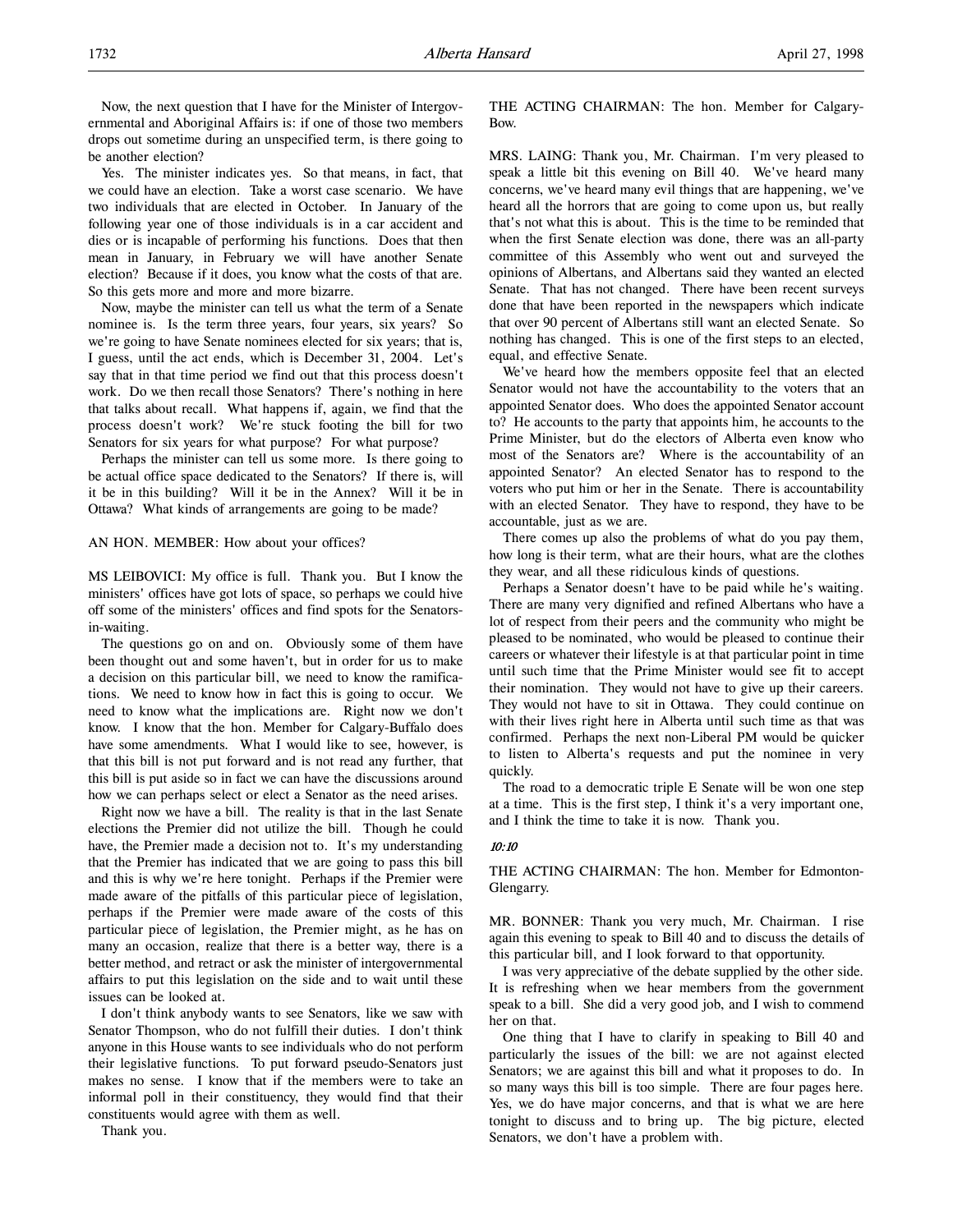Now then, in looking at an elected Senate, we definitely want it to be representative, and in looking at a representative Senate – and I certainly know who the Senators are in this province. We have, of course, three of the very new ones: Jean Forest, Thelma Chalifoux, and Nick Taylor, three excellent choices. Perhaps two of the three would not be there, Mr. Chairman, if they had to run for this position, particularly Thelma Chalifoux, who in her own words has said that if she did have to mount a campaign and run, she would have never been able to get into that position. So I do have some concerns from the other side when I look at someone in this position.

I also look here at our other three Senators. We have Ron Ghitter, Dan Hays, and Joyce Fairbairn, again three excellent selections to the Senate and people who work very hard for Albertans, so we are well represented. These are people that do touch our communities, that keep in contact, that inform us what is happening in Ottawa, and we should feel very fortunate that we have people of this quality who are speaking on our behalf. I'm sure many of these people, if there were an election, certainly wouldn't have any trouble running and certainly wouldn't have any trouble winning in this province because they are so highly respected and regarded by the electorate.

### [Mrs. Gordon in the chair]

So, yes, I do agree with the member that the majority of Albertans do want elected Senators. I certainly do agree with you that we should have and could have elected Senators, but not in this framework. I'm sorry; Bill 40 does not do the job for us when it comes to electing Senators, again for a number of different reasons. The first one, of course, when we look at that is that the Senate should represent regional interests. We would certainly appreciate that very much. We would look forward to it.

In looking at this particular bill, Madam Chairman, and looking at some of the issues here, I do want to look at section  $5(2.1)$ , that "The Lieutenant Governor in Council may make regulations . . . fixing the term of a Senate nominee." Again this is part of the problem. This is one of the issues that we are having a great deal of difficulty with. Why would we have a nominee when there is no position? How long does it take to set up an election to replace somebody in the Senate? If we cannot set up an election for regional health authorities when those have been requested over and over again and we have a commitment that this is going to happen, then maybe this is what's frightening the government. They want this done ahead of time because they could not run an election on short time to fill any vacancies. So perhaps maybe that is the difficulty with this particular bill.

Another issue that is very, very lacking in Bill 40 is that it certainly doesn't talk about any performance and accountability criteria except by the Lieutenant Governor in Council. Elected people should be responsible to the people that elect them, not to the Lieutenant Governor in Council. Again, putting these people responsible to the Lieutenant Governor in Council has so many bad visions of how we constantly hear in this Assembly how the WCB operates at arm's length. So if we have the Lieutenant Governor in Council defining what is acceptable performance and accountability, making this criteria, does that mean that this is another one of those arm's-length bodies that we have to be concerned about in this province? It does bring major concerns when these people are not responsible to the very people that put them there.

Again, I can't help but think in looking at this bill, Madam Chairman, that this is the peace agreement. This is a peace offering to particularly some of the cousins that are now making up the Official Opposition in Ottawa. I can't help but think that maybe this is a peace offering to those people in Ottawa to try and deflect major issues around the floor, not only in Ottawa but also in Alberta.

As the hon. Member for Calgary-Buffalo mentioned, we don't know if we can make enough amendments to this particular bill to rehabilitate it. It would be extremely tough, and for that very reason, I think that this bill should be put to rest. We should not see it until adequate work has been done on it, until so many of these flaws that we see in it are taken out. They could bring this back at some other time when these necessary corrections have been done.

I look in here as well at section 29 as amended in section 5 of this particular bill, and we look at again this term of a Senate nominee. Now, in fixing that term, we have had the what-if clauses spoken to by so many members here. What happens if that person does get sick and can no longer carry on the duties of a Senator? What happens if this particular person falls off the good behaviour that allowed him to be elected and does commit some sort of an indictable crime? Do we leave this person in? Is there any mechanism that says that this person is no longer the quality person we want to be a Senator from Alberta, and we would remove this person? Do we allow a person who, once they've been nominated, perhaps down the road is charged and convicted of some form of family violence – do we allow a person like that to represent us because an opening comes forward down the road? The bill in this particular area, Madam Chairman, is extremely thin.

#### 10:20

Again, you know, we've talked about what happens if a person does get a debilitating illness or disease? Do we put that person back on the shelf until such time as they are better? Do we leave them there in hopes that they would get better? Do we send them anyway because they have won an elected position, and they do retain that right? Do we pay them even though they cannot do the job that they have won the election for? We have absolutely no procedure in this particular bill which will address those particular issues.

The third part of section 5 that I have a great difficulty with is (2.1): "the remuneration and expenses to be paid to" a Senator-inwaiting. Now, we have preached and heard the preaching about fiscal responsibility in this particular House for the last five years. How can we be fiscally responsible for paying these people for doing nothing, paying these people to be nominees? I would think that the next step would be to pay all the people who win a nomination to sit in this particular House and allow them to be members-in-waiting of the provincial Legislative Assembly. That doesn't make much sense either, so I think both should be turfed at this particular time.

Again in subsection (2.1):

- The Lieutenant Governor in Council may make regulations . . .
- (d) respecting the performance and accountability of a Senate nominee.

Now, again we have elected people who are not responsible to the people who have elected them but to the Lieutenant Governor in Council. This just does not work. I do really think as well that this is some type of propaganda campaign that we are being forced to fight here in the province of Alberta on behalf of somebody else. This is not our fight. If they want to pull in all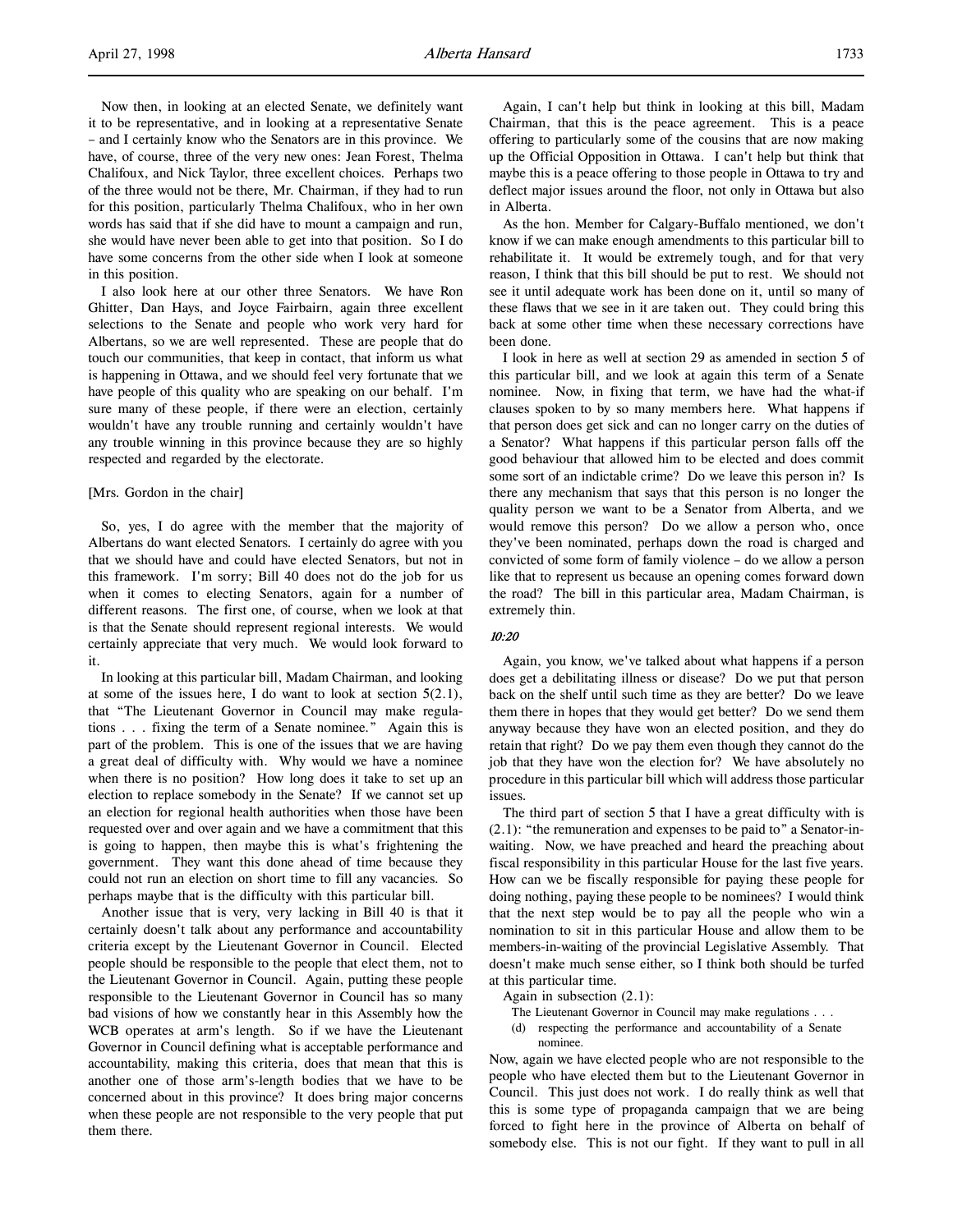You know, we are asked to vote on Bill 40, and in so many cases in this bill we're asked to vote on blind faith. Could you imagine having a cabinet minister that has no job description, no fixed term, no dollars specified for what they're going to do or the remuneration they're going to be paid, and you would say: trust me? There is something wrong with this type of legislation. This is not responsible legislation. This is not responsible legislation that has been . . .

AN HON. MEMBER: It's the Mirosh model.

MR. BONNER: That was before my time in the House.

AN HON. MEMBER: Trust us.

MR. BONNER: I will trust you that the Mirosh model is not the way to go. Just as, Madam Chairman, even though not as experienced as a number of members of this Assembly, I am certain that Bill 40 is not the way to go.

What happens when we get legislation that is not well planned, that has not been well researched, that really is following the whim of another group is that then we wander aimlessly around trying to figure out what they wanted us to do. That is why I would certainly love to see a postponement of this bill, so that hon. members will have an opportunity to take it to the constituents, to take it to the people that we wish to decide who's going to represent us in the Senate, to take this bill and clarify and do the homework on all the issues that have been expressed. There are many, and I know that I've only touched on a few here this evening. If this particular bill would have been presented and opposition members would have had a lot of time to look at it and study it, we could have given the minister even more good ideas on what to do here.

Now, when I ran down the list of our present Senators that are working hard for Albertans in Ottawa, I also noticed that as far as a male/female ratio goes, here in Alberta we have very good representation. We have 50 percent of them are women and the other 50 percent are males. In this particular bill I don't see any mention of equality as to whether you have a man or a woman or if there are any ratios that we should be looking at when we deal with this type of issue. I would think that for a government that wishes equality, that speaks for equality, it is certainly a step in the right direction to put this type of legislation in, because we have so many qualified people, males and females, that we certainly wouldn't have any trouble finding three males and three females to fit these particular positions if they did become available.

Now then, the bill does have many pitfalls, and certainly one of those pitfalls is the hidden dollar value. We certainly don't go and purchase a car without knowing what it's going to cost. We don't purchase a home without finding out what it's going to cost. In fact, we have had major bills in this House pass this particular session which have dealt with the protection of the consumer. Yet here we are going to be sending somebody in an elected form to

Ottawa and there is absolutely no protection for us, absolutely none spelled out in this particular bill.

Again, Madam Chairman, there are just too many pitfalls in this particular bill at this time for me to give my support to it. There definitely is a better way to do this. The basic principle of senatorial selection is a very good process, and it certainly is something that we could definitely look at, particularly reform down the way if we wish, but under this particular bill we certainly cannot.

With those comments, Madam Chairman, I would like to take my seat, and I look forward to hearing the debate of the rest of the hon. members in here. I certainly do invite debate from the other side. I was very happy to hear debate from one of the members and certainly some of her good points, and I look forward to many positive comments about how we can make this a very good piece of legislation, a piece of legislation that all Albertans will feel comfortable with, a piece of legislation that all Albertans will be more than happy to participate in and proudly participate in.

With those comments, Madam Chairman, I will take my seat and listen to further debate on Bill 40. Thank you very much.

#### 10:30

THE DEPUTY CHAIRMAN: The hon. Member for Little Bow.

MR. McFARLAND: Thank you, Madam Chairman. I'm happy to stand tonight and make a few comments on the Senatorial Selection Amendment Act. This afternoon I meant to ask a question, and I realized I could have made comments tonight when we got into committee. When I asked the Member for Edmonton-Ellerslie, actually I was interested in hearing what her response was to her daughter who asked her a question. I fully expected to hear that, but I didn't. Then when the Member for Edmonton-Glengarry made a few comments, it caused me to write down a couple of points that I would like to share with the Assembly here.

First of all, there was mention made that this isn't our fight; it's something that's being forced on Albertans. I've yet to run across too many people, at least in our constituency, who have ever really been satisfied with appointed Senators. I think a lot of our constituencies, probably a lot of Albertans aren't satisfied with the status quo, and by having Alberta move forward with this bill, by electing their own Senators, they at least see this as some change to something they're not happy with, and that's the present form of appointments. I also heard a few references to Stan Waters, who was the first elected member, and I think even the members opposite could agree that the then Conservative Prime Minister of Canada even gave into the public will and appointed that Senator.

We also heard, specifically from Edmonton-Glengarry, a lot of comments about what if. What if they don't show up? What if they can't get to work? What if they've got a debilitating disease? Well, maybe we should look within our own caucuses. From time to time different events take place that prevent some of us from being at work. Does that mean you're going to turf your own members of caucus when they can't make it to work? I'm not saying that in the case of a Senator who chooses to reside in Mexico on a taxpayer-paid holiday, that's any good. But maybe we should reflect on a former Member for Redwater who was the leader of your Liberal house for some time, who in his own way was always fighting for triple E. Yet I gather that maybe the tune has changed a little bit since he's become an appointed Senator himself.

We heard reference about the expenses, about remuneration.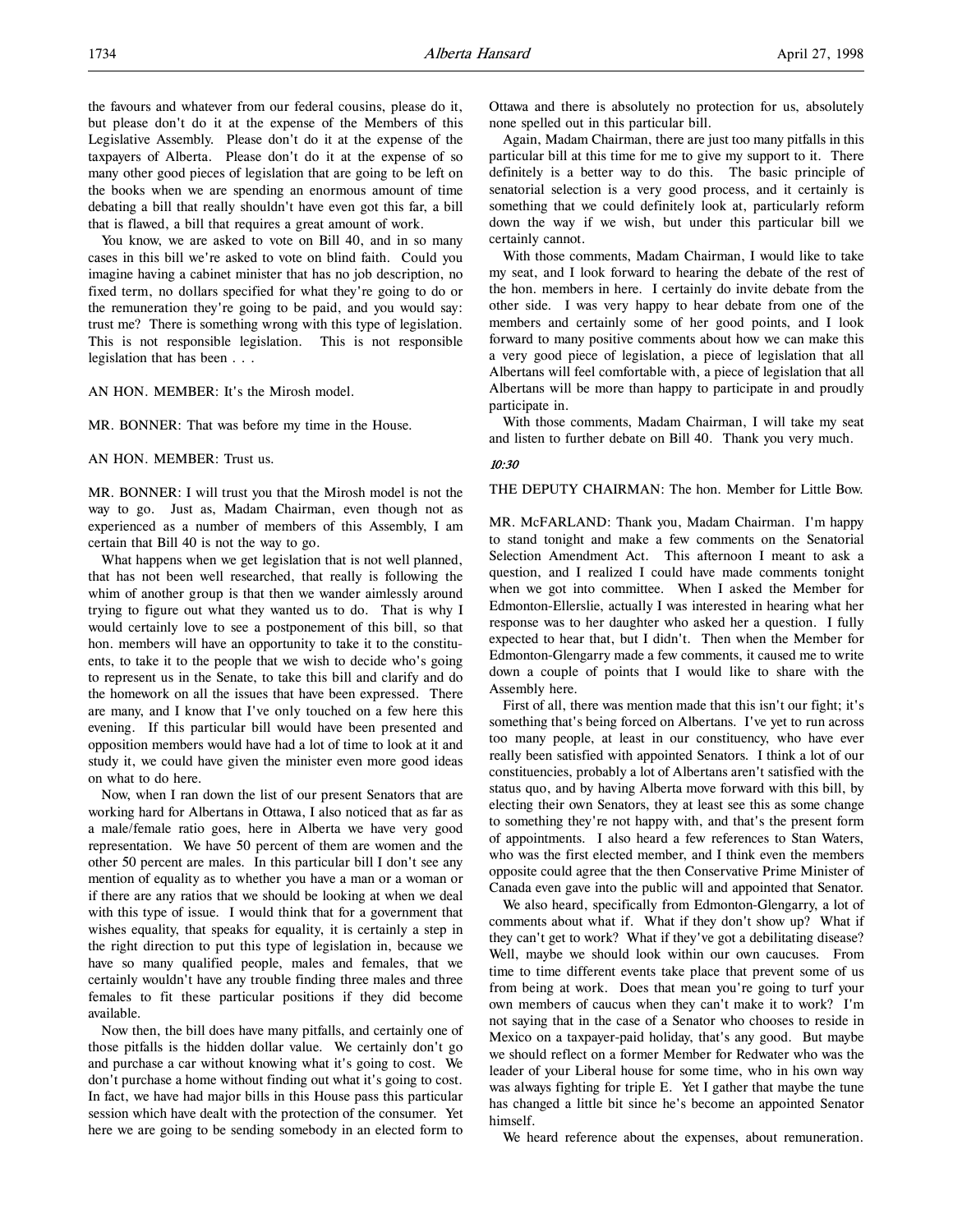I believe it's the same Senator that you used to work with who had one of the highest traveling expenses of a Senator. So is that a good reason to maintain the status quo? I think not. Perhaps if people have the ability to elect their own choice of people, there would be some form of accountability.

#### [Mr. Zwozdesky in the chair]

I also wasn't too sure when I heard the Member for Edmonton-Glengarry talk about the son of a former Premier of this province who was probably pushing this bill because he didn't become a Senator. The only person I can figure that was pointed at would be the federal Leader of the Official Opposition, whose father used to be Premier of this province but was a Senator from 1970 to 1983. So I hope the member opposite simply made an error, unless it was somebody else in here that I'm unaware of whose father was a Premier. I believe it was former Prime Minister Trudeau who had actually asked then former Premier Manning to take an appointed seat, even though he didn't have a political allegiance to either the Conservatives or the Liberals.

I've got two other comments here. One would be dealing with the taxes that are paid to keep our Senators in place. I believe we've got a piece of legislation that was in existence before – we're simply amending previous legislation. Perhaps some of the comments I've heard that say there are shortfalls are shortfalls in this amendment that we have before us, but they're covered off in the bill that's already been in place since 1989.

If you could bear with me for just one minute, we could talk to the issue of the other provinces getting onside. I believe that if a province such as Alberta doesn't take the initiative to try to change the status quo and allow people to have a democratic right in electing Senators of their choice to represent them, that if we all sit around and wait for the rest of the provinces to do it, nothing will get done.

With that, Mr. Chairman, I take my place. Thank you very much.

THE ACTING CHAIRMAN: Thank you, hon. Member for Little Bow.

The hon. Member for Edmonton-Riverview.

MRS. SLOAN: Thank you, Mr. Chairman. I must say you're certainly looking great in the chair this evening. I'm pleased to rise to speak at third reading to Bill 40, the Senatorial Selection Amendment Act.

MR. WHITE: Third reading? How did we get out of committee?

MRS. SLOAN: In committee. Pardon me. Sorry. I might have to resuscitate the hon. Member for Edmonton-Calder.

I need to begin this evening by indicating my respect for the process of bill formation and the process for debating legislation in this House. However, I have to respectfully also offer to my electorate that I am not in a position to be able to seriously debate this bill because it is a bill of anticipation. It is frivolous and wasteful. It in essence puts a process in place that could lead to the election of a dead criminal for appointment to the Senate, and that is not something in my professional opinion that is a good use of this House, a good use of our time, a good use of taxpayers' dollars. There is only one purpose being served by this bill, and that is a political, partisan, point-making purpose. It is not respectful of the purpose of this Assembly.

So we have this anticipatory bill that embarks us on a process of electing Senators-in-waiting. It's caused me to, I guess, confirm once again in my mind that it's another example of this government's flat-lining. That is nursing terminology for an arrest of sorts: an arrest of no ideas, brain dead. It doesn't reflect good thought or prudent process.

It's also caused me to think, in the consideration of this bill, of how many positions we have within our good public service that could be afforded a position-in-waiting. I wonder if the LPNs in this province, the physicians in this province, the laundry workers in this province, the nurses in this province would appreciate the opportunity to have a position-in-waiting where they're paid to stand by, to fill a position that has not yet been created. We don't follow that principle for the essential servants. Why would we follow it for the Senate?

It also caused me to think of the thousands of university students in this province that are currently burdened with growing thousands of dollars in student debt. Perhaps we should afford those students the opportunity to serve in an anticipatory way in these positions-in-waiting, and why not? They will be elected to do what? Well, we're not really sure.

Section 29 indicates the Lieutenant Governor in Council may make regulations that would respect their duties and functions, that would respect their performance and accountability, that would respect their remuneration and expenses. I'm sure we could find a good university student out there that would be happy to fulfill this position. Maybe we might even find a doctor or a nurse that would be happy to assume the responsibilities and give it a go. While it's offered in jest, it speaks to the ridiculousness of this bill.

### 10:40

However, in light of the fact that the government has brought it forward and is insisting on taking this bill to its full fruition, we have no choice but to debate it. We have to provide, as is our duty as an opposition, comments that point out the bill's flaws, its omissions, as my good colleagues have done on a number of occasions this afternoon. We've pointed out the fact that a criminal could be elected as a nominee. We've pointed out that a dead person could stand as a nominee. We don't see the government responding to that, and it seems to be totally ridiculous.

We also have asked questions with respect to the fact that these people will be paid. Their remuneration is yet to be determined. Their expense coverage is yet to be determined. What benefit plan, even if they're eligible for pension, is yet to be determined. That would be an interesting debate to be had. We have Senatorsin-waiting eligible for pension, but as members of the Legislature we're not afforded the same privileges. It would be very interesting to have that discussion. In fact, by regulation these people could be afforded those privileges and benefits, and the common taxpayer and citizen of this province might not even be any the wiser.

The point has to be reinforced again about the fact that this government is governing by regulation, specifically when we look at the types of things about the Senators-in-waiting that will be determined: fixing of the term, their duties and functions, their remuneration and expenses, their performance and accountability, all by regulation. Totally by regulation. So no debate, no public disclosure, no consultation, just government decorum by . . . [interjection] I'm wondering if the hon. Member for Drumheller-Chinook needs a nurse or at least a glass of water.

I would like to seriously debate some legislation in this House, but I find this one extremely difficult to debate.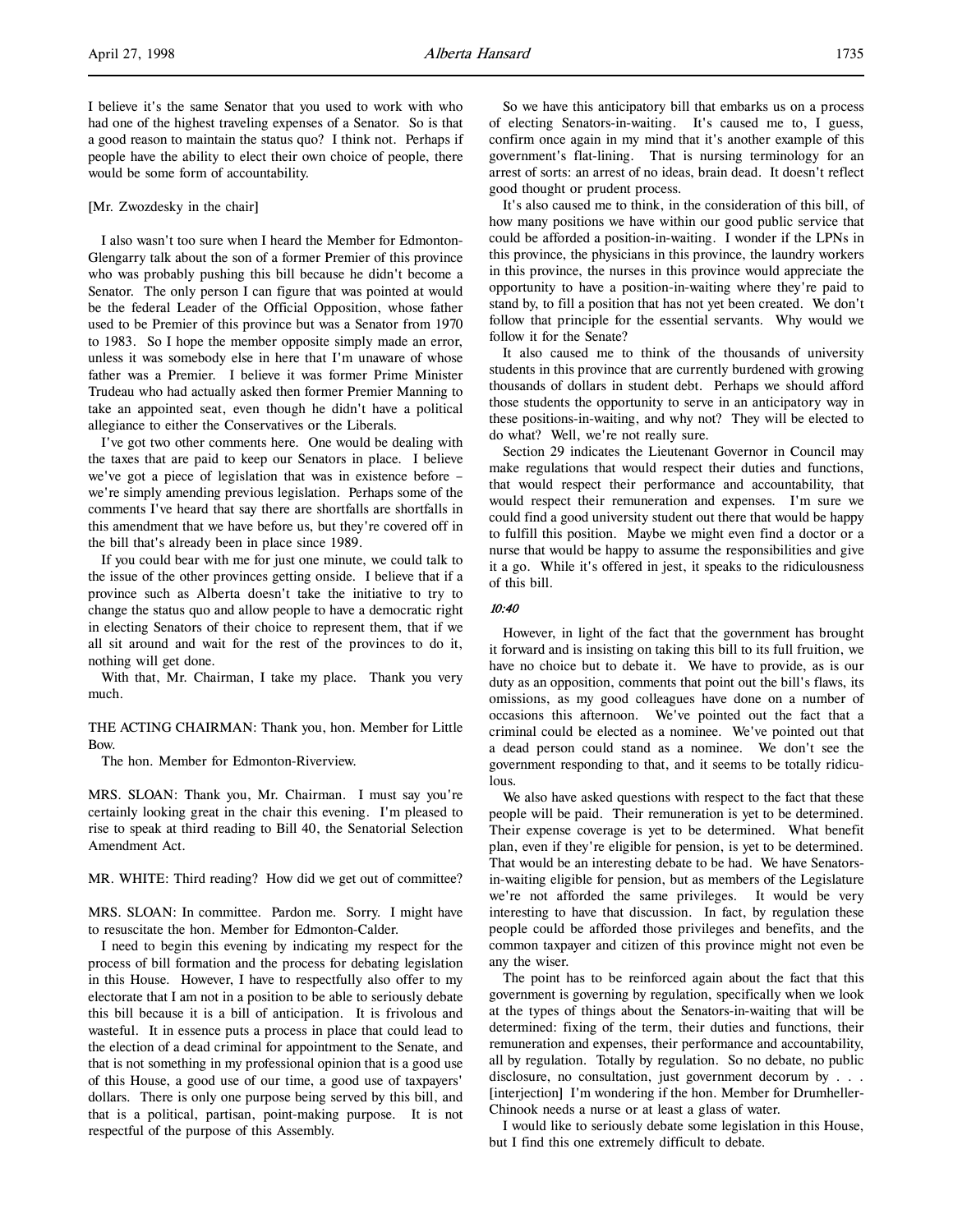MR. MITCHELL: Seriously?

MRS. SLOAN: Seriously.

MR. MITCHELL: Yeah. You can't take it seriously.

MRS. SLOAN: It's not serious. It's frivolous. I look at all the other areas that are in crisis – our health care system so obviously so; our education system struggling to recover from a near strike here within the city of Edmonton; an increasing number of people coming to my constituency office needing support with respect to social assistance, appealing decisions; the state of the environment – and we have a government that brings forward a bill to elect Senators-in-waiting and take precious time within the one legislative sitting we have per year to do that. It's not something that I'm supportive of.

I offer my comments with due respect. As I conclude, I'm hopeful that the hon. Minister of Intergovernmental and Aboriginal Affairs will see fit to pull the bill or to propose substantive amendments to this bill at some point in the near future. I think, as my colleague had indicated earlier, that if he chooses not to, it will give us more than an adequate platform to run the next election on. I would look forward to that opportunity.

I appreciate, Mr. Chairman, the opportunity to offer those further comments on Bill 40, and with that I would conclude my remarks.

Thank you very much.

THE ACTING CHAIRMAN: Thank you, hon. member. The Member for Edmonton-Ellerslie, please.

MS CARLSON: Thank you, Mr. Chairman. Nice to see you in the seat. I'm happy to stand in committee for the first time this evening at this stage to debate this bill.

MR. DAY: Oh, good. There'll be more?

MS CARLSON: You bet. There's going to be lots more, as much as you have time for. There's no doubt about that.

MR. DAY: We have all the time in the world.

MS CARLSON: That's good, because we do too. We'll be happy to be here for however long it takes.

First of all, I have some comments with regard to the remarks that the Member for Calgary-Bow shared with us about half an hour ago. She made the statement that some of the questions that she heard here in the House this evening and this afternoon were ridiculous. Those were questions with regard to how much the Senators-in-waiting would be paid, what kinds of expense allowances they would have, and some technical details like that. I would think she misused a word and what she really intended to say there was "responsible," because in fact this member, being part of the government, understands that knowing the dollars and cents of what something you're proposing costs is a part of being a responsible government. For sure it is a part of being a responsible opposition when we take a look at the costs that are being projected in any kind of legislation that is brought to this floor.

So I would hardly suggest that it is ridiculous to ask questions of that nature. In fact, that is the kind of scrutiny that is expected, certainly of us in the House, and it's very surprising that

you on your side didn't do this before this legislation hit the ground. I would have thought that somebody, of the number of speakers who have spoken from the government side, would have stood up here and stated, laid out a game plan for us so that we had some understanding of the kinds of expenses we're taking a look at here.

You made the comment that these people would be elected and then just do whatever their other job was before and carry on until the point in time when they are called to the Senate. But in fact the Member for Calgary-Bow isn't thinking that thought out very well when she makes it, because there are many instances where people will not be able to carry on as before. There are many employers who will not let employees just stand there until the day they get called to the Senate, knowing that could be tomorrow, that could be two years, or that could be six years down the road. People could be fired; absolutely. What you're talking about is a very exclusive group of people who have the kind of flexibility in their lives and in their jobs to be able to do this, to just drop everything at the snap of a finger and go to Ottawa and be Senators. It isn't the case for a lot of people who may choose to run for election. What you're doing, in fact, by making that suggestion is discriminating against a lot of people in this province who may want to have that kind of option. So I'm wondering if that member could reconsider those remarks and this evening would stand and speak to that issue. Who is it that she would like to exclude from participation in this process that you're talking about?

Also, we've heard lots of comments about this side of the House not wanting a triple E Senate. Well, nothing could be further from the truth. There is no doubt that we have talked many times, in the Legislature and outside the Legislature, on how important it is to have an equal, elected, and effective Senate. But I have to tell you, Mr. Chairman, that I do not see where this bill gets us any farther down the road than where we are right now. Yes, we'll have Senators-in-waiting so they will be elected, but the kind of bill that is proposed is so flawed that anyone looking at it just starts to laugh. Certainly you can't expect this kind of legislation to hold under any kind of scrutiny.

So if in fact your intent here is to move this bill forward in terms of working towards a triple E Senate, then why not have done the work properly? Why not have brought in a responsible bill, something that's truly substantive, that puts us down the road to a triple E Senate, something that could be a role model for all provinces to copy? This isn't. This will be laughed out of the House in Ottawa. Any other provincial Legislature that takes a look at it is going to say: what are those country bumpkins in Alberta doing by bringing forward this kind of legislation?

This is Bill 40. That means there has been lots of time to properly address this issue and to bring forward something really well-developed and substantive, something that if it addressed the triple E Senate question in that manner, we wouldn't have had any problem on this side of the House supporting. But you bring in something that's once again half-baked, not thought through, not costed out, that really doesn't move us any farther down the road in terms of achieving the objectives. How could you expect us to support it? It's just not possible to do so.

#### 10:50

Sitting here listening to the debate tonight, I had an opportunity to try and think of what these Senators-in-waiting could do for jobs while they're waiting, and I came up with a top 10 job list for Senators-in-waiting. I'd like to share it with you tonight.

The first one is something that would help out the minister of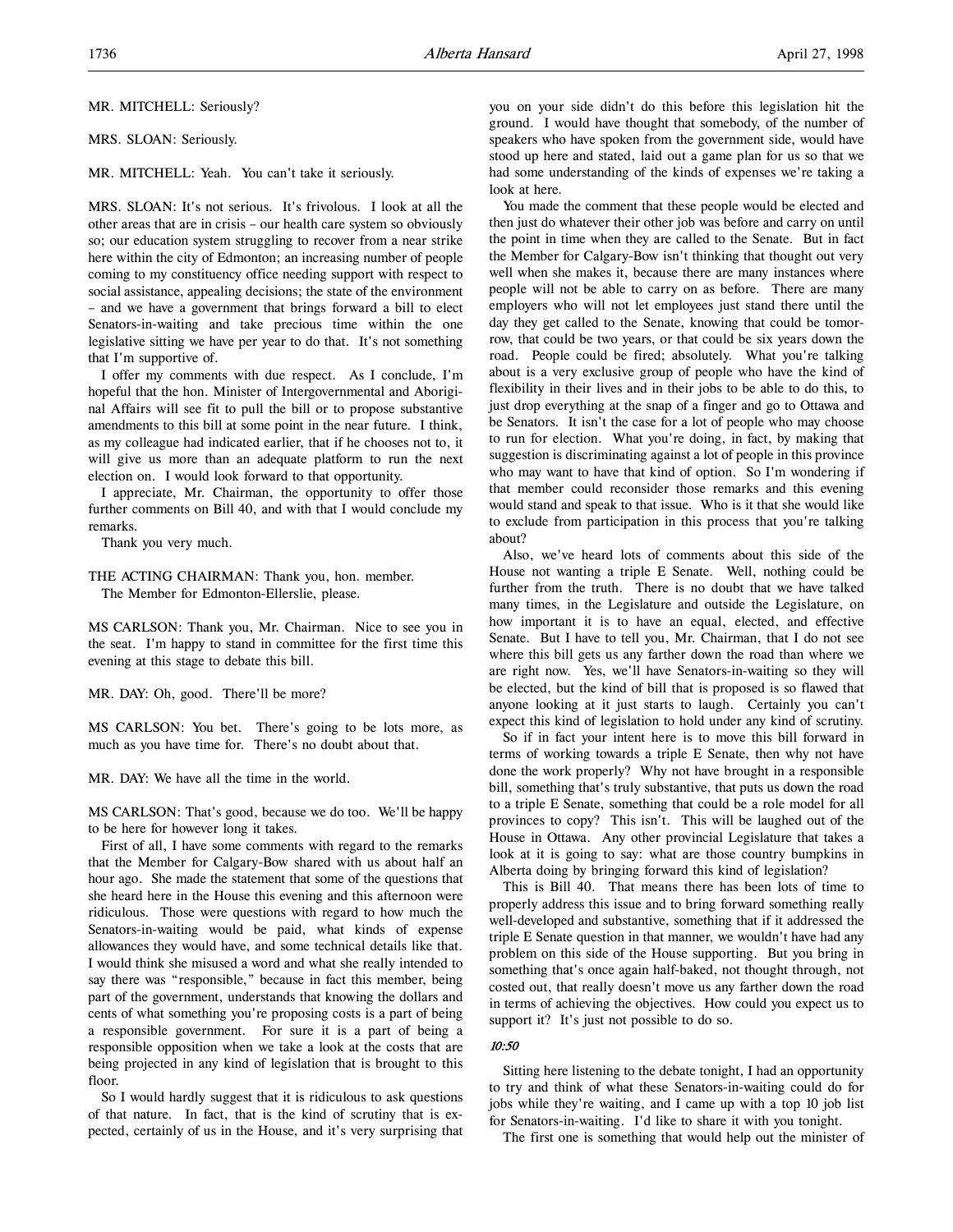social services. Senators-in-waiting could be fund-raising for hot lunch programs. There are any number of schools across this province that desperately need hot lunch programs. There's one just by the Commonwealth Stadium. I was talking to the principal the other day, and wouldn't you know it? He's just outside of the boundary of those schools in inner-city Edmonton that have hot lunch programs. He's on the list, but he's saying that it's four or five years down the road before they get that in their school. He says that every single day in his school there are many children coming that are hungry. They don't get breakfast, they don't get lunch, and they don't get supper. How can you expect children to learn in those circumstances? So given that the government is not prepared to put money into hot lunch programs, perhaps the Senators-in-waiting could spend their spare time between being elected and going to the Senate in fund-raising for hot lunch programs.

The second of the top 10 jobs for Senators-in-waiting deals with environmental protection. I think those Senators could be testing the water quality downstream from intensive livestock operations. We have all kinds of problems with water quality in this province, clearly because the Minister of Environmental Protection has not assigned this particular duty to anyone. It's not a fun duty to test that water downstream from these intensive livestock operations, but it's definitely something that's required. So these guys have nothing else to do; this might be a good job for them.

The third of the top 10 job list for Senators-in-waiting would be to help out the minister of transportation. We could have these Senators-in-waiting doing the mechanical repairs on the 60 percent of school buses in the province that have failed inspections. Don't you think that's a good idea? I think it's something that's needed and necessary. Definitely it's been addressed as an issue in this House many times this session, and somebody's got to make those repairs. Clearly the bus operators can't do it, because they don't have the funding to do it. Clearly the minister isn't going to give any more funding. Clearly his buddy the Minister of Education is also not going to give any funding to upgrading these buses so that our children can travel safely to school. So maybe it's a job for Senators-in-waiting.

The fourth top 10 job for Senators-in-waiting goes to the Minister of Education. Perhaps they could provide relief for teachers who are out on stress relief, because not only are their class sizes too large, but they get no support for the high-needs children in their classroom. We, once again, have addressed this issue many, many times in this House during this Legislative Assembly session. The Minister of Education has given more money to private schools, but he will not give adequate funding to public schools so that (a) we have classroom sizes that are manageable, (b) we don't have teachers out on stress leave because there are too many pressures on them trying to meet the demands of everyone in the classroom, and (c) he won't give any money for kids who have learning disabilities or other kinds of behaviour problems that are very disruptive in the classroom, that are very hard for the teachers to cope with but also put a huge degree of stress on the students in the classroom and, according to many of the constituents in my constituency, are the number one reason for parents putting their kids into private schools.

THE ACTING CHAIRMAN: I'm sorry to interrupt the hon. Member for Edmonton-Ellerslie, but the hon. Member for Airdrie-Rocky View has risen on a point of order.

Point of Order Relevance

MS HALEY: Beauchesne 459. I was wondering what the

relevance – I've been listening carefully to the speaker, and I'm afraid that I'm kind of at a loss to understand what teachers have to do with the Senatorial election bill. I'd appreciate it if we could just stay on the bill somewhere.

MS CARLSON: Well, Mr. Chairman, I would say that this particular topic couldn't be more relevant. What we're talking about is a lack of job descriptions in this particular bill for these Senators-in-waiting, and what I am suggesting here is a top 10 job list. I could have done a lot more. I could have done about 300 or 400 that would have just started to begin to address the needs in this province. Instead, I just narrowed the field down to 10, and that's what I'm talking about.

And when we get into Beauchesne, let's go to 459 under Relevance and Repetition, where it says that "wide discretion is used by the Speaker and the rule is not rigidly enforced." So I would have to say that according to *Beauchesne*, I'm certainly within the realm of relevance.

THE ACTING CHAIRMAN: Thank you, hon. member. The chair also has been listening very carefully to the debate ever since he took over the chair. I appreciate the latitude that is given during second reading, but I think I would just make a point for all members of the House to refresh everyone's memory of what the purpose of the committee stage is. It says under Beauchesne 688:

The function of a committee on a bill is to go through the text of the bill clause by clause and, if necessary, word by word, with a view to making such amendments in it as may seem likely to render it more generally acceptable.

Now, having said that, I am following the clauses of the bill here, and I do see where clause 5 does in fact talk about the duties and functions of Senate nominees, so I would ask the hon. Member for Edmonton-Ellerslie to just be reminded of the duties and functions as they fall within that definition. I've been listening very carefully to the job descriptions that you're suggesting, and while they are extending the latitudes perhaps normally given, I will allow it to continue provided that we zero in clause by clause as is intended at this stage.

Thank you.

MS CARLSON: Thank you, Mr. Chairman. In fact, you've pinpointed the exact point of relevance. I am talking about duties. In this case, since they are not particularly assigned in the bill, I am taking the latitude of assigning them.

### Debate Continued

MS CARLSON: So now we get to number 5 of the top 10 jobs for Senators-in-waiting. This would help out the Minister of Municipal Affairs: tour the province telling municipalities why they are not getting the infrastructure dollars they need to address their hidden deficits. Well, Mr. Chairman, we know from having toured the province. We just did Transportation. You just missed it. I'll recap for you because you missed it.

MRS. SOETAERT: Yeah, I'd like to hear.

#### MS CARLSON: See, there you go.

So what I said for the minister of transportation – that was number 3 on the top 10 job list for Senators-in-waiting – was doing the mechanical repairs on the 60 percent of school buses in the province that have failed inspection. I think that's an excellent idea.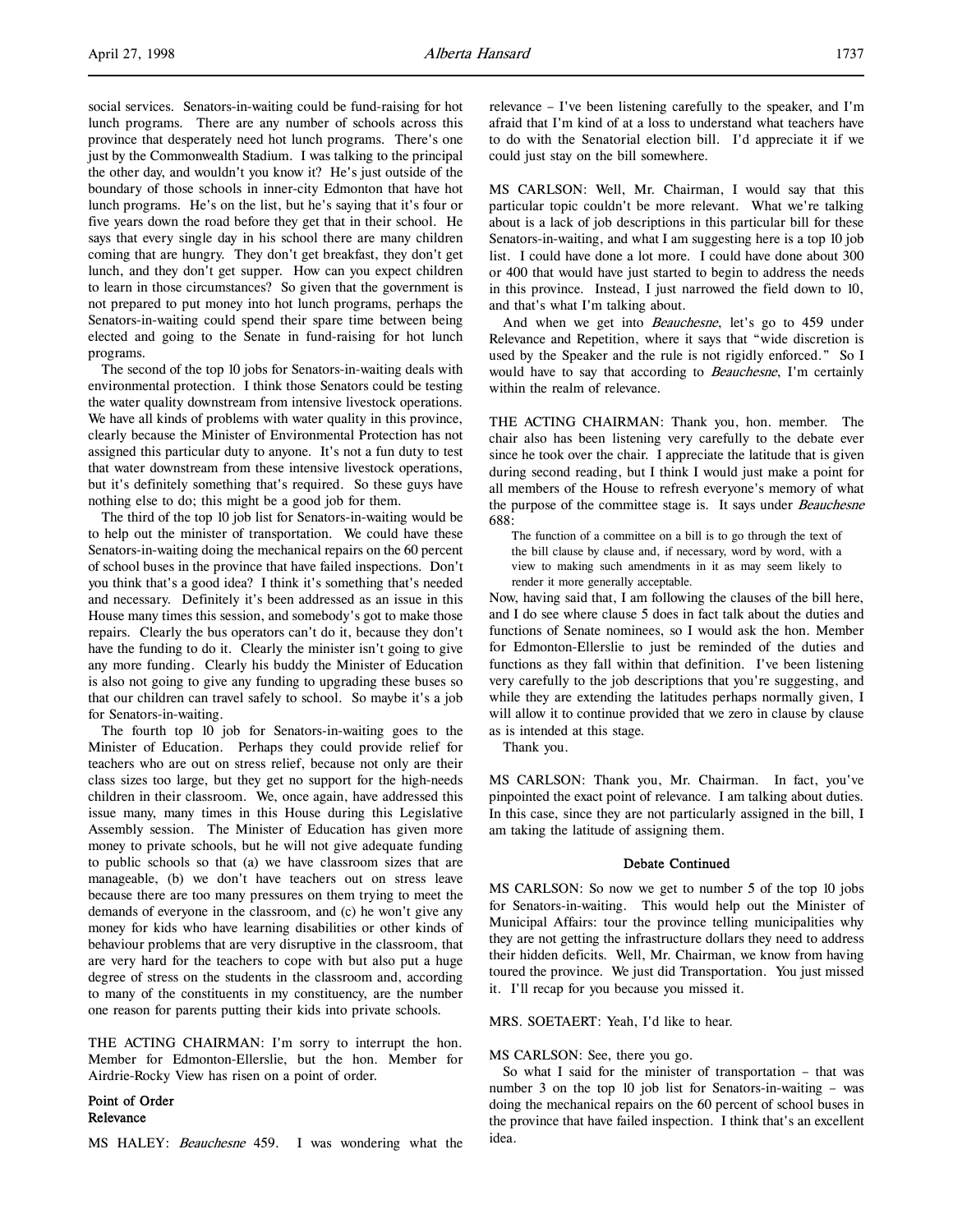Okay; Municipal Affairs. We know from touring the province that municipalities have a huge hidden deficit in terms of infrastructure, and that's both hard and soft infrastructure. While a committee has been put forward to address . . .

#### MR. DICKSON: Particularly Calgary.

MS CARLSON: Particularly Calgary, my colleague says. But I'll tell you, the greater Edmonton area is facing the same kind of problems.

While there has been a committee put together, there has been no one to really go out one-on-one and address all the concerns with the municipalities. I know that, because just in the last couple of months I've been in Fairview, Grimshaw, Peace River, Grande Prairie, Grande Cache, Hinton, and Calgary, and all of those local politicians have had a big concern about this. So I would suggest that a very good use of these two Senators-inwaiting we would have is to travel around the province and explain the government's position in terms of exactly why they're not getting any money.

Okay. Number 6 of the top 10 jobs for Senators-in-waiting would be in health care. This minister seriously needs to develop a single, consolidated complaint base for health care concerns, to in fact become a health care Ombudsman. With two people in this job, we know the complaints would come in fast and furious. They would have a chance to hear them, consolidate them, and direct concerns where needed. So that would probably be the busiest job of all these listed here and certainly one that would be helping the people in this province. I don't think if they had that kind of job, Mr. Chairman, anybody would be concerned about their early election or about how much money they were being paid.

Okay. Number 7 of the top 10 jobs for Senators-in-waiting is for the Provincial Treasurer. These Senators-in-waiting could process their own expense accounts, determine how much this foolish bill we're passing here is costing Albertans in terms of salaries, benefits, and expenses, and report those said costs on a regular basis. That way they would be number crunchers but would be performing a function, so at least they wouldn't be going to Mexico or doing nothing at all. That would be of special benefit for the Provincial Treasurer.

Number 8. Oh, yes. This one's for the Minister of Energy. These two Senators-in-waiting could help the Minister of Energy from browning out and short-circuiting while we go through the deregulation process. There's no doubt that he's going to be having some problems in this area, and these two people could provide some support for him. So I think that's something they should take a look at in terms of their jobs.

Number 9. You'll like number 9 though. It's once again for the Provincial Treasurer. This is an issue that we've heard about several times in this House, sometimes formally in debate, sometimes informally across the floor, and once in a while it pops up in his speeches out in the community.

#### 11:00

I think that these two Senators could be out there counting how many moral prisoners are going to vote. Don't you think that's a good idea? That would be a very big job, and you never know. The morality of these prisoners might change from day to day, so they might have to start all over again. But we would leave that up to the Provincial Treasurer's discretion, because certainly that's his issue, and we hear enough about it.

Number 10, the final one of the top 10 list of jobs for Senators-

in-waiting. This one, colleagues, helps every minister in the front bench. Don't you think that's a good idea? I think it's a great idea. They could help cabinet ministers write bills that are well written, substantive, and air free in contrast to the ones we've seen this session. Don't you think that's a great idea? It's a great idea.

So if you want any of these suggestions, I'd be happy to write them out in good with some sort of plan to put them in place. I think that those would be reasonable suggestions. They are certainly a lot better than any of the suggestions that we have heard from the other side of the House and give us some food for thought in terms of where we're going on this issue.

#### [Mrs. Gordon in the chair]

I think there are many other avenues that we could explore with regard to these Senators-in-waiting. We could do a top 10 list for what their salary range should be and what kind of transportation expenses they get. [interjection] I think that's a good idea. You could do that one.

There's another list that we could devise. We could devise the top 10 list of how to run this election. Now, that would be good idea. You know, in my own caucus I've heard very many different variations on the process of how you could do this, how you could find people who would be willing to run. Well, we know this evening that we had three people sitting up in the gallery listening to us, and do you know that two out those three people put their hands up when I said: would you like to run to be a Senator-in-waiting when you get paid a nice juicy salary and don't have to do anything? Two out of the three, 66 percent of those people, said that they would like to run. So once again we're going to have to have some strict criteria or this is going to become an election that is absolutely too large to organize and very, very costly.

I wonder if some of those rural MLAs who are particularly interested in having this bill passed this time, who are particularly interested in going back to their constituencies and saying, "Not only can the Reform people meet your needs, but we, too, as Conservative MLAs can," would tell us how they would find the dollars for funding the kind of election where you may have 200 or 300 people or 2,000 or 3,000 people running for two jobs in this province. How are you going to manage that? What year are we going to see this written into the official budget of this province? It wasn't there this time. So if you think that this is one that you can come back for additional money on, I would expect that it's going to take a very long time for that particular bill to be passed in this House. If you've got those kinds of plans, they should be something not brought up at the last minute but something that is once again substantive, which is a word that does not seem to be in the vocabulary of this current government, and well thought out, well planned, and a framework developed around it.

### Chairman's Ruling Committee of the Whole Debate

THE DEPUTY CHAIRMAN: Hon. Member for Edmonton-Ellerslie, the function of the committee stage is to go through the bill word by word and clause by clause. We have various stages to a bill that we debate in this Assembly. There is a reason for each and every stage. I have over the last couple of hours heard persistent repetition in speaking. I haven't heard a lot of people going through this word by word and clause by clause. Can we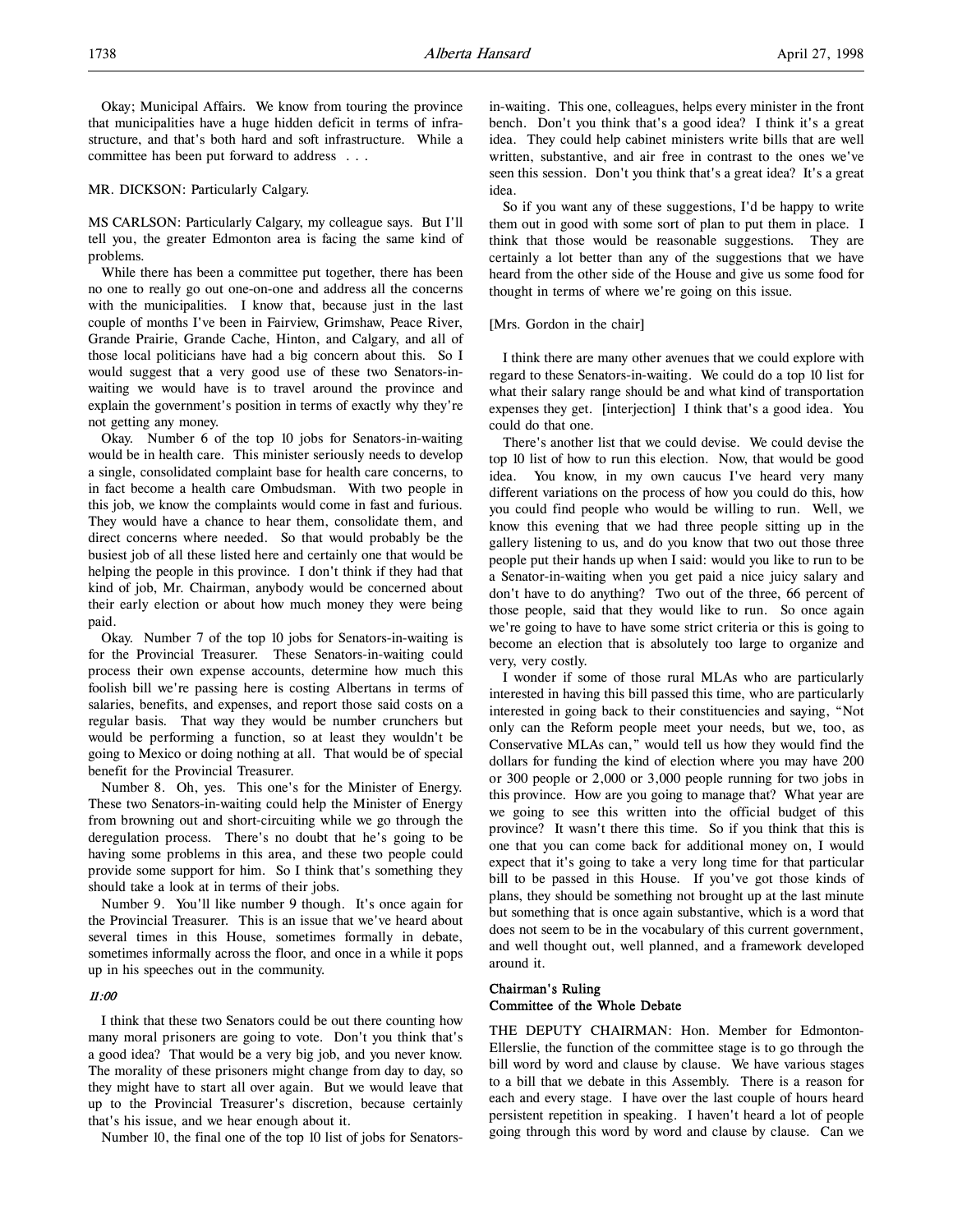MS CARLSON: Well, Madam Chairman, with all due respect, the job list was specific to the duties, and that is in the bill. So all of that could be dealt with under that. If you take a look at Beauchesne 459, it says that when in doubt, the doubt goes to the member that's speaking. I'm just discussing the duties that are involved in here, and a top 10 list is a concise list, as I discussed, in terms of the kinds of options that could have been included in here. They're not included in here.

THE DEPUTY CHAIRMAN: Hon. member, number one, I hope you're not challenging the chair. Part of committee stage, if someone doesn't like a particular section of the bill – this is why in committee stage amendments come forward, not persistent repetition.

MS CARLSON: Well, with all due respect, I haven't seen anybody come up with a list of duties. So I'm not talking about repetition. I'm discussing duties. It's in the bill. I think that's well within the mandate of committee, and that's what I was discussing.

THE DEPUTY CHAIRMAN: If you wish to suggest duties, do so through an amendment or a series of amendments.

MS CARLSON: Well, then, I need a ruling.

THE DEPUTY CHAIRMAN: I am not going to argue with you, hon. member. Now, please carry on with Committee of the Whole as stated in *Beauchesne*, word by word, section by section. You're making a mockery of this Assembly.

MR. MITCHELL: Point of order.

THE DEPUTY CHAIRMAN: Yes, hon. member.

# Point of Order Relevance

MR. MITCHELL: Madam Chairman, I believe that your caucus' interpretation of 459 – and the Justice Minister, we know, is always so technically good when it comes to legal matters – is wrong. The fact is that the tradition in this House allows us to speak about matters that affect any bill at committee, and if we choose to do an amendment after we hear some of the debate in this House and generally about committee matters, then we can do an amendment. So we could talk about this in general terms until we choose to do amendments. I'll tell you right now that we're happy to do amendments. They're right here. This is the beginning. But we're not doing them until we feel like doing them, and we're going to talk about this bill in the way we want to talk about this bill, as has been the tradition in this House, until we get to amendments.

Thank you.

THE DEPUTY CHAIRMAN: Hon. member, I don't believe you have a point of order. I believe you're challenging what I have just said. I'm going to have Edmonton-Ellerslie carry on, but we are – and you have been reminded tonight – in Committee of the Whole. Please check in *Beauchesne* for the various stages of a

bill and what transpires during those various stages. If someone were to walk in here, I don't know at some point in time whether they'd know what stage of the bill we're at. We are at Committee of the Whole.

### Debate Continued

MS CARLSON: In Committee of the Whole, Madam Chairman, I am dealing with point 5: "Section 29 is amended by adding the following after subsection  $(2)$ :  $(2.1)$  . . ." Then we go down: "(b) respecting the duties and functions of a Senate nominee." I am specifically talking about the duties and functions of a Senate nominee. We don't know what the functions of a Senate nominee are in this instance because they're not listed in the bill, and what we've been told by the minister who introduced this bill is that we can look forward to seeing regulations brought in at some time in the future. That isn't good enough for my constituents. They want to know before we go forward with this kind of a bill what exactly is outlined in terms of duties and functions of a Senate nominee, and that's what we need to know here.

I have given some suggestions. The minister has every opportunity to stand up here and refute them, to add different ones if he likes, to discuss them in any kind of format that he wants. When he gets up here and debates this matter with me, if I don't like what he's saying, Madam Chairman, then we're going to bring in an amendment on this bill. There is no doubt about that. But we want to make sure that he has a full breadth of knowledge in terms of what it is that we're talking about and the kind of range of activities that we're looking at so that he has the benefit of that and every possible opportunity to stand here and give his interpretation of what this bill means.

Now, having finished that one, I'm going to move down to, once again, point 5.

- Section 29 is amended by added the following after subsection  $(2) \ldots$
- (c) respecting the remuneration and expenses to be paid to a Senate nominee.

We have heard the Member for Calgary-Bow say that her interpretation of this is that there is no remuneration, but in fact then I would ask the question: why is it in the bill? Remuneration and expenses to me means that there's going to be some kind of a salary, some kind of taxable benefits, and some kind of an expense allowance made here.

Now, once again, the minister has stood up twice today to speak to this bill, yet he doesn't give any kind of description on this. Each time he gets up, Madam Chairman, I expect it to come forward, but it doesn't. So I'm asking him once again: please let us know what kind of remuneration we're talking about, what kind of taxable benefits we're talking about, at what point in time we start paying that money, whose tax pocket those dollars come out of, what kind of expenses there are. Does this include a carte blanche of expenses? Are they going to get cars? Are they going to get four cars like the Premier gets? Are they going to get some other kind of expense? Are they going to have expenses for traveling just within Alberta? [interjection] Airplanes. Well, are they going to have access to the provincial airplanes?

#### 11:10

We're talking about a federal job here, Madam Chairman, so it's going to be very important to the people of Alberta to know that it's their provincial tax dollars that are paying for this function. Are the expenses going to be limited to Alberta or are they going to be expanded to Ontario? I think that's an absolutely new topic. I can't remember anyone in the debate that I read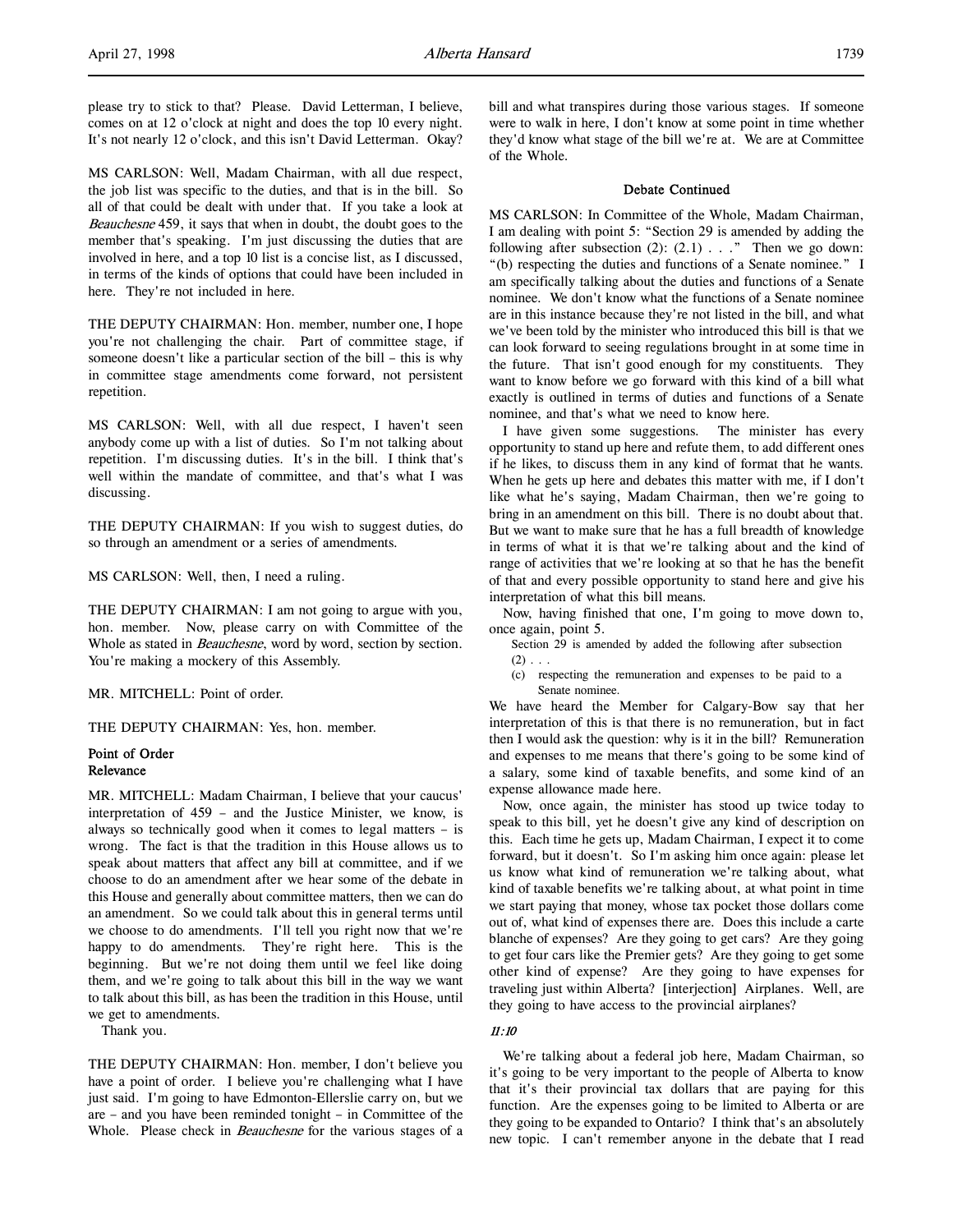previously or those speaking today – and I listened attentively to every single person who spoke today – talk about that specific provision.

I think it's important for us to know, because when I go back to my constituents with this debate, they're going to want to know details.

THE DEPUTY CHAIRMAN: The hon. Member for Edmonton-Norwood.

MS OLSEN: Thank you, Madam Chairman. Just so there's no question about how I'm going to proceed, I'm going to proceed word by word, clause by clause. So I'm going to start out with acknowledging the fact that I'm speaking to the Senatorial Selection Amendment Act, 1998, and "Her Majesty, by and with the advice and consent of the Legislative Assembly of Alberta enacts as follows."

We look at the first section, section 1: "The Senatorial Selection Act is amended by this Act." This act is an amendment act. Then we go to section 2. Well, we have to make sure that we refer to the old section here: "1 Amends chapter S-11.5 of the Statutes of Alberta, 1989." In the new amendment act section 2 amends section 1 by adding the following after clause (e):

(f) "Senate nominee" means a person declared elected under this Act.

So it's a definition of the Senate nominee.

"Section 3 is repealed and the following is substituted." Well, first, the old section 3 stated that

persons declared elected under this Act shall have their names submitted by the Government of Alberta to the Queen's Privy Council for Canada as persons who may be summoned to the Senate of Canada for the purpose of filling vacancies relating to Alberta.

Well, we now have that section repealed, and the new section  $3(1)$ states:

The Government of Alberta shall submit the names of the Senate nominees to the . . . Privy Council for Canada as persons who may be summoned to the Senate of Canada for the purpose of filling vacancies relating to Alberta.

Now, previously the act applied only if there was a vacancy available, but we now have a new section here, subsection (2), and that says:

- A person remains as a Senate nominee until
- (a) the person is appointed to the Senate of Canada,
- (b) the person resigns as a Senate nominee by submitting a resignation in writing to the Minister of Intergovernmental and Aboriginal Affairs, or
- (c) the person's term as a Senate nominee expires.

In my interpretation of that, that means that the nominee elected may not have a seat in the Senate for an undetermined amount of time and that at that time he may in fact resign because his time limit is up, but we don't know what that time limit is yet. So we go through the expense of the election and end up with the nominee never making it to the Senate. We've gone through that process. We've spent a phenomenal amount of taxpayers' dollars supporting the Senator-in-waiting, and there's no return to the public. So I wonder how that particular section can be reconciled with the government's value-added philosophy and how that particular section aligns with that.

I think the other thing as well is that statutes should provide for a definition of term, so it's not determined by regulations without an all-party consensus. This means that the government of the day, by going by regulation, can change the definition of "term" on a whim. We don't want that to happen, so it's best to have

that statute. I think that's a better way. It's more accountable, the process is cleaner, and we don't have government by regulation, as we seem to always do with this government.

So now I'd like to turn to look at section 5 as amended. Section 5(1) currently reads:

If there are one or more vacancies in the Senate of Canada relating to Alberta, an election may be commenced at any time by the passing of an order of the Lieutenant Governor in Council. Subsection (a) of that says:

- setting out whether the election under this Act is to be held (i) in conjunction with a general election under the Election Act,
- (ii) separately on a date provided for in the order, or
- (iii) in conjunction with the general elections under the Local Authorities Election Act.

Then we go to  $5(1)$ :

- (b) authorizing the Lieutenant Governor to issue a writ of election in the prescribed form addressed to the Chief Electoral Officer and prescribing the date of the writ;
- (c) setting out the number of persons to be elected;
- (d) appointing nomination day;
- (e) appointing the day on which voting is to take place if voting is necessary.
- Well, we also see that we have another section.

(4) Where an election under this Act is to be held in conjunction with a general election under the Local Authorities Election Act, the order under subsection (1)

- (a) shall be made not later than the 2nd Monday in September,
- (b) shall appoint the 4th Monday in September as nomination day, and
- (c) shall appoint the 3rd Monday in October as election day, if voting is necessary.

Now, that's the old section.

The new section is section 5 as amended, and this is how it reads now:

(a) in subsection (1) by striking out "If there are one or more vacancies in the Senate of Canada relating to Alberta, an election" and substituting "An election under this Act";

(b) by repealing subsection (4) and substituting the following: (4) Where an election under this Act is to be held in conjunction with a general election under the Local Authorities Election Act, the order under subsection (1)

- (a) shall be made not later than 14 days before nomination day,
- (b) shall appoint nomination day as the day determined in accordance with section 25 of the Local Authorities Election Act, and
- (c) shall appoint election day as the day set out in section 10(1)(a) of the Local Authorities Election Act, if voting is necessary.

So what in essence we have here is that there doesn't have to be a vacancy for an election to be called.

The other thing that really confuses me is that if this government likes to work in conjunction with or get the support of, say, the federal government for reform or city councils – it would be really, really good for them to work with, say, municipalities. We know that on March 17, 1998, Edmonton city council unanimously passed a motion opposing Senate elections at the same time as municipal elections. Now, it's not too hard for me to figure out why they don't want to do that. That really indicates to me that this government doesn't care about other levels of government, that they're only interested in pushing forward their own agenda.

The other thing that concerns me is that we're going to have this on the ballot or have the Senate election at the same time that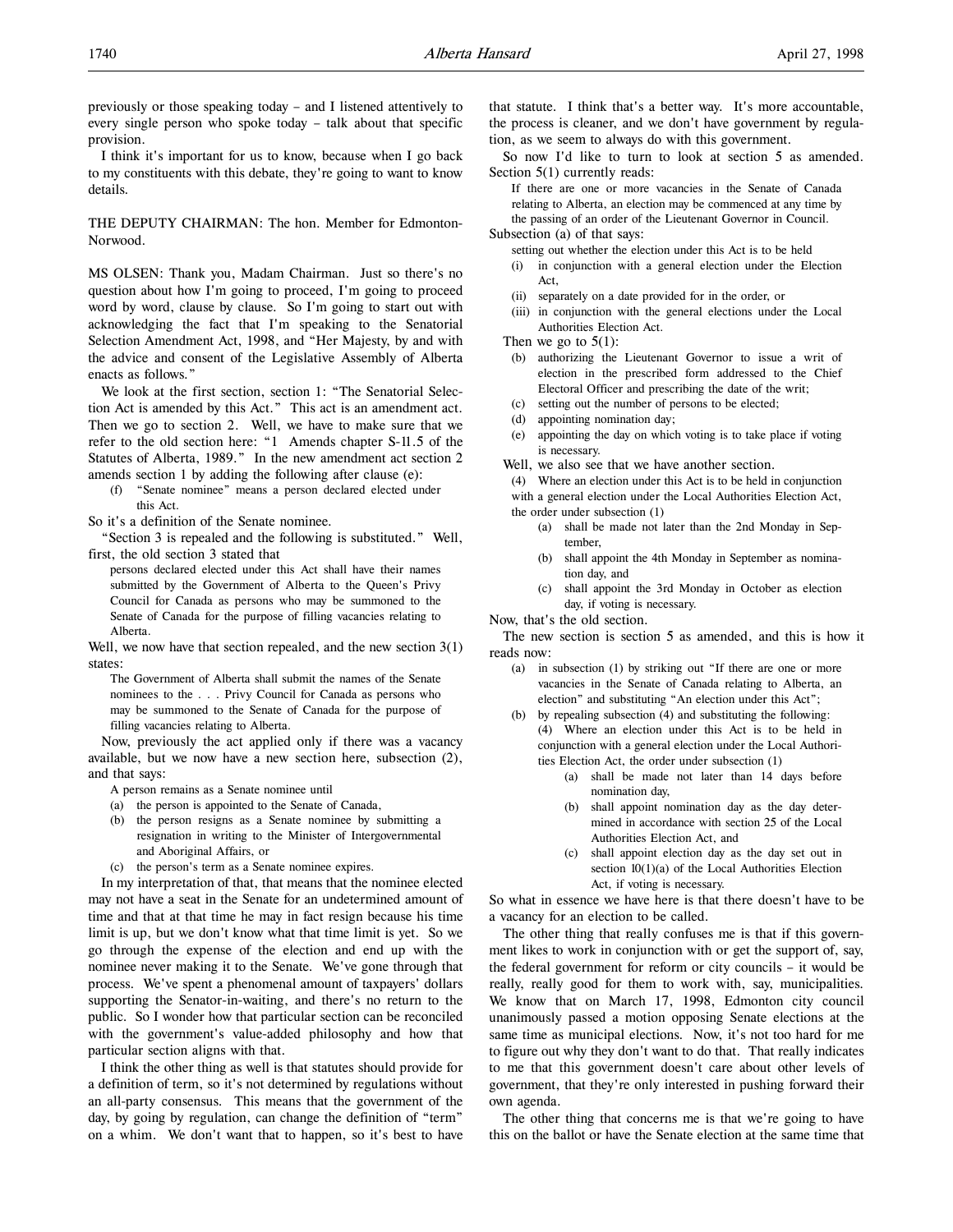So I'm quite concerned about the approach that the government has taken, given that city council doesn't want to share their election day with Senate elections. I think that if you want to work co-operatively, we have to look at other alternatives. The thing that I think would be really helpful for other alternatives – and if there's one time in this House that I believe that a summit would be helpful, it would be now. If we had some public debate and public consultation, if we could maybe use the deliberative democracy process, if we could use that forum and that tool to have public debate, we would have well-informed voters. We would have voters who are aware of all the issues on all sides, and then we would have good debate and good feedback. We would have feedback that we could really count on. So I think the government should look at that.

### 11:20

What I'd like to move on to now is point 5 on page 2. That says that section 29 is amended by adding the following after subsection (2):

- (2.1) The Lieutenant Governor in Council may make regulations
	- (a) fixing the term of a Senate nominee;
	- (b) respecting the duties and functions of a Senate nominee;
	- (c) respecting the remuneration and expenses to be paid to a Senate nominee;
	- (d) respecting the performance and accountability of a Senate nominee.

The next thing I want to say about that is that, again, we have government by regulation. Let's get cracking here and look at the Standing Committee on Law and Regulations, that I happen to be a member of. Apparently 1985 was the last time that this particular committee met, so I think that it's time to reform that committee and have that committee meet so that we can discuss some of these really important regulations.

"Fixing the term of a Senate nominee." Why should that not be debated in this House? In this Legislative Assembly why should there not be public input on that particular issue?

"Respecting the duties and functions of a Senate nominee." Why should we not have this Legislature responsible for agreeing to those duties and functions?

Of course, we talk about pay, and we are talking about pay, because I don't think that these Senators should be paid. I think they should be good volunteers like all the many volunteers out there in this province that this government runs by. So why shouldn't they be volunteers as well, just like everybody on every other board? That would be great, outstanding. Shirley, it could go to your department. It could. Madam Chairman, it could go to the Community Development minister's responsibility. She would be good at that.

The last point in that is "respecting the performance and accountability of a Senate nominee." My concern there is that, again, we lack all-party consultation on that. We lack public consultation on that. If the Minister of Intergovernmental and Aboriginal Affairs is concerned, the Minister of Justice had come up with some really great performance mechanisms in his department, and I bet he could be very helpful in setting out performance and accountability of a Senate nominee. I know I asked him last year to be accountable and show us some foresight

with performance measurements, and he's done that. He's done not a bad job. You know, in that one particular area the Minister of Justice has done not a bad job. I won't go any further than that but certainly in that area. So we know that he's able to do that. He could help out. That would be great, and maybe he would want to take responsibility for that.

Now, I know my time is running short, and I've got page 3 and page 4 to go to speak specifically to the clauses and specifically to the sections of this bill. I think I'll have to get up again, because this is Committee of the Whole and I am able to do that. So I would like the chair to know that I have to stand up again and that I have to read this clause by clause and section by section.

I don't know. How much time do you think I have? A couple of minutes? Could I get started?

#### THE DEPUTY CHAIRMAN: Keep going.

#### MS OLSEN: Okay.

All right. We're going to go to page 3, and we're going to go to item 6. This is where section 31(2) is amended. Now, we're going to talk about what the previous section 31.2 presently reads. You'll have to listen carefully to this. It says:

(2) For the purposes of this Part, sections 36, 37, 51, 52, 53 to

61, 78, 79, 97, 108(5)(a), 122 to 128, 136(5) and (6), 137,

137.1, 147 and 149.1 of the Election Act do not apply.

We have some amendments over here: "Section 31(2) is amended by striking out "122 to 128" and substituting "123 to 128." So we're really just moving one number here.

We have another section, section 39, and section 39 is amended. It presently reads:

39(1) Except as provided in this Part, sections 4, 12 to 20, 35(2), 35(3), Parts 2 and 3 and sections 152 to 159 of the Local Authorities Election Act apply to an election under this Act held in conjunction with the general elections under the Local Authorities Election Act as if it were a general election under the Local Authorities Election Act.

Now, subsection 39(2):

For the purposes of this Part, sections 41 to 44, 47(2) and (3), 49, 50, 62, 63, 70, 71, 73, 88(2) and 95 to 99 of the Local Authorities Election Act do not apply.

And notwithstanding – don't forget that word:

Notwithstanding section 1(3) of this Act, words and phrases used in this Part have the meanings given to them in the Local Authorities Election Act.

Again section 39 is amended

- (a) in subsection (1) by striking out "sections 152" and substituting "sections 153";
- (b) in subsection (2) by striking out "47(2) and (3)."

Now, really what this does is this aligns this legislation with all other provincial statutes in relation to the elections.

I'm hoping that by the time I've done this, all of those members across the way that haven't read this bill will really have a good understanding of what's going on now. [interjection] So I'm going to continue on. Yes, the hon. minister of intergovernmental affairs advises me that they've all read it, but 25 and 26 bring some haunting memories back, so I'm wondering if that's the same kind of review that this particular bill has received.

Madam Chairman, how many more minutes do I have? I have two minutes. Well, I really don't want to get cut off in midsentence here. I would really hope that I am going to come back and speak to this, and I am going to conclude now and let you know I am coming back to speak to this clause by clause and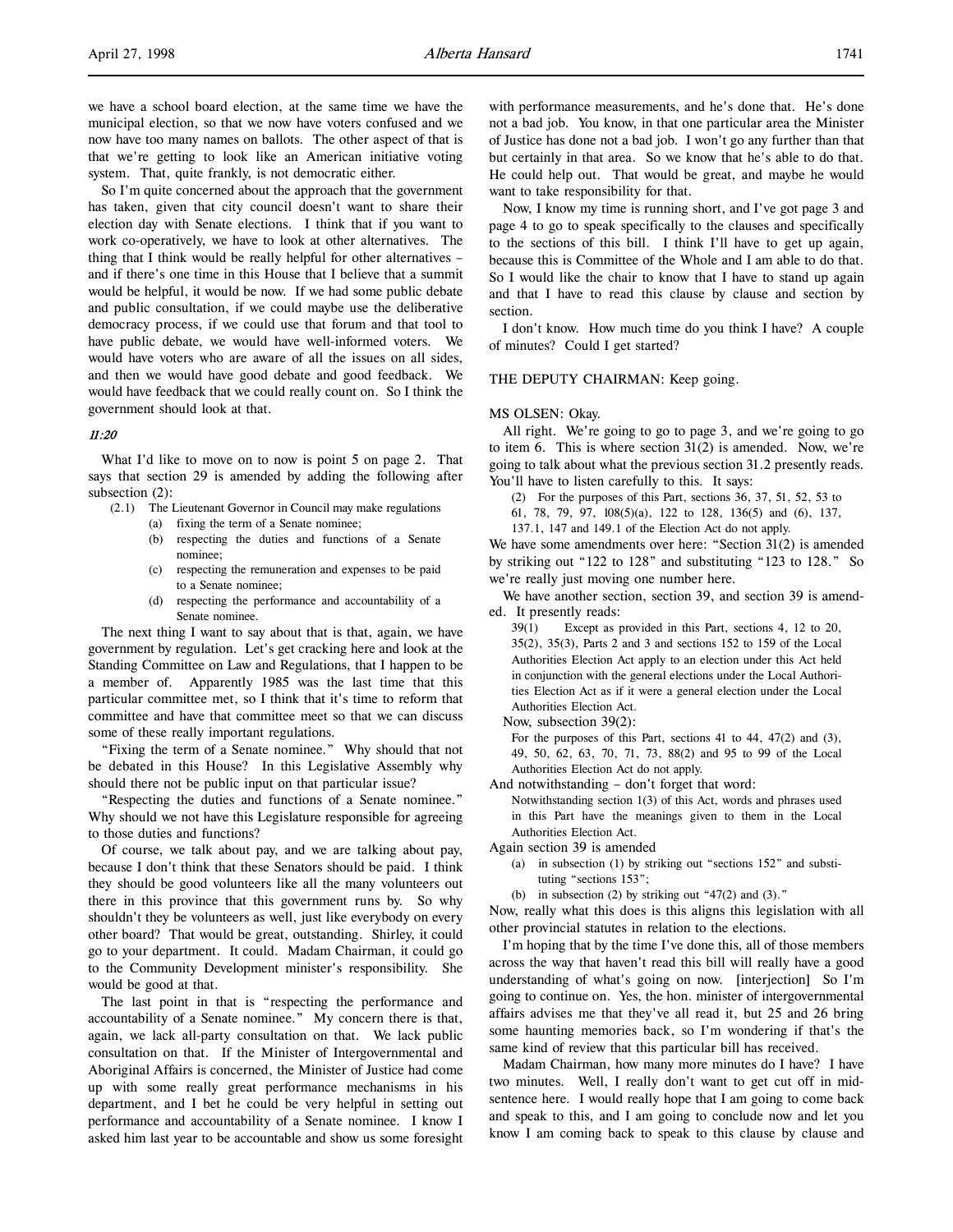section by section. Hopefully, we'll be able to flush out the real meaning of this piece of legislation.

With that, I'll take my place, and my colleague will continue.

MR. MITCHELL: You know, Madam Chairman, I have waited all evening to get a chance to speak to this bill, but there's such an intensity in this caucus about this bill that I've had to wait in line, and I'm the critic in this area. I didn't realize it was so tough being a critic. I'd forgotten, you know. Being the leader, you could sort of speak when you wanted, and now you've got to wait. You've got to get back in line. You know what? It doesn't matter, because I've listened to some pretty powerful speeches here.

### 11:30

MRS. SOETAERT: Especially those top 10 ones.

MR. MITCHELL: Yeah.

AN HON. MEMBER: You've forgotten what a powerful speech is.

MR. MITCHELL: Well, I haven't heard anything from that side of the House, I'll tell you. If I depended upon them to give us an example of a powerful speech, it would be an awfully long wait. I'd just like to see the minister get up and defend this bill in some kind of adequate way.

AN HON. MEMBER: He did. You missed it.

MR. MITCHELL: Well, I listened to it, but what kept flashing through my mind was the fact that this was the same minister who said that the notwithstanding clause, which is every bit as constitutional as this bill, was a technical legal matter.

MRS. SOETAERT: Oh, no. I can't believe that.

MR. MITCHELL: Yeah. I wish there were one lawyer over there in whom I could have some confidence in having an understanding of the scope of the law and the importance of the law and its relationship to the rights, the freedoms, the democratic values of the people in this province and this country. I don't see that.

So I have a number of things to say, and I'm going to start at the top. This is the Senatorial Selection Amendment Act, 1998, and it will be assented to eventually, although we're going to do everything we can to prevent that, by "Her Majesty, by and with the advice and consent of the Legislative Assembly of Alberta." That's what's in question here, because we're not going to give it consent. Why? Because it ranks amongst the worst, the most illconceived bills that I have ever seen in the 11 years, 11 months, and one week I have spent in this Legislative Assembly. I'm three weeks away from 12 years, and I'm still waiting for one that makes sense. But I'll tell you that this is right down there as the worst possible bill with the property rights amendment. Is that the proper . . .

MRS. SOETAERT: Yeah. That one's bad too.

MR. MITCHELL: Yeah. We're having a really intense debate in our caucus – and I will admit that there isn't agreement about this – as to which is in fact the worst. I know that the Member for Calgary-Buffalo was talking about cleavage over there and differences, but in our caucus we're just trying to decide which was the worst. This one's right up there.

I am concerned at the lack of scope, the lack of breadth of specifics – of words, if you will, Madam Chairman, because I know that's what's on your mind – of section 3. Section  $3(2)$  says that "a person remains as a Senate nominee until," and then it lists three specific instances under which they would no longer remain a nominee. That would be when

- (a) the person is appointed to the Senate of Canada,
- (b) the person resigns as a Senate nominee by submitting a resignation in writing to the Minister of Intergovernmental and Aboriginal Affairs, or
- (c) the person's term as a Senate nominee expires.

What is remarkable about this particular clause isn't what's in it but what is not in it. This clause should have quite an exhaustive list of reasons why a Senate nominee as defined by this bill would no longer be a Senate nominee. For example, it would be important that this person would be prepared to take an oath or a declaration or an acknowledgment of allegiance, of obedience, of adherence to our Constitution and to our country. But if they don't, if instead they were to take an oath or declare or acknowledge allegiance, obedience, or adherence to a foreign power, then they would no longer be eligible for . . .

MR. HANCOCK: Bring in an amendment.

MR. MITCHELL: We're going to bring in an amendment. And now I'm glad I raised this matter, because the minister is asking me to bring in an amendment. So I will, eventually.

It's also important to note that this person should probably no longer be a nominee if they're adjudged to be bankrupt or to be insolvent or if they apply for the benefit of any law relating to insolvent debtors or become a public defaulter. That would be a pretty important reason to no longer be a nominee.

If they were convicted of a criminal act . . .

THE DEPUTY CHAIRMAN: Hon. member, you're not talking about an amendment that you haven't brought forward yet, are you?

MR. MITCHELL: No. I'm speaking to notes.

#### THE DEPUTY CHAIRMAN: Okay.

MR. MITCHELL: I know that doesn't happen all that often, but I'm trying to be focused, clause by clause, word by word. Being as I'm a critic, I've had time to think about these things and write a few things down.

We wouldn't want a criminal to be a nominee, and once they were a nominee and then they were convicted of being a criminal, we wouldn't want them, I would think, to be a nominee for the Senate. It doesn't say that in this list of reasons why a Senate nominee would no longer be a Senate nominee. There are some real hard-nosed members across there. They don't want to have criminals be voters, but by virtue of this bill, they'd have criminals be Senators. They could vote on anything they wanted to vote on, I guess, once they eventually, if they ever did, get into the Senate. [interjection] You know, the minister allowed my colleagues to speak. Why is he picking on me? Jeez.

If he or she ceases to be qualified in respect of property or of residence. Now that may be an unfortunate requirement for a Senator nominee.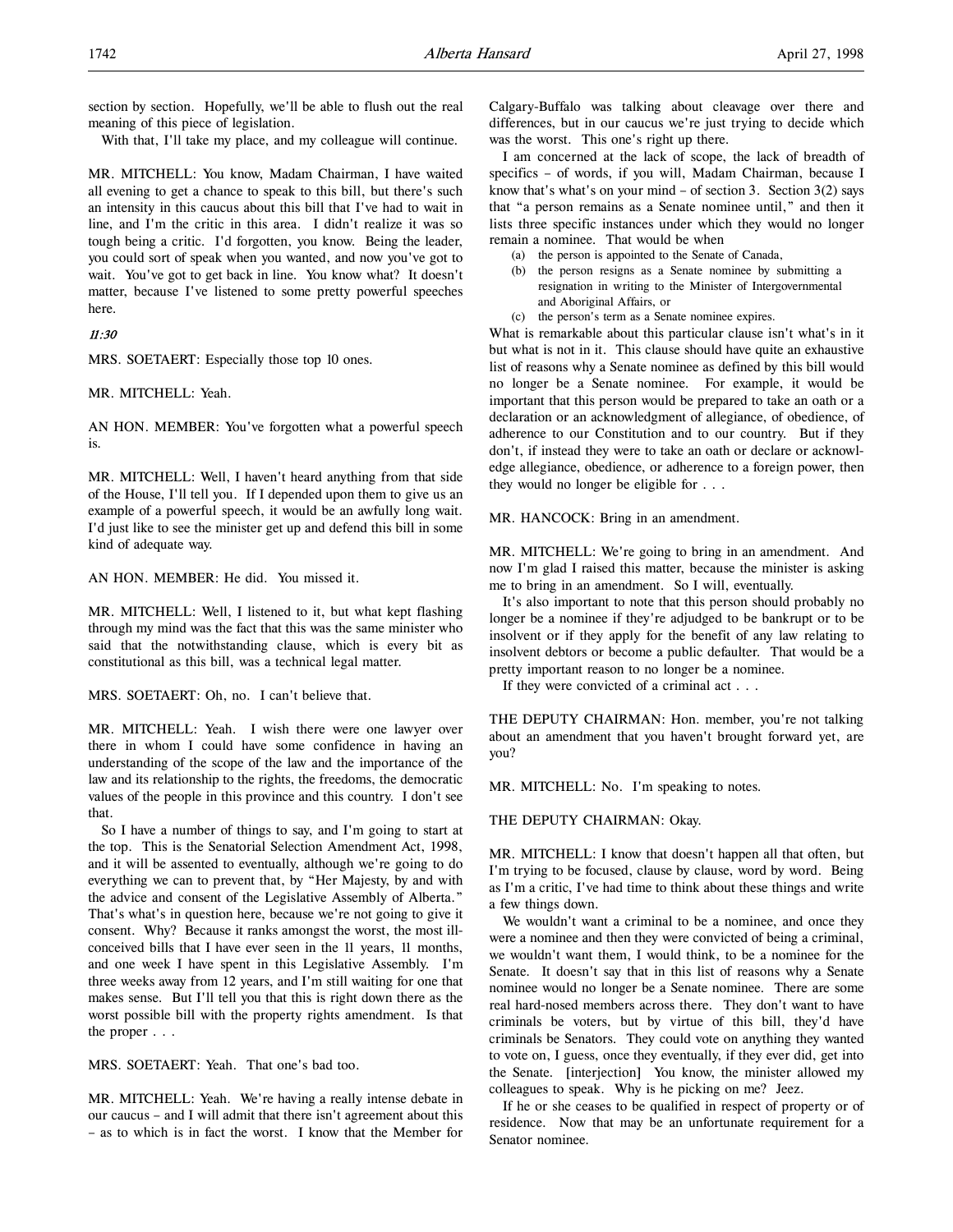AN HON. MEMBER: There's no sexual orientation clause to this.

MR. MITCHELL: Well, that's true too, and I'll mention that. But the fact is that that's the Constitution. My colleagues here are pointing out that there's no sexual orientation clause. I know that's going to cause problems in the future. I know a number of members already are starting to perk up on that one. You know, regardless . . .

THE DEPUTY CHAIRMAN: Hon. member, can we stay focused here?

MR. MITCHELL: Well, I'm just raising matters that are neglected in this bill.

So I think that particular clause  $3(2)$  is deficient in the ways that I have listed very specifically in accordance with the direction of the chair.

Moving on, I would like to talk about section 4(a) amending section 5 as it presently reads:

(a) in subsection (1) by striking out "If there are one or more vacancies in the Senate of Canada relating to Alberta, an election" and substituting "An election under this Act."

Well, this really renders the bill quite hypothetical, because if "If there are one or more vacancies in the Senate" is being crossed out, presumably the section would read: even if there is no vacancy in the Senate, this election will proceed. There is precedent in this Legislature on the question of the hypothetical. It's very hypothetical to have an election for which there is no particular reason. If the election is a communications tactic, a political posturing tactic, then it certainly doesn't qualify for what we would normally consider in a democracy the reason for an election.

On the other hand, we could talk about elections to the regional health authority. If this is a well-intended act – that is to say, it wants to promote democracy – then surely it could be broadened to consider the question of the Regional Health Authorities Act, and we could press the federal government to . . .

MR. SAPERS: There's real vacancies there.

MR. MITCHELL: There's real vacancies there. In fact, it's not as though those positions are insignificant; they're significant. You don't have to spend a lot of money. These Senator nominees will only spend expense money for which they're really doing nothing.

So I'm concerned about the hypothetical nature of this piece of legislation, which I think begins to erode any evidence that it might come from the right place; that is, a place designed to promote democracy.

Section 4(b) amends section 5 of the original act by repealing subsection (4) and substituting the following:

(4) Where an election under this Act is to be held in conjunction with a general election under the Local Authorities Election Act, the order under subsection (1)

- (a) shall be made not later than 14 days before nomination day,
- (b) shall appoint nomination day as the day determined in accordance with section 25 of the Local Authorities Election Act, and
- (c) shall appoint election day as the day set out in section  $10(1)(a)$  of the Local Authorities Election Act, if voting is necessary.

#### 11:40

What is remarkable about this section, Madam Chairman, is that it does address in some detail certain features of how an election would be structured. It is remarkable, however, once again by how limited it is in its scope in addressing these particular matters, because in specifying these particular three procedural, technical matters as to how an election might be constructed, it is glaring in its lack of mention of other technical matters that would of course be important to consider in this legislation if it were properly thought out and if it had made some kind of legitimate effort to consider all the eventualities and all the implications. For example, there is no reference here whatsoever to election expenditures. Now, how could they overlook that?

MR. HANCOCK: Read your information. It's in there.

MR. MITCHELL: Well, we would like to see it specified in this act so that the Justice minister among others doesn't forget it.

MR. HANCOCK: This amends the main act.

MR. SAPERS: Okay. We give on that.

MR. MITCHELL: Do I have to give on that point?

MRS. SOETAERT: We have to give on that point.

MR. MITCHELL: Okay. Thank you. It's a good thing I raised that, you know. This is co-operative Legislature effort.

MR. HANCOCK: That was Nick Taylor's amendment in 1989.

MR. MITCHELL: You know, I'm reminded by that. For any of these members that would suggest that we're not in favour of senatorial elections, we absolutely are. In fact, it was Nick Taylor, the previous leader, who actually proposed the motion to elect a Senator, who eventually became Senator Stan Waters.

MR. HANCOCK: He'll probably want to resign if this election is called, and run.

MR. MITCHELL: No, I'm not interested.

MR. HANCOCK: No, I mean him.

MR. MITCHELL: Oh, Nick. Yeah, I'd like to talk about this Senator. He is proof positive how effective a Senator can be.

THE DEPUTY CHAIRMAN: Hon. member, I certainly will allow the minister in right after you're finished your debate.

MR. MITCHELL: Yes. He should really stop provoking me. I'm finding he's distracting me. Madam Chairman, he's actually distracting me from my notes.

THE DEPUTY CHAIRMAN: If you don't provoke him, he won't provoke you, and we can focus.

MR. MITCHELL: So I just talk to you?

THE DEPUTY CHAIRMAN: Please.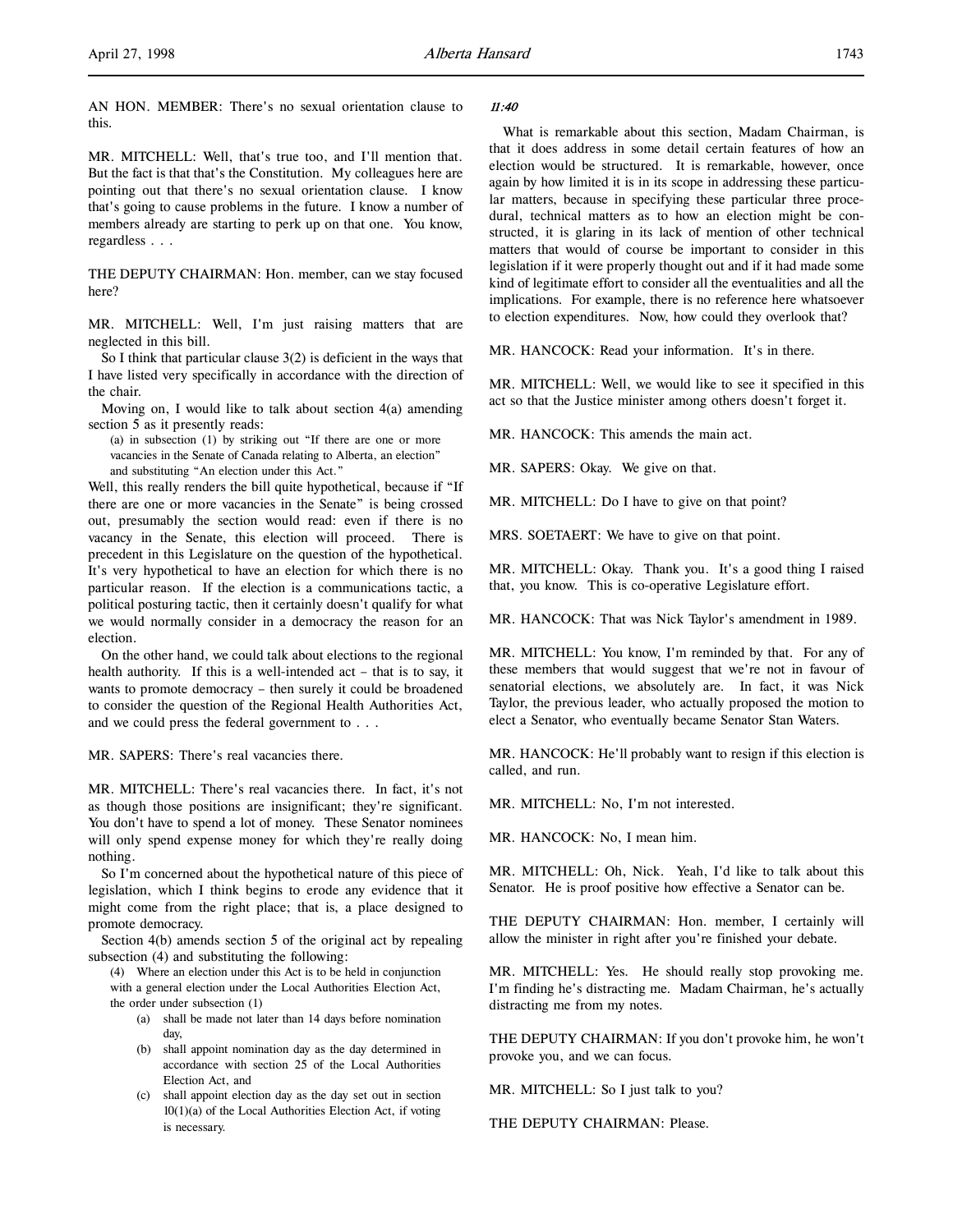MR. MITCHELL: Sometimes I provoke you though.

#### THE DEPUTY CHAIRMAN: Never.

MR. MITCHELL: I'm going to make an effort not to do that.

Nick Taylor comes to mind in the context of this discussion, in fact in the context of section 4(b). Nick Taylor is proof positive of just how effective a Senator can be. You know, I already felt that he almost didn't miss a beat when he left the Legislature and went to become a Senator. He still fights extremely hard for western interests, for Albertans' interests. He isn't sitting there doing nothing and being paid for it as could be provided for under this piece of legislation. He doesn't make a mockery of what the Senate is and what it can be as this bill does, as ill conceived as it is. It is a very, very poorly conceived bill. It's a stunt. It's a stunt.

In section 5 section 29 is amended by adding the following after subsection (2):

(2.1) The Lieutenant Governor in Council may make regulations

- (a) fixing the term of a Senate nominee;
- (b) respecting the duties and functions of a Senate nominee;
- (c) respecting the remuneration and expenses to be paid to a Senate nominee;
- (d) respecting the performance and accountability of a Senate nominee.

Now, I think we need to be more specific, because we have seen so many times this government hold itself up for performance evaluation and then it doesn't happen. That's the point. In fact, a very basic step would be a business plan for the whole program of Senate nominees, but it is very hard to justify. Imagine if you were a regional health authority, direct or appointed as you were, watching a Senate nominee who does nothing get paid for it while you're getting paid nothing for spending 25 percent of the entire provincial budget.

MRS. SOETAERT: Except mileage.

MR. MITCHELL: Do they get mileage?

MRS. SOETAERT: I think so.

MR. MITCHELL: I would think, Madam Chairman, that this is really an affront to the many good volunteers who have made an effort to work on those regional health authorities. They would be looking at these Senate nominees, who will do absolutely nothing and be paid for it.

If I were a teacher in this province who had had their pay rolled back and barely acknowledged in this last agreement and I looked at somebody doing nothing and getting paid for it, I would find that quite offensive. I would find it very offensive. If I were an LPN, for example, who had a rollback, if I were somebody earning minimum wage and this person who does nothing is getting paid more than minimum wage, I would be offended by that. I think apart from everything else, this bill raises some pretty serious questions of fairness. [interjection] Yes. How could the Senate nominees be expected to do this job of supervision in Ottawa if they weren't being paid? Why isn't it specified what they will be paid? How could people be expected to run for this without knowing what the remuneration would be?

MRS. SOETAERT: Maybe they would run all the way to Ottawa. They're marathoners.

MR. MITCHELL: They might just want to be in Ottawa, or maybe it would just be rich people who would be able to do this. That's another question.

With respect to performance and accountability, why is it that we couldn't specify what that might be? For example, a report to the Legislative Assembly perhaps once a year or a report to the minister of intergovernmental affairs, maybe in the fall session or in a spring session. But I guess they would really only have the one chance to do it.

MRS. SOETAERT: Yeah. Probably in Alberta. All the others, twice, but in Alberta once.

#### MR. MITCHELL: Yeah.

That would make it very difficult to report adequately, because of course the spring session is really the beginning of the year for them too.

Fixing the term of a Senate nominee. Why don't we specify that in this bill? That clearly is important. What is the length of time for a Senate nominee to remain relevant in the context of issues in this province? The Premier and the Treasurer for sure are always talking about change. One thing's for sure. We've heard it before: normal doesn't live here anymore. That would imply change. So how long, how much change, what volume of change would render a Senate nominee's nomination, as it were, obsolete?

For example, if serious issues changed from oil and gas pricing, perhaps, to questions of western Canadian agricultural policy, maybe those questions become relevant four years after these people have been nominated or elected. So are they the people that Albertans would have elected at that time? If the nomination period is six years, which is awfully American, which makes me suspicious, then they could go five years and 364 days and be nominated. Then when would they stop? Would it be when they turn 75? Well, how relevant would they be if we're concerned about accountability and responsiveness to an electorate? If they were 35 on the sixth year and they're nominated until they're 75, that would be 46 years without being held accountable through a re-election effort by the people of Alberta.

Has the minister given any consideration to requiring these people to step down once they've been appointed, not once they've been nominated, within a certain period of time so they would be required to resign? But then, of course, what if they don't? What if you have one Senator who refuses to resign and maybe is even in, heaven forbid, Mexico. Does it say that they have to live in Canada? Maybe we should specify that. Do they have to actually have a residence here, or could the nominees themselves before they're even in the Senate just go to Mexico or go to Cuba and be paid for that? Who's going to be their manager? Who's going to be their boss? If they don't have to run for re-election, then they have no sense of accountability or pressure to do what's right. What government in its right mind . . . [Mr. Mitchell's speaking time expired] I can't stop. Can I just sit down and start again?

### THE DEPUTY CHAIRMAN: No, you can't, hon. member. Edmonton-Gold Bar.

MR. MacDONALD: Thank you, Madam Chairman. It's a pleasure to rise this evening and speak on Bill 40. I've listened with a great deal of interest to this debate in Committee of the Whole this evening. Back in February, I understand, or when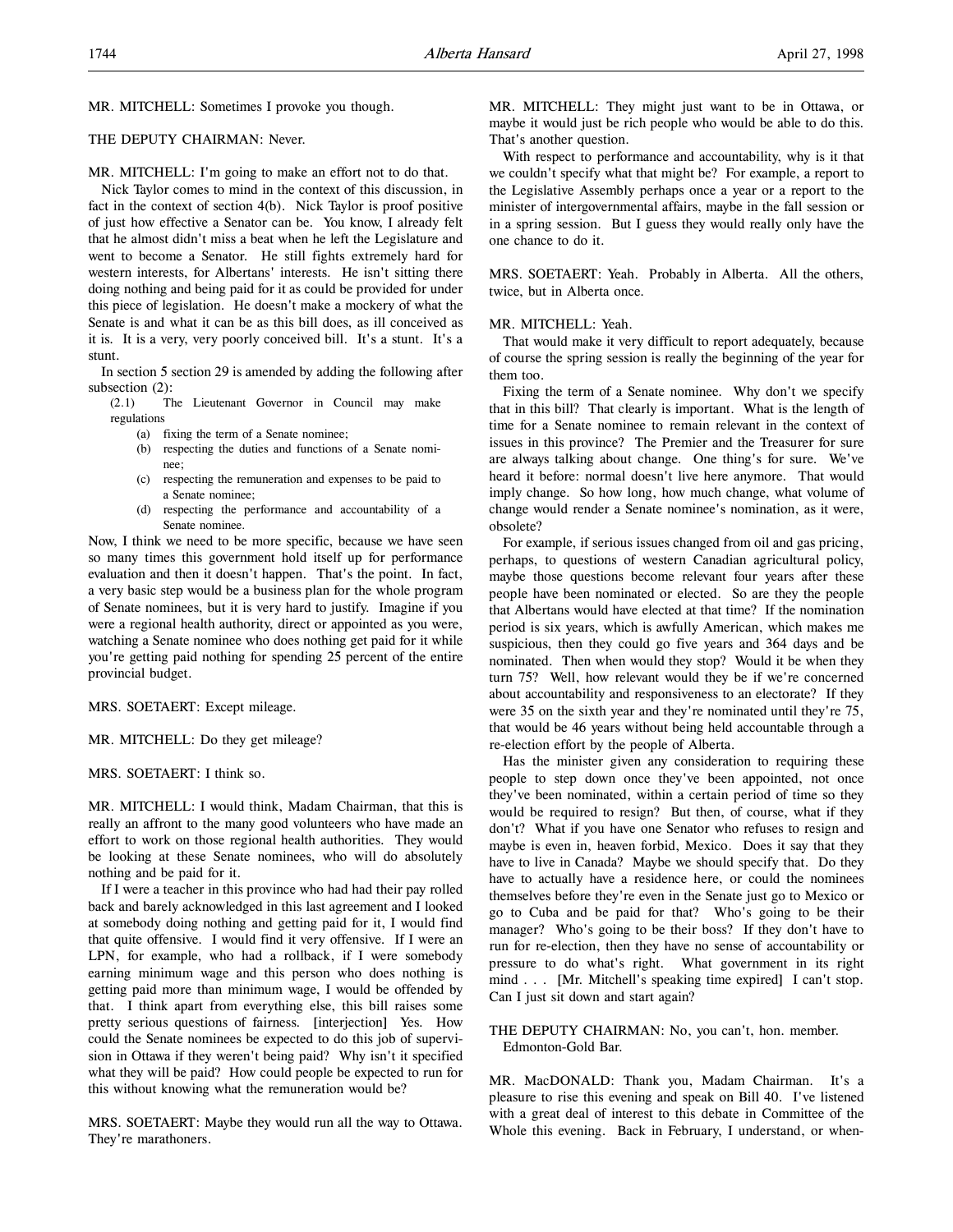ever, the poll came out from Environics regarding senatorial elections. This bill has proven to me beyond doubt that we are now governing by poll. I can go through this section by section.

### 11:50

Governing by poll: 91 percent of Albertans favour electing Senators. So what do we do? We come up with this.

### MRS. SOETAERT: Yes. Shoddy work.

MR. MacDONALD: This is a very, very shoddy piece of legislation. I can't understand why it was drafted. I'm reading here section by section. We've got the standard regulations. We're going to govern by regulations. It fits the bill with everything else.

I know that Albertans and this party, the Alberta Liberal Party – we can go back to 1987, and we were advocating Senate reform. I look at this, and I would have to say, Madam Chairman: what would Bert Brown think of this? I really think it was a very proud moment in Alberta history whenever Mr. Brown caught the eye of the national newspapers and the national reporters as they were flying into the Calgary airport with his triple E chiselled into his wheat field. You could see that for miles and miles and miles. That was the start of Senate reform in this province and the whole idea that has come forward. But I don't know what Mr. Brown would have to say about this. It's a shame that this wasn't brought forward in some formal way that perhaps he could have his say in this. Maybe he has, through another political party, but I would like to see what he has to say about these popularity contests or "let's draft a senator." Let's elect a senator and see what goes on. But there are more important issues before this province than this bill.

The Senators-in-waiting. I don't know, Madam Chairman, whether we should call this section by section Senators-in-waiting or not, but instead of worrying about this, I think we should worry about the 130,000 working poor in Calgary that are trying to get by. We should talk about perhaps increasing their wage levels or their disposable income, not the disposable income of some mythical elected Senator. We may even have two of them, you know. This is utterly ridiculous. To think that we have hospital waiting lists that are increasing. Maybe one of these two new senators could go to the Royal Alex and see how long the waiting there is in emergency; the other one could go to the University hospital. Then they could get together, perhaps here, and compare waiting lists.

AN HON. MEMBER: Then they could go to the Foothills.

MR. MacDONALD: Of course they could visit Calgary.

THE DEPUTY CHAIRMAN: Word by word, clause by clause, section by section, Committee of the Whole.

MR. MacDONALD: Yes. Now, we're expecting . . . [interjection] Well, they couldn't take their horses to Ottawa, because they wouldn't get paid for them. They can get paid for a car. I'm sure they'd want to get a car in the deal. It's hard to say, but all this is going to be made by regulations.

THE DEPUTY CHAIRMAN: Hon. member, focus please.

MR. MacDONALD: I am.

In section 29 "the Lieutenant Governor in Council may make

regulations." We're going to fix the term of this Senate nominee. Now, these nominees, from what I can understand from going back to the Senatorial Selection Act, have to go around and collect 1,500 names of willing Albertans before they can run for this office, before they can win their election. When they make these regulations, we're going to talk about fixing the term of the Senate nominee. So this may be for two months; this may be two years; this may be for four years. We don't know. Perhaps they will say something like: I believe in free speech as long as you say the right thing. Is their nomination then going to be pulled? We don't know this. At least, I do not see it in section 29.

Now, maybe we're going to have a regulation about that. We're going to be governed by the mythical fax machine again, Madam Chairman. In Alberta, as I said before, we're going to have to have special rolls of fax paper just for constituency offices because so much of the governing that's done in this province is done by Friday afternoon fax, by fax machine. Regulation after regulation after regulation. In the absence of accountability and openness in this Assembly, we have more regulations. We're going to have more regulations about hospitals, about education, and about elected Senators. We're going to fix the term, but maybe we'll change a little later. We don't know how we will do this, but we're just going to go ahead and do it.

Another regulation that can be made is "respecting the duties and functions of a Senate nominee." Madam Chairman, as I said before, are we going to have one nominee in Calgary and one in Edmonton? As the hon. colleague from Calgary-Buffalo said, maybe one of the duties and functions of that person can be to go around and check the waiting lists in the emergency wards at the local hospitals. Maybe this would be a good thing, because if he or she was lucky enough to get to Ottawa, then they could make a good contribution to the debate on public health care in this entire country. They could represent the view of Albertans, take it to the Senate in Ottawa, and maybe say something that is very, very worthy of the people of this province.

In the duties and functions of this Senate nominee they could also talk about the growing housing shortage. This is not an issue that seems to be of any concern to this government. Affordable, quality housing for the working poor of this province: if the Lieutenant Governor in Council was going to make regulations respecting the duties and functions of the Senate nominees, that's a good place for them to start. They could also talk about having the lowest per capita funding of health care in Canada. There's an ever increasing length in the list of issues relating to us in this province becoming a province of haves and have-nots. There's the fortunate few, and then there's everyone else. As this gap widens, one of the trends we're beginning to see is the growth in the number of walled communities. This is an unacceptable social measure. These senators, these elected senators . . .

THE DEPUTY CHAIRMAN: Hon. member, I'm going to have to interrupt you. Pursuant to Standing Order 60 it is necessary that the committee now rise and report progress, after which the table can call Committee of the Whole again.

Everyone, we are rising and reporting progress. You will have to put your suit jackets on.

MR. MITCHELL: We need a motion to do that.

THE DEPUTY CHAIRMAN: No, it's within Standing Order 60. We must do it.

[Mrs. Laing in the chair]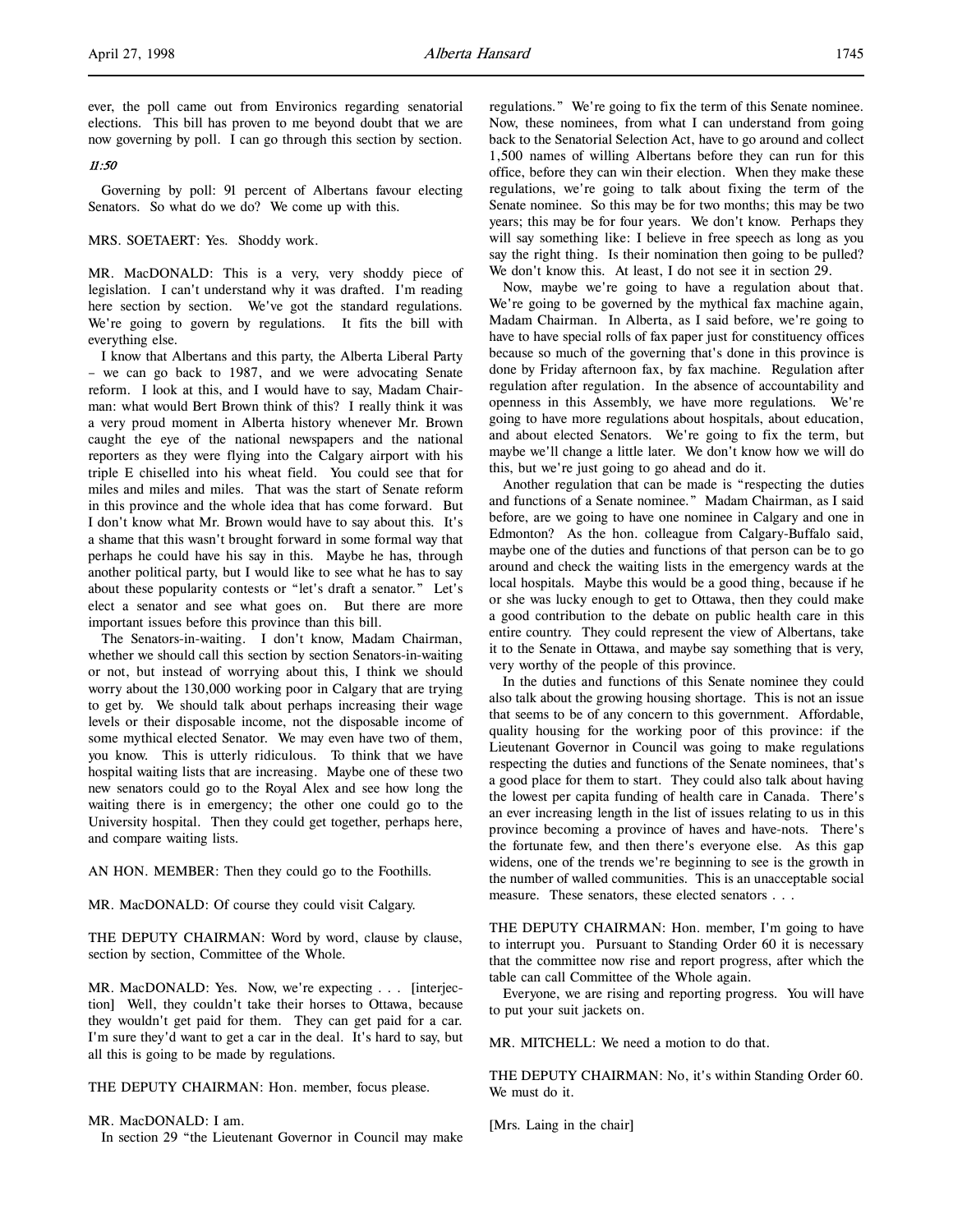### 12:00

THE ACTING SPEAKER: The Member for Lacombe-Stettler.

MRS. GORDON: Thank you, Madam Speaker. The Committee of the Whole has had under consideration certain bills. The committee reports progress on the following: Bill 40.

THE ACTING SPEAKER: Does the Assembly concur in this report?

HON. MEMBERS: Agreed.

THE ACTING SPEAKER: Opposed? So ordered.

### head: Government Bills and Orders<br>head: Committee of the Whole Committee of the Whole

[Mrs. Laing in the chair]

### Bill 40 Senatorial Selection Amendment Act, 1998 (continued)

THE ACTING CHAIRMAN: Order please. The hon. Member for Edmonton-Gold Bar.

MR. MacDONALD: Thank you, Madam Chairman, and good morning. I would like to continue my remarks regarding section 29 of Bill 40 regarding setting up regulations that are going to control or govern the duties and functions of the Senate nominee once this individual collects the 1,500 names on a petition and is successfully elected. We discussed earlier some of the regulations that possibly could govern the duties and functions of this person. While they're waiting, before they're selected by the Prime Minister of the day to take up a seat in the Senate, what exactly is the Lieutenant Governor in Council in this regulation going to permit these people to do? Well, we talked about being an advocate for publicly funded health care. We talked about some sort of traveling across this province, talking about education, perhaps talking about agriculture-related industries.

AN HON. MEMBER: What about infrastructure?

MR. MacDONALD: They could certainly go around and talk about infrastructure. That is a very good idea. We all know that the highways of this province and the municipal streets certainly need some attention. Now, I'm not saying that these Senators-inwaiting could be on a road crew. I'm not saying that, Madam Chairman. But they could certainly go around the province and get a good handle on the transportation problems. They could go everywhere. They could look at the twinning of the highway from Grande Prairie to Edmonton and then on to Coutts. The north/south trade corridor: they could take this. Whenever the Prime Minister puts them in Ottawa . . .

THE ACTING CHAIRMAN: Hon. member, I can't find the clause that you're referring to.

MR. MacDONALD: Section 29, "respecting the duties and functions of a Senate nominee." "The Lieutenant Governor in Council may make regulations". What regulations is the Lieutenant Governor in Council going to make? What are these people going to do?

THE ACTING CHAIRMAN: Well, we are sort of stretching it a little bit. Could you try and focus it a little closer please?

MR. MacDONALD: Okay. Very well.

THE ACTING CHAIRMAN: Thank you.

MR. MacDONALD: Madam Chairman, if we're going to have a concise definition of the duties of these individuals, it should be in the bill. It should not be made by regulation. This is where I believe this government has a major flaw: so much of its direction comes from regulation. This Bill 40, this section 29 is another example of that. We can go on and on and on here for every piece of legislation. This is Bill 40. We've got regulations for them all. We just can't be definitive in our drafting of the legislation. We've got to leave the loophole. We've got to leave a regulation.

Now, subsection (c), Madam Chairman, "respecting the remuneration and expenses to be paid to a Senate nominee." Well, that is another issue. Not only are we going to have a job description that is governed by regulation; we're going to have a compensation package that is governed by regulation. I don't know where this is going to stop. The public has a suspicion about the Senate, and it's a suspicion that in a lot of ways is unwarranted. This is a very, very esteemed body. Everyone affectionately states that it is the chamber of sober second thought regarding federal legislation, and it certainly has its purpose. But Senate reform is not something that we shouldn't talk about; we certainly should talk about Senate reform. It is a good idea, but this bill with these particular regulations that the Lieutenant Governor in Council can make is not a sound bill. As I said before, it is another example of this fixation with regulation.

Now, the money that we're going to pay this person while they're in waiting is going to be from every taxpayer's pocket in this province. We don't know what sort of expenses. Earlier I talked about these Senate nominees, Madam Chairman, going around and collecting information that's for the public good, and I wonder if they can collect expenses while they're in the conduct of their duties. Are the taxpayers going to pay for this? The Lieutenant Governor in Council is going to make a regulation, the Friday afternoon fax. Here we go again. These two people are going to be going about doing their business. The public is going to become aware of this at some time, and they're going to have more suspicions, more grave suspicions of the Senate, Madam Chairman.

In section (d) we're going to make regulations "respecting the performance and accountability of a Senate nominee." There are going to be duties and functions; there's no doubt about that. Who is going to be holding them accountable? Is there going to be a key performance measure for this elected Senator?

MRS. SOETAERT: Oh, a new section in the budget.

MR. MacDONALD: A new section in the budget: a key performance measure for the two new Senators-in-waiting. I can imagine where it's going to start. "Did you travel this far? Did you have an expense account that had this much money?" It could go on and on and on. As I go through this more and more, this is sad. This is not very, very, very sound legislation.

We're going to have a key performance measure, and then we're going to have the accountability. This is another entire section. These Senate nominees are going to have accountability.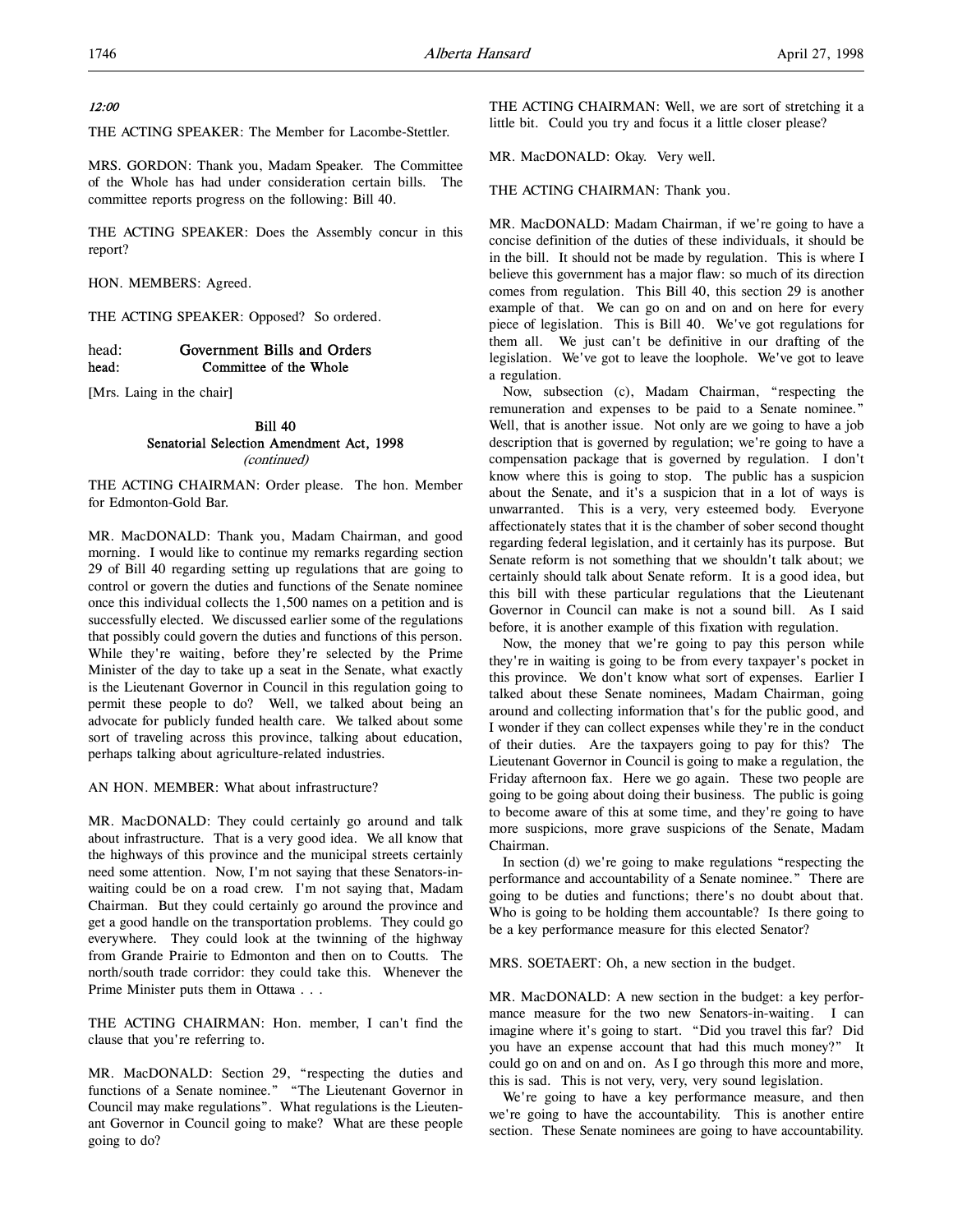This government has no accountability except for Her Majesty's Loyal Opposition, and we're doing a very good job. The accountability for the Senate nominees: we have no idea what kind of regulation this will be, whether they even should be accountable. Is this regulation that the Lieutenant Governor in Council is going to make going to continue after they go to Ottawa and become in the employ of the Senate, or is it going to stop? We have no idea. This is legislation.

### 12:10

Then of course we're going to have the election. It can become a popularity contest. We're going to have fixed terms. We're talking here, Madam Chairman, about fixed terms for this, but as the hon. Member for Edmonton-McClung talked about earlier, there's going to be unlimited campaign funds. From what I can gather, I can see nothing in this legislation, nothing in here in section after section. I went through the Senatorial Selection Act, and there's nothing in there regarding that.

Who's to say that one of these nominees for the Senate seat couldn't turn out to be a spokesperson for private, for-profit health care? What would happen then? This would be a popularity contest. There would be billboards everywhere. Suddenly this person is elected, and this is what we would get. I think that if there's going to be any sort of legislation of this nature, campaign funding should be restricted, it should be limited as to what a person can afford. These are very, very important issues that have to be dealt with in this bill.

With those remarks, Madam Chairman, I shall cede the floor to my colleague from Edmonton-Mill Woods.

### THE ACTING CHAIRMAN: Sorry.

The hon. Member for Medicine Hat.

MR. RENNER: Thank you, Madam Chairman. I would like to just spend a brief amount of time discussing this bill. I'm really getting quite concerned with the discussion and the debate that's coming from the opposition, because I think they have missed entirely the point of this legislation. We're talking about a whole bunch of what ifs and what will be and presuppositions, and frankly the bill is very straightforward.

If I could just remind all members one more time that we currently have a Senatorial Selection Act in this province of Alberta. That act was in place so that the province of Alberta could conduct an election to submit a name to the Prime Minister for appointment to the Senate. That act has two basic limitations in it that really do not apply at this point in time. Actually, the most critical of the limitations in that act is that it has a sunset clause, and that sunset clause is 1999. So one of the things that we need to do in this Legislature if we're going to reaffirm our commitment to elect Senators in this province and in fact in this country is to extend the sunset clause, which this amendment act does.

The other thing that we need to do. As the federal Prime Minister has proven as of late, he has no intention of allowing a vacancy to remain vacant long enough for the province to use the legislation we have to select a nominee by the electoral route. The Prime Minister has been adamant that as soon as a vacancy has occurred, within days or weeks that vacancy has been filled. Obviously there's no opportunity for the provisions in this act.

MR. WHITE: Where was that said?

MR. RENNER: Hon. member, I've been listening to you all night

long. I never said one word to you all night long, so I'd appreciate it if you'd listen to what I have to say.

The current legislation that we have does not allow for the election of a Senate nominee unless there is a vacancy. If the Prime Minister continues with his current practice of appointing new Senators immediately after a vacancy occurs, then it's impossible for Alberta to use the existing legislation to go through the process of electing a Senator.

This bill is very, very simple. It extends the period . . .

MS CARLSON: Point of order, Madam Chairman.

THE ACTING CHAIRMAN: The hon. Member for Edmonton-Ellerslie.

### Point of Order Questioning a Member

MS CARLSON: Madam Chairman, under Beauchesne 333 I wonder if the member would entertain a question?

MR. RENNER: No. I think I've heard quite enough. I think the member has made her point of view very clear. I'm just trying to make our point of view clear.

#### Debate Continued

MR. RENNER: Madam Chairman, the bill does two things. It extends the sunset period, and it allows for the province of Alberta to conduct a senatorial election before a vacancy occurs so that the individual can be ready and have a name in place when the Prime Minister is considering appointments for vacancies to the Senate. That's all the bill does. It's so simple that I cannot believe that we've spent the entire day discussing this bill.

Madam Chairman, for that reason I've had just about enough discussion on this bill for today, and I'm going to move that we adjourn debate at this point.

THE ACTING CHAIRMAN: The hon. Member for Medicine Hat has moved adjournment on the bill. All in favour?

SOME HON. MEMBERS: Aye.

THE ACTING CHAIRMAN: Opposed?

SOME HON. MEMBERS: No.

THE ACTING CHAIRMAN: Carried.

### Bill 38 Public Health Amendment Act, 1998

[Adjourned debate April 23: Mr. Hancock]

THE ACTING CHAIRMAN: The Member for Calgary-Buffalo.

MR. DICKSON: Thank you very much, Madam Chairman. Some of us I think were feeling a little apprehensive that we wouldn't get a chance tonight to move to a bill which has caused many of us great concern. So I'm glad it's come forward and we have a chance now to be able to focus on many of the issues that were raised in second reading and now to deal with some specificity with the elements of the bill that cause difficulty.

I have a number of amendments, and I just want to flag for the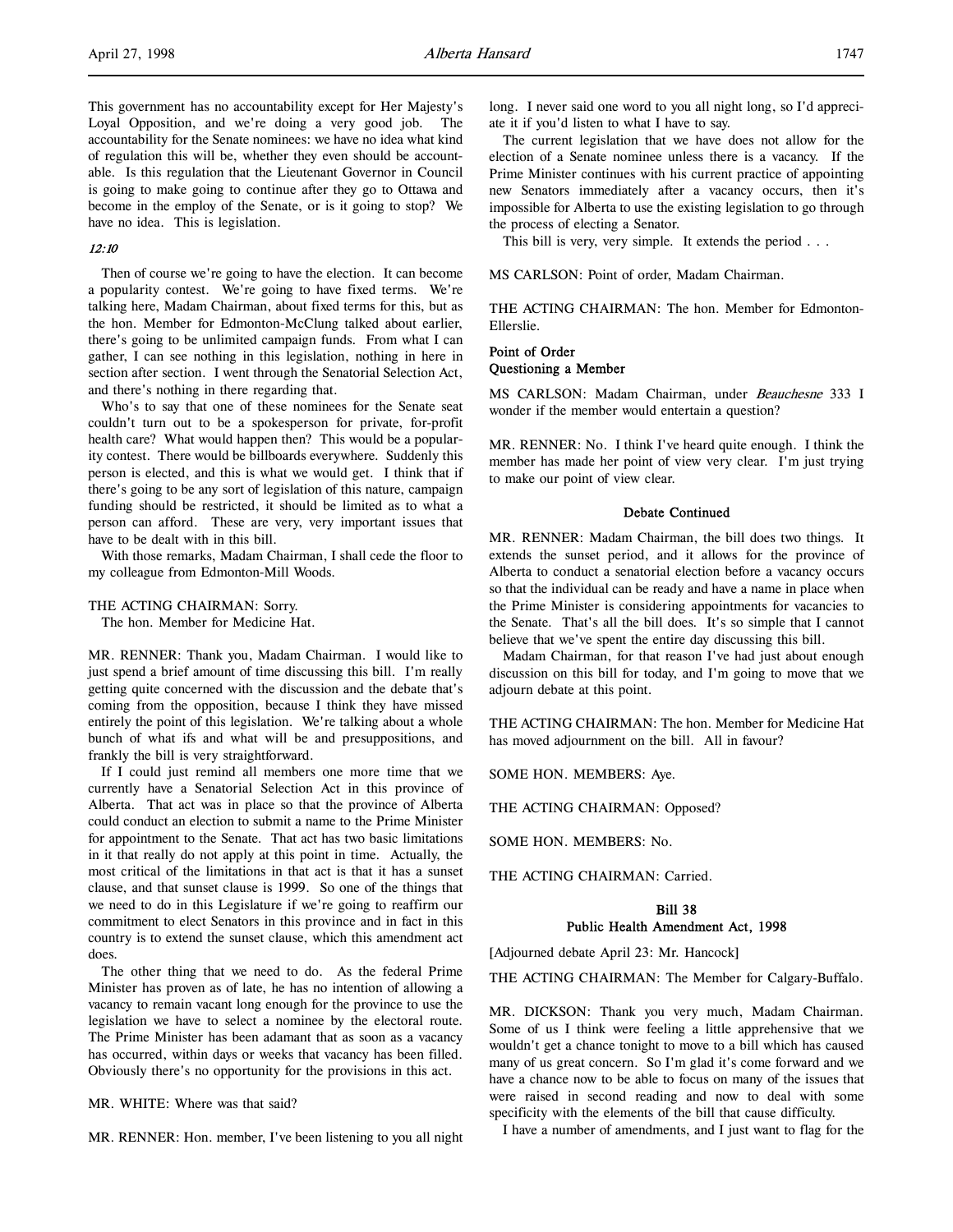interest of members that copies of the amendments were provided to the office of the Minister of Health, in fact to the deputy minister, this afternoon so that that deputy minister would have a chance to review each of the amendments and determine if that deputy or Alberta Health had difficulty with them. I invited the Minister of Environmental Protection specifically. What I wanted to indicate, though, was that there's no surprise with the amendments. They've been furnished to Alberta Health. These are amendments that I think remedy many of the concerns that have been identified and described in second reading.

Because the amendments will be coming sequentially, I want to . . .

THE ACTING CHAIRMAN: We can hardly hear the hon. member, so could we please have it quiet. Thank you. [interjection] Would you like to go out to the lounge and debate all you wish?

Okay, Calgary-Buffalo. Sorry.

MR. DICKSON: Thanks, Madam Chairman. I can speak a little louder too.

What I'm proposing to do, Madam Chairman, is to quickly survey the amendments so that those members that are paying attention can appreciate how these things fit together.

### $12.20$

The first one that cries out for amendment is section 5 of the bill. The reason this requires amendment is this. I'm surveying all of the amendments now, and then we'll put them in sequentially. It's important, Madam Chairman, that people have a sense in terms of the amendments that are coming forward. If I pass them out, Madam Chairman, my concern would be that people would be too busy reading to listen to the survey of all the amendments, and I want to make sure people have that kind of context.

Section 5 creates a real problem, so one of the things that is going to be required is a new section 5.1. The effect of the new amendment would be to do this. When this bill goes into force, we lose – and the Member for Edmonton-Glenora has spoken to this, I think, with conviction and in a very persuasive style.

MRS. SOETAERT: With passion.

MR. DICKSON: With passion as well, hon. member.

Right now the Provincial Health Council has no legislative mandate. The Provincial Health Council does a report, but it's based simply on a ministerial order. The issue is that right now the Public Health Advisory and Appeal Board is one of the few statutorially mandated agencies that can survey what's going on in the health field. We're going to lose that with the passage of Bill

38. So the proposed amendment would do this. It would say that section 3 shall come into Force January 31, 2003 or the proclamation date . . .

I'll go slowly because this is a bit cumbersome.

. . . of amendments to the Ombudsman Act which expand the jurisdiction of the Ombudsman to investigate and report on matters within the legislated mandate of the Regional Health Authorities, whichever shall first occur.

Now, Madam Chairman, the purpose of the amendment is to say that before we lose the investigative powers of the Public Health Advisory and Appeal Board, there has to be an alternate mechanism in place. That's really what it does. I just want to say: why is that important? I'm referring members specifically to section 3. Here's what happens without an amendment to this. If you

look at the 1995-96 report of the Public Health Advisory and Appeal Board, the thing that's so frightening is that in 1995-96 that board heard 43 appeals. In 21 they found they had no jurisdiction, in 14 the hearing was scheduled, and in seven the appeal was withdrawn. In 1996-97 there were 16 appeals: 10 hearings, three withdrawn, two rescinded, and one request for appeal.

So what's happening in terms of the advisory role? This is the role that's going to be eliminated pursuant to section 3. What it says in the 1995-96 report – and I refer members to page 5 – under advisory activities is:

Under section 3 of the Public Health Act, PHAAB has an advisory role on matters pertaining to public health.

Activities were carried out by the Board in this capacity during the reporting period.

It doesn't say what activities. It gives absolutely no flavour and no detail on that, so it has not been well exercised. Until the jurisdiction of the Ombudsman is expanded, we're simply making no progress. So that's the first amendment that I'm going to be putting forward.

The second amendment is one that relates to the proposed section 22.01. There's a provision there that the chief medical officer can submit reports, but there's no appropriate check and balance. Just while I find my copy of the bill here, this would be in section 8 on page 4 of the bill. We have provision that the chief medical officer has some brand-new powers, and in fact in 22.01 on page 4 the chief medical officer can do a wide range of things. But there's no kind of accountability. So the amendment would require the chief medical officer to submit a report to the minister every year, reporting on what that officer had undertaken in the preceding year. There has to be some provision that if the report refers to personally identifiable information, that information has to be excised, has to be removed to respect privacy. I think that's an important amendment.

A further amendment would be in . . . [interjection] Well, excellent. Thanks, hon. member. Let me tell you what's next. This may be even more exciting to speak to.

If you look at section 12 of the bill – this is on page  $6$  – section 12 imports a new section immediately before section 31, 30.2, and there's a subsection (1) and a subsection (2). But what we've got is that the medical officer of health is having this hugely expanded jurisdiction without any sort of limits. So once again what we're proposing is that the medical officer must provide a copy of any notice pursuant to the section to the Information and Privacy Commissioner. What we talk about with section 12: there's no limit on there to protect the privacy, the confidentiality of someone's health information that may be used or misused. So that's the reason why an amendment is warranted there.

The other specific provision. I'll refer members to section 18, subsection  $(a)(1)$ . What we have there is provision for regulations to be made. Madam Chairman, one of the problems with that is that we have regulations according to the bill dealing with who must keep records, what information must be kept in the records, confidentiality provisions. Well, absent the personal Health Information Protection Act, which surfaced briefly last year and is now undergoing review by a group chaired by the Member for Calgary-Glenmore, we're some months away from having that resolved. I don't think it's adequate to simply leave the privacy protection in the hands of the Lieutenant Governor in Council, so my specific suggestion is going to be that we at least require that regulations made pursuant to this section must reflect fair information practices, must meet or exceed the privacy protection afforded records which are subject to part 2 of the FOIP Act.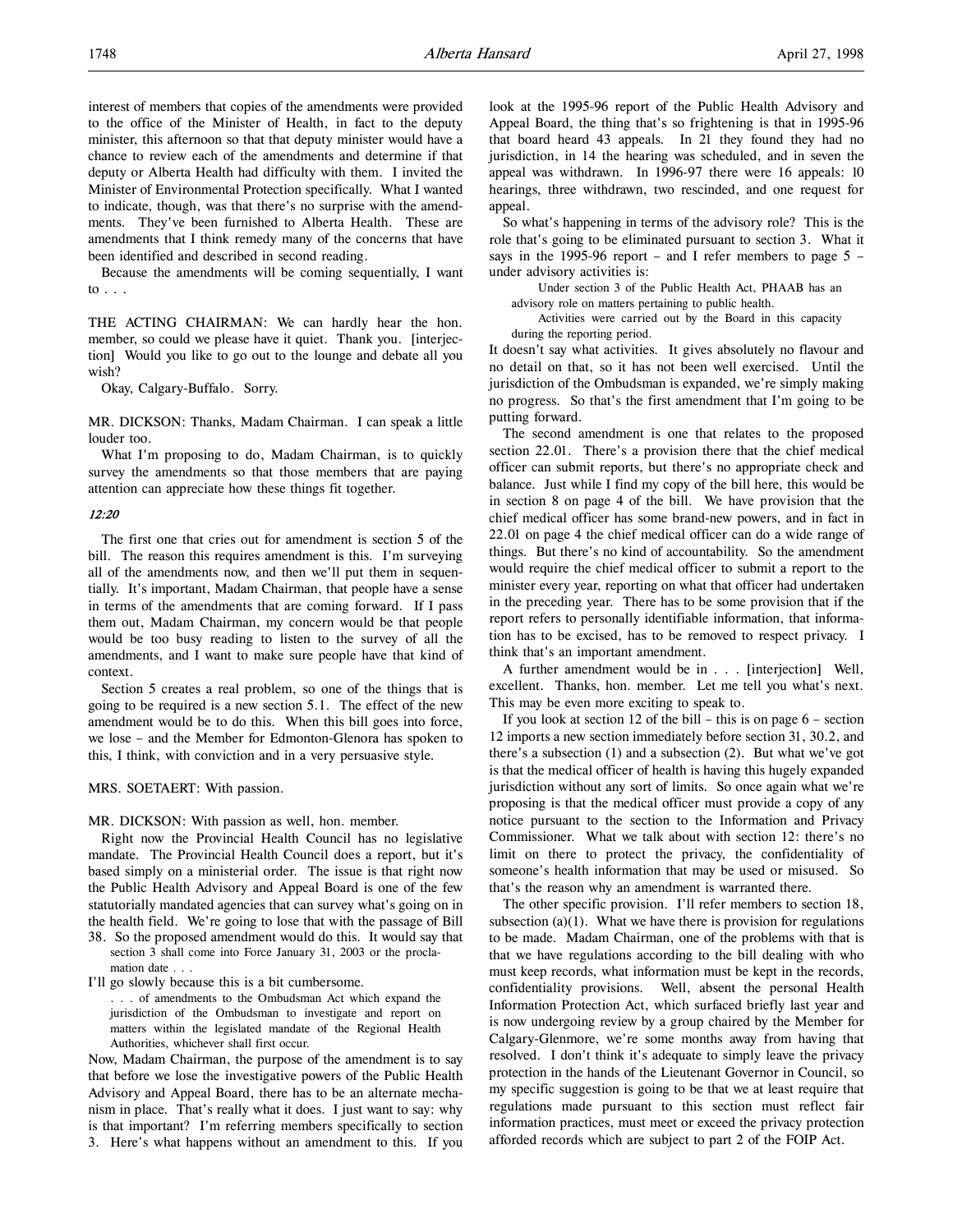#### [Mrs. Gordon in the chair]

The other amendment which I'm going to suggest is necessary appears at section 14. What this section does is take the proposed section 39(1.2) and add after that two additional provisions. Now, this is where

a medical officer of health . . . knows of or has reason to suspect the existence of a communicable disease within the boundaries of the health region.

The new 39(1) allows the medical officer of health to

initiate an investigation to determine whether any action is necessary to protect the public health.

Then it goes on to say that he has broad, broad powers including, on page 7, this medical officer of health can take "whatever steps" he or she deems necessary to "break the chain of transmission," to suppress disease, et cetera. "By order," consider some of the things that this person can do:

- (A) prohibit a person from attending a school,
- (B) prohibit a person from engaging in the person's occupation, or
- (C) prohibit a person from having contact with other persons . . .

for any period and subject to any conditions that the medical officer of health considers appropriate.

This is hugely broad.

#### 12:30

Now, I don't think it's appropriate to say that there would never be reasons to use such a broad power, but where's the accountability? So I'm going to propose an amendment that says that an action under this provision would only be in effect for 72 hours, after which time it would lapse unless it's been confirmed by the Court of Queen's Bench after an application by the medical officer of health. So what it allows the medical officer to do in a genuine emergency is to step in and for a period of 72 hours exercise this incredibly broad power. But beyond 72 hours it lapses, unless in the meantime he or she has gone to court, made their case, and persuaded a Court of Queen's Bench Justice that it's appropriate that it be extended for a longer time period. So all we're doing is building in a check that wouldn't otherwise be provided.

The further amendment I want to introduce this evening, if time permits, is an amendment – and this is in respect to section 10. What we have there is "the medical officer of health [must] within the time specified in the notice" provide a copy of the notice to the Information and Privacy Commissioner for advice and consent. What section 10 does is create a brand-new power on the part of a medical officer of health to demand information. There are no checks, no balances, no rules that try to balance either the confidentiality or privacy of health information. So the provision would be that within the time provided, it doesn't stop the medical officer of health from requiring the information, but it would just mean that there would have to be notice to the Information and Privacy Commissioner, who would be able to offer commentary, and then the requirement that the minister must table in the Legislative Assembly at the earliest opportunity copies of the notice issued by the medical officer of health and any written advice from the Privacy Commissioner deleting personally identifiable information. So once again, each of these amendments is, in my respectful view, a constructive proposal to build in some checks and balances to address what's missing.

With that, I'm going to prevail, Madam Chairman. I think members are anxious to participate in perhaps some voting on amendments. If I can recruit one of my colleagues to deliver the amendments to the table.

MS OLSEN: Mr. Dickson, I'll do that for you.

MR. DICKSON: Thanks. Bless you. Thank you very much. Here, you'd better keep a copy of this. All right.

We've got a real team effort going, Madam Chairman. We've got one of the amendments being distributed. I thought what we'd start with first is to get right into the amendment. I hope I'm not cutting off members who were anxious to speak more generally than the detail. I'll assure them if we get this amendment forward, people will be able to offer their commentary, and then we'll see where we stand after that.

The amendment being distributed now is one that ensures that there's no hiatus, no gap, and if you lose the advisory jurisdiction, that won't happen until the Ombudsman has his new mandate. The reason for this is that I have the privilege, with the Member for Calgary-Cross and some others, to sit on the Legislative Offices Committee. The Ombudsman came in front of us when we were dealing with the budget – and I know the Member for St. Albert is also privy to this – and the proposal had been made, and we were advised that there's a proposal under way whereby the Ombudsman would be given an expanded mandate to deal with issues and complaints in the area of health information.

I've asked the Minister of Health about this outside the House, and his indication is that it's in the works, it's in process. I don't know when we're going to see that, but in the meantime, Madam Chairman, I was anxious that we have some bridging mechanism. I also wanted to thank and acknowledge the sharp eye of my colleague from Edmonton-Glenora because he was the one who raised this and brought it to my attention. I salute his alertness in raising it.

So the amendment I'm moving, Madam Chairman, is this. I'm going to ask that it be identified as A1. It's written out. It's my sloppy handwriting. We couldn't find a computer terminal handy this evening. What it provides is that Bill 38 be amended in section 5 by adding the following after proposed section 3. We hope we're not keeping the Provincial Treasurer awake. It's probably past his bedtime, Madam Chairman.

3.1 Section 3 shall come into force January 31, 2003, or the proclamation date of amendments to the Ombudsman Act which expand the jurisdiction of the Ombudsman to investigate and report on matters within the legislated mandate of the regional health authorities, whichever shall first occur.

Madam Chairman, I'll attempt to explain it as best I can. Let me back up if I can and put some context to the amendment. What Bill 38 does is take an existing statute which deals with the Public Health Advisory and Appeal Board. What Bill 38, without this amendment, does is chop down the mandate and cut out the advisory board part so it becomes simply an appeal tribunal.

MRS. SOETAERT: That's not good enough, is it? It needs to be more.

MR. DICKSON: Well, no, there is some merit in doing that, but it creates a lacuna, a gap until the Ombudsman Act is changed.

#### AN HON. MEMBER: Creates a what?

MR. DICKSON: It's an Italian sports car, low-slung. It's something like a Lamborghini. No, Madam Chairman.

In any event the Public Health Advisory . . . [Mr. Dickson's speaking time expired] Oh, somebody else is going to have to carry on. Thanks very much, Madam Chairman.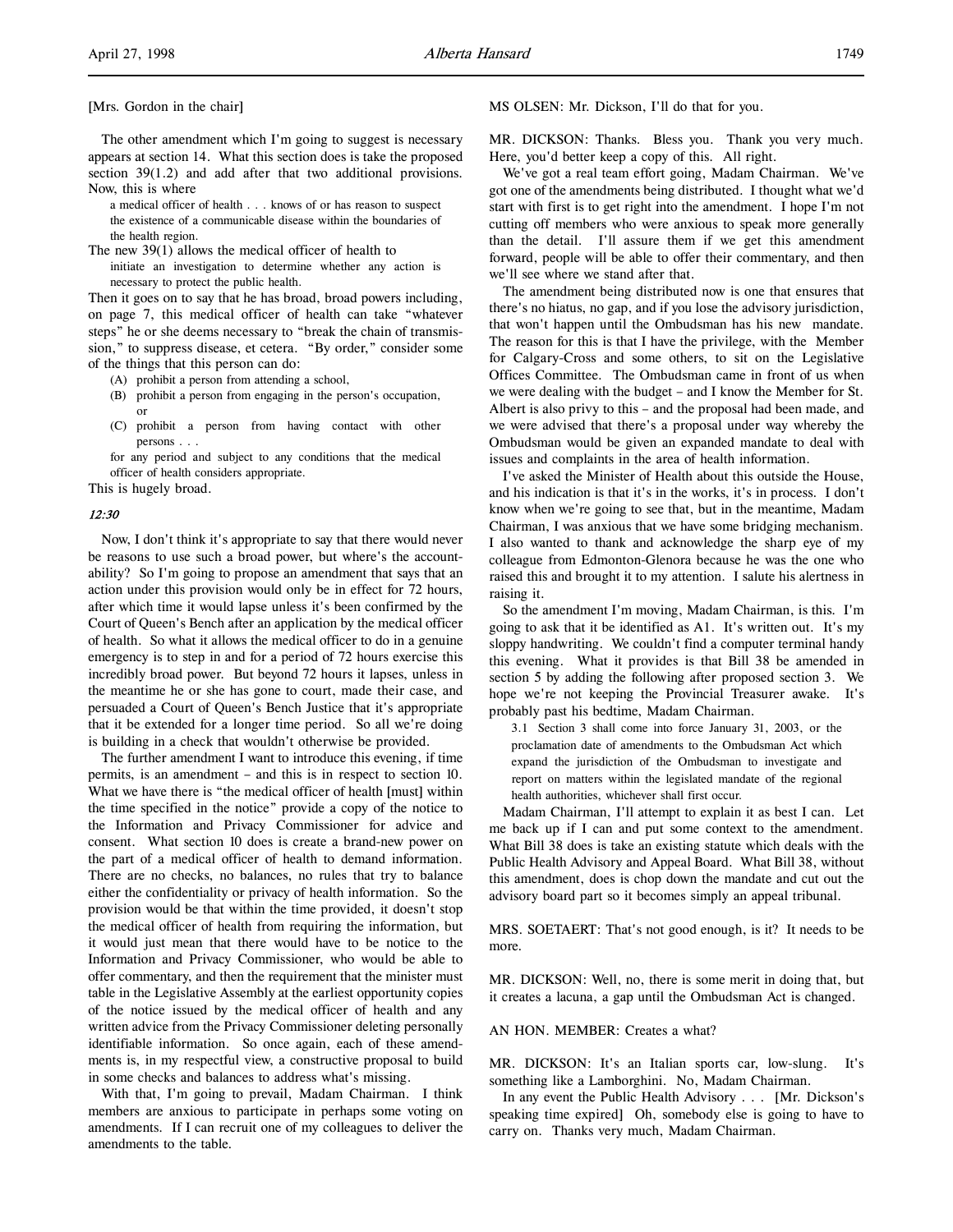THE DEPUTY CHAIRMAN: The hon. Member for Edmonton-McClung.

MR. MITCHELL: I'm inspired by the preceding speaker, Madam Chairman, because he's really addressed the core of the issue that's captured in the . . .

MRS. SOETAERT: What is it, Grant?

### MR. MITCHELL: Well, I'm going to get to that.

 . . . that's captured in the weakness of this particular section of the act. This section of the act really could be put in the context of the question of your philosophy of government. It's difficult to disagree with a government that at one level wants less government. I think we all want less of the wrong kind of government. But as I said the other day in debate, this government makes the mistake between understanding the technical, obvious measures of less government: fewer people, less money spent – which in one sense is really a very small and insignificant measure of the size of government because the significant measure of the size of government is the degree to which it intervenes in people's lives in ways that are unnecessary.

What we need to be very certain about, Madam Chairman, is that this bill is not allowed to create a process where there is less reason or less expertise than would reasonably be required or expected to be brought to bear on the activities of the Public Health Advisory and Appeal Board. In fact, it'll just be the public health appeal board. There will be no investigative or advisory capacity captured by this board. Therefore, we need to compensate for that failure. The Ombudsman, when that position is accorded the powers that it's supposed to receive on January 31, 2003, could be significant in counteracting the weaknesses that this bill will create in the Public Health Advisory and Appeal Board. So what we need to see are measures – a measure such as this one proposed by my colleague from Calgary-Buffalo – that will fill the gap that is left by this bill otherwise.

#### 12:40

I'd like to pursue further the extent to which this particular section addresses the broad philosophical issue of the nature of government and its role in society. The fact is that this bill will create very powerful structures, a very powerful chief medical officer who will have very, very few restraints or balances or checks on his or her power. Once again . . .

DR. WEST: So? So?

MR. MITCHELL: Well, I know that the Minister of Energy is inclined to see . . .

DR. WEST: You let the Supreme Court handle it.

MR. MITCHELL: Well, you know, if you want to get into going beyond the philosophy of government and its relationship to society, we could certainly talk about how all judges do nothing but interpret laws, and the Constitution happens to be a law. So it would be a stretch to say that they're policy makers and the very judges that this Minister of Justice appoints aren't. So if the Minister of Energy is inclined to pursue that debate, I'd be very, very happy to do it, because it only underlines once again the reason why we need this particular amendment. This government doesn't understand structure and its relationship to the purview and the level of . . .

AN HON. MEMBER: Where did you get a copy of this?

MR. MITCHELL: It was actually handed out. We'll be happy to give you one. We'll get you a copy.

MRS. McCLELLAN: I got it.

MR. MITCHELL: I wonder, Madam Chairman, have they got copies now?

THE DEPUTY CHAIRMAN: Yes. The copies were handed out.

MR. MITCHELL: It's handwritten. It's sincere. It comes from the heart. It just underlines more and more – it's really a symptom of the same problem. That's what I'm trying to say here. The problem is that the government doesn't understand, it can't understand the subtleties. It uses a sledgehammer where a tack hammer would be useful. The fact is that we're talking about structure and about the relationship of structure to intervention in people's lives and about the philosophy of government and whether we want less government in a significant way, which is less intervention in people's lives, or just less government by having a few fewer people on a public health advisory board.

What is more significant? The ability of a government structure to intervene in an unfettered way in people's lives, which should concern true Conservatives – it doesn't concern Reformers. Well, maybe it does. They want to do away with all structure. But it should concern true Conservatives, who believe that there is a role for government and it is to limit the purview of how government affects people's lives but at the same time to regulate in a way that promotes better quality of life and protects people. That's exactly what this amendment does. This amendment, Madam Chairman . . .

DR. WEST: This is terrible. It's not even good English. What is this, a grade 3 class?

MR. MITCHELL: I'm having an awful time. I'm having an awful time with him. I don't think I have ever, ever experienced a member over my 11 years, 11 months, and one week in this Legislature who is so disruptive as the Minister of Energy. If you wanted to define the word "bully," you'd spell it W-E-S-T. But I've been distracted.

THE DEPUTY CHAIRMAN: Hon. member, just keep focused.

DR. WEST: Madam Chairman, I have a point of order.

THE DEPUTY CHAIRMAN: Point of order.

### Point of Order Inflammatory Language

DR. WEST: Well, under 23(h), (i), and (j), he just used language to infuriate an opposite member that would create disorder in the House. I want him to retract the statement he just made about my personality.

THE DEPUTY CHAIRMAN: Thank you, hon. member.

DR. WEST: That's not parliamentary. I'd like that also checked. Is "bully" parliamentary?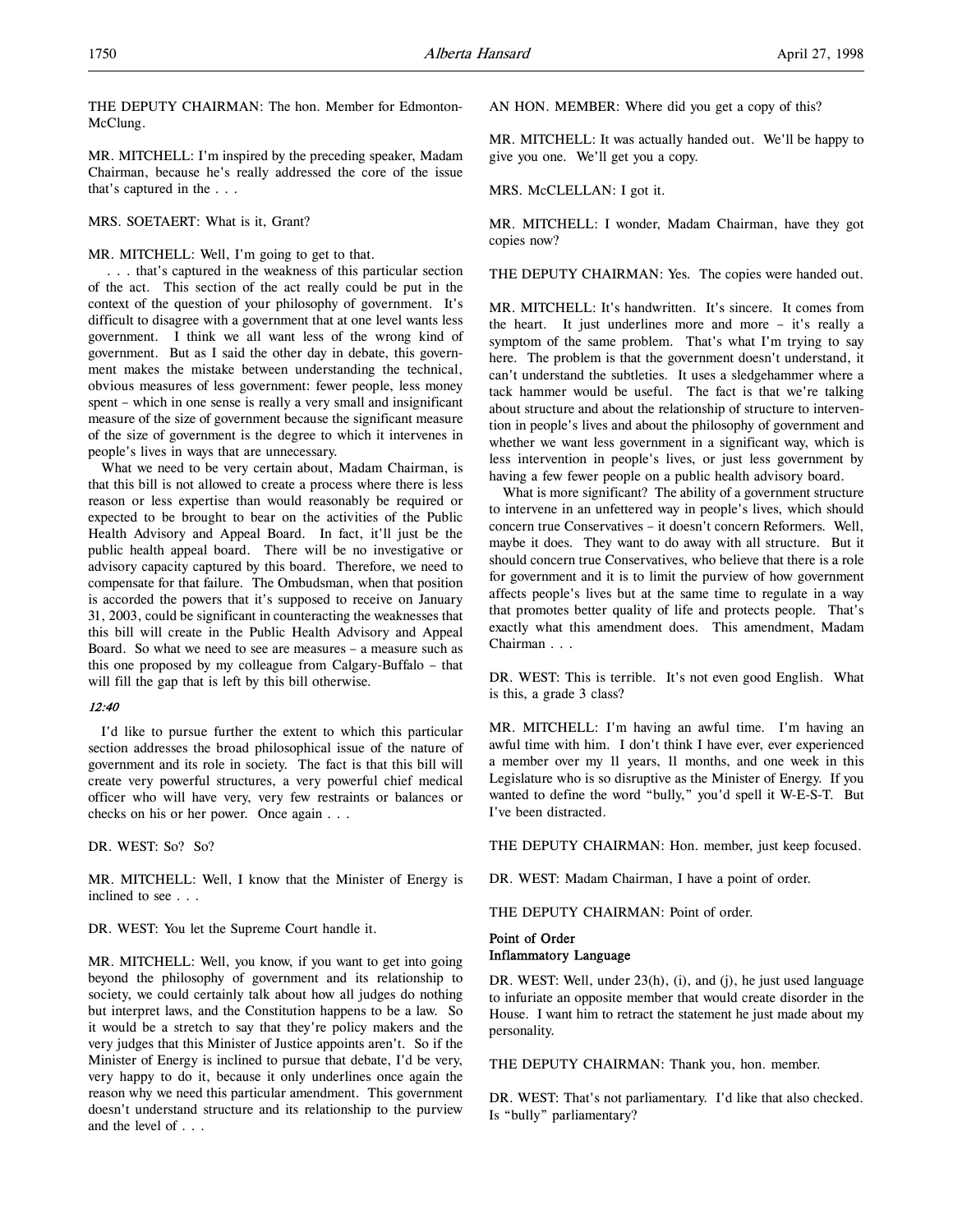MR. MITCHELL: I will withdraw it, Madam Chairman. Although I feel that he bullied me into doing it, because it sure wasn't the power and force of his argument that would do it. It was uncalled for, and I'm sorry.

THE DEPUTY CHAIRMAN: Possibly we can move on.

MR. MITCHELL: Could I use the word "intimidate"? Would that be more appropriate?

THE DEPUTY CHAIRMAN: Hon. member, we're dealing with amendment A1. It's 12:45. Maybe we can get on with this.

#### Debate Continued

MR. MITCHELL: I know. It's late. What I'm trying to say and the point I'm trying to make here is that citizens in a democratic society need protection from an overbearing, unfettered government. That's what should be at the base of the concern of conservatives philosophically. They don't want government to intervene in an unnecessary, destructive way in their lives. That's exactly what this amendment will ensure. It will ensure that the Ombudsman has powers independent of this government to protect citizens from unnecessary, inordinate, inappropriate exercise of power by a non-elected body, the public health – they're very limited in what they can do. They don't have unfettered power.

This is what is so frightening. Again they just demonstrate how little they know about the institutions of government in this country. If they were only educated in those kinds of things, they would know that judges interpret laws. They are extremely limited in what they can do. Madam Chairman . . .

THE DEPUTY CHAIRMAN: Hon. member, please stay focused.

MR. MITCHELL: I will. Could you ask them to speak to you too, because they're speaking to me, and it's bothering me.

#### Chairman's Ruling Decorum

THE DEPUTY CHAIRMAN: I really can't talk about the calibre of relief that's sent into the late shift.

Hon. members on this side. Hon. members, it's now 12:50. Actually the first shift was really well-behaved. Some of the shift hasn't changed, and they're really well behaved. But the latest recruits are a little noisy.

Hon. member, go ahead. You have the floor.

#### Debate Continued

MR. MITCHELL: I'm going to keep speaking in the hope, Madam Chairman, that that member doesn't get up and rip up this amendment. I saw that happen in this House once. A member stood up and proudly ripped up an amendment.

AN HON. MEMBER: What's wrong with that?

MR. MITCHELL: Oh, he ripped it up now?

AN HON. MEMBER: Yes.

MR. MITCHELL: Well, it's an affront to democracy. That's why we should have the Ombudsman with powers to rule on this Treasurer once in a while. It's terrifying.

So I'm back to the philosophy of government here. The problem with having a public health authority that will no longer get advice, will no longer have investigative powers when there are critical issues at stake here. In the last debate the Minister of Family and Social Services raised the question of Ebola and said: what would happen if there was an Ebola outbreak right now and this person came into the Legislative Assembly and nobody had any powers? I thought to myself, "Well, it's terrifying to think that before this bill is passed – I guess that could happen, if he's saying it will happen without this bill." So there is no protection now.

The point I'm trying to make in that regard is that people need to be protected against that kind of thing. And they need to be protected against something in a philosophical sense with respect to their place in their society and their relationship to government, and that is that they can't have unelected authorities having unfettered power and not having any advice from experts. In fact it's compounded now because one of the international experts in communicable diseases was literally fired by this government, and her contract wasn't renewed.

I think also what underlines this is a philosophy of the Ombudsman, the need to have an Ombudsman who actually has powers that aren't limited in the way that this government has limited those powers. That Ombudsman should be able to undertake to investigate areas that affect people's lives and to do that without having to respond to a complaint. I think by the year 2003 it's going to be quite interesting to note that the Ombudsman will be extremely busy looking into health care problems and places where this government's policy, which amounts to the erosion of the public health system, will really have had an impact.

### 12:50

One of the critical areas in that of course is the public health issue and the public health authority who, as a result of this bill, will lose, among other things, the ability to be advised by the minister to conduct research and investigations into public health and to hold public hearings on matters related to public health. Who will do those important things if the Public Health Advisory and Appeal Board won't do those things? Who will do them? Are those functions that simply are not called for any longer, have no place or no reason? Were we expending unnecessary energy over all these years by giving the Public Health Advisory and Appeal Board those powers or were we not? I think there was a reason for those powers, and in their absence, which will be brought on by this bill, those powers should at the very least be accorded to the Ombudsman by this amendment. This amendment would ensure that the proclamation of this bill would not occur until the Ombudsman, under the current schedule of the improvement of the Ombudsman's powers, would receive the powers necessary to offset the weaknesses created by this bill with respect to public health.

I am, of course, concerned more generally with the role of the chief medical officer in this. The chief medical officer, of course . . . Don't rip it up. We already had it ripped up once. We need another copy actually to keep it up to standards.

DR. WEST: There's a spelling mistake in here.

MR. MITCHELL: Yeah? Well, which one? Where's the spelling mistake?

THE DEPUTY CHAIRMAN: Maybe, hon. member, for the benefit of those that are having trouble with it, would you wish to read it to them again?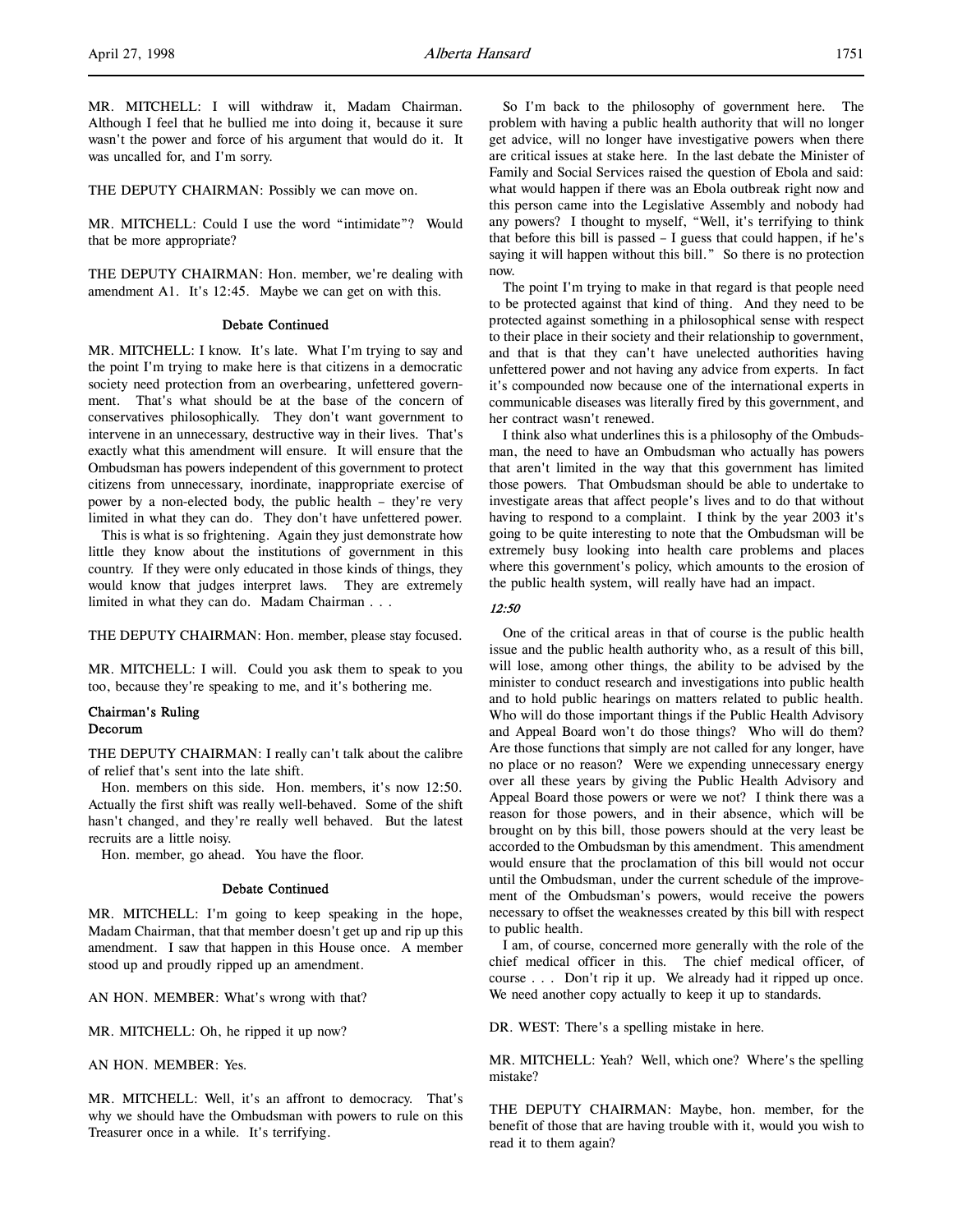MR. MITCHELL: I would read it; thank you. Gary Dickson to move that Bill 38 be amended in section 5 by adding the following after proposed section 3:  $3.1 \ldots$ 

MRS. McCLELLAN: Is that slowing down for emphasis?

MR. MITCHELL: I'm getting tired. That's proposed, p-r-o-p-os-e-d.

3.1 Section 3 shall come into force January 31, 2003, or the proclamation date of amendments to the Ombudsman Act which expand the jurisdiction of the Ombudsman . . .

DR. WEST: No, you missed it. There's no "s."

MR. MITCHELL: There is no "s" in expand.

DR. WEST: No, it's "expands."

MR. MITCHELL: In this "expand" there's no "s." You're right.

DR. WEST: "Which expand." That sounds good.

MR. MITCHELL: Well, I would like to read an "s" into this amendment.

MS LEIBOVICI: Will you vote in favour?

MR. MITCHELL: That gives us a chance for a further amendment, actually. We're happy to talk about that. Thanks for pointing that out. We'll talk about it.

. . . expand the jurisdiction of the Ombudsman to investigate and report on matters within the legislated mandate of the Regional Health Authorities, whichever shall first occur.

So what this says, Minister of Community Development, is that either this will come into force on January 31, 2003, or . . .

MRS. McCLELLAN: Well, I like "legislated" better than "dislocated," which is what I thought it said.

MR. MITCHELL: Did you? Well, it's not. There's no "g" in "dislocated."

MRS. McCLELLAN: Well, I didn't think there was a "d" in "legislated."

MR. MITCHELL: It's nice to know we're mutually confused.

MR. DAY: Well, it's quite an admission while you are taking up time here in the Legislature.

MR. MITCHELL: Yeah, we are.

THE DEPUTY CHAIRMAN: The chair is wondering if there is a full moon tonight or exactly what. Can we get back to the debate on . . .

MR. MITCHELL: He is quite touchy, but he did rip up an amendment, and it's not the first time he did that.

MR. DAY: Point of order, Madam Chairman.

THE DEPUTY CHAIRMAN: Yes, hon. Provincial Treasurer.

### Point of Order Allegations against Members

MR. DAY: Twenty-three (i) under allegations. I didn't rip up any amendment. Not that that would be some great affront to democracy if I had, but I didn't. The member has just stood in his place and admitted that he's confused, that he doesn't know what he's talking about, but he's taking up legislative time. I think that's quite an admission.

MR. MITCHELL: Madam Chairman, would that be like the Minister of Justice bringing in Bill 26 with the notwithstanding clause and then saying, "I'm sorry; I'm confused," having spent thousands of dollars of legislative money, thousands of dollars of Legislature and other money to bring in a bill which clearly he was confused about? Would that be like the Treasurer on the one hand giving us information about certain loans like Millar Western but not revealing information about other loans? Would that be that he's confused? Would it be that he rips up an amendment and then says he doesn't rip up an amendment? Would that be that he's confused, Madam Chairman? Let's talk about confused.

MR. DAY: Point of order, Madam Chairman.

THE DEPUTY CHAIRMAN: I'm still dealing with the original point of order, Provincial Treasurer.

I do believe that I am not going to make a ruling at all. I think maybe this has something to do with the lateness of the hour. I do believe, hon. member, you have mentioned several times about this amendment and somebody ripping it up. I do believe in your 12 years in the House, I'm sure you've seen amendments ripped up before. I don't think at 1 o'clock on April 28 that . . .

MR. MITCHELL: Twice. This guy here.

MR. DAY: You're lying. Don't lie, Grant. [interjections]

MR. MITCHELL: Madam Chairman, that's got to stop.

THE DEPUTY CHAIRMAN: Order. I would like to call the committee to order. I would like to see some relevance here. Hon. Member for Edmonton-McClung, if you brought forward a . . .

MR. MITCHELL: Madam Chairman, I would like to have "lie" withdrawn. I think that's uncalled for. It's unparliamentary, and he said it. You'd better fix this up.

THE DEPUTY CHAIRMAN: Hon. Provincial Treasurer, it is unparliamentary. Can we please get back to the task at hand. May I remind all hon. members that all of this is in an official transcript of Hansard. I would ask you to think about the decorum in this Assembly and the respect for tradition. Please. Now, would you withdraw it, and let's move on?

MR. DAY: Madam Chairman, I will withdraw the word "lie," but he has perpetrated a falsehood. I have twice corrected him and said I did not rip up an amendment. Not that it would have bothered me to do it, but I did not. He goes on repeating things which aren't true. Does he have no moral conscience at all? Was his time at Principal so searing of his conscience that he can no longer speak the truth? What is his problem?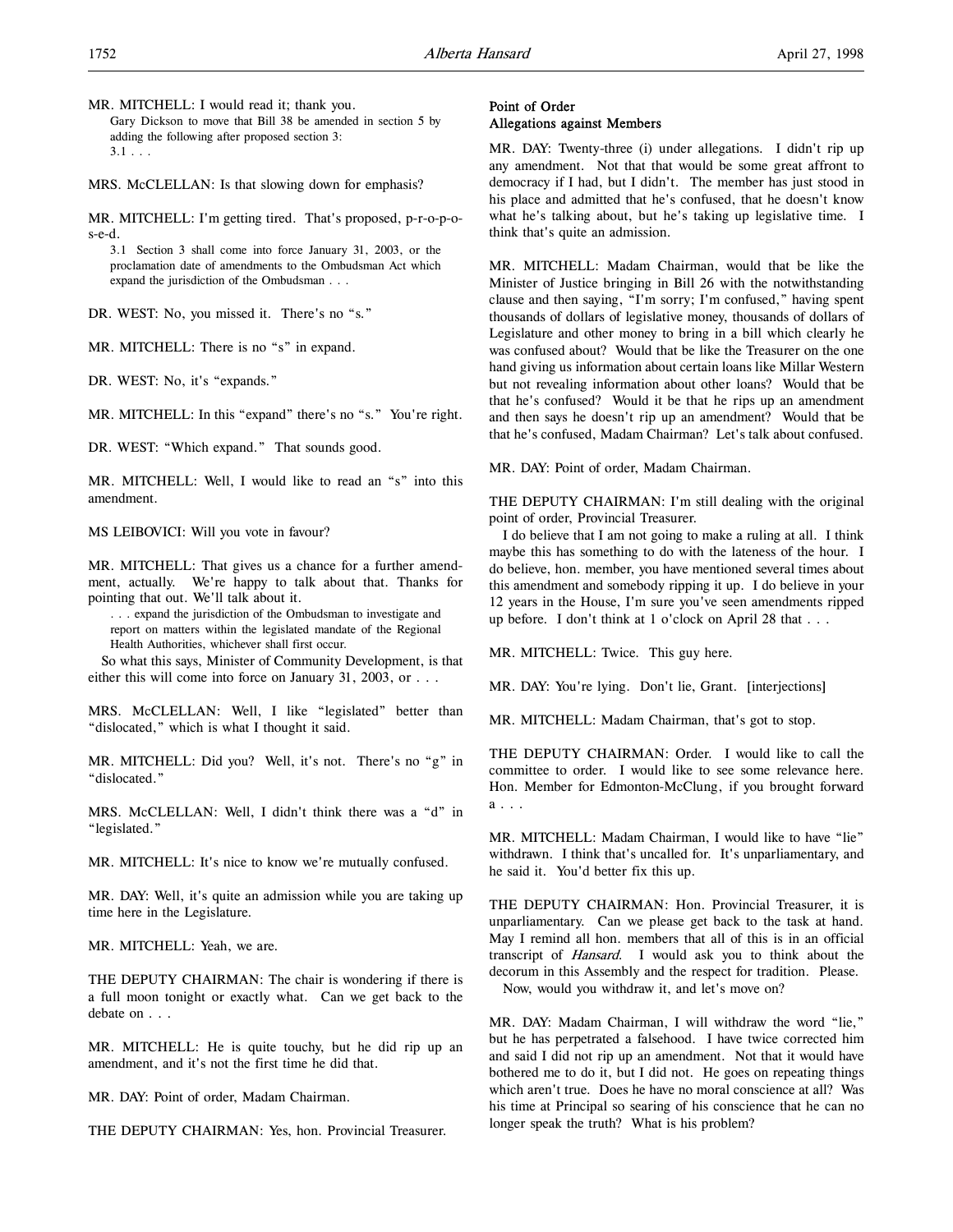THE DEPUTY CHAIRMAN: We will acknowledge that there has been an apology made. We will carry on. We will not make any more reference to this piece of paper.

MR. DAY: There was no apology. There was no apology, Madam Chairman. I withdrew the word "lie." I replaced it with "perpetrating a falsehood," and he's not man enough to stand up and say, sorry, I was wrong.

THE DEPUTY CHAIRMAN: All right. It's been duly noted that it has been withdrawn.

Go ahead, Edmonton-McClung.

MR. MITCHELL: Madam Chairman, I'm going to let it pass, but I think . . .

MR. DAY: Is he a man or is he not?

MR. MITCHELL: Now I think you have to deal with this. I really do. I think that's very uncalled for.

THE DEPUTY CHAIRMAN: Hon. members, it is 1 o'clock in the morning. There are a few tempers, and people have been sitting here for several hours. I have acknowledged that that will be deleted. The hon. member said he will not pursue it. Can we not carry on?

We have before us an amendment. Let's deal with the amendment, and let's move on. I'd just as soon there not be any more reference made to tearing up the amendment or whatever. Let's just deal with the amendment. You read it into *Hansard*. Let's proceed.

MR. MITCHELL: I just want to believe that there are 90 copies of this amendment still intact.

Madam Chairperson, this kind of display is exactly why we need this amendment, because we have people who . . .

THE ACTING CHAIRMAN: The chair is going to call a 10 minute recess, and it will be duly noted in Hansard. Now, I'm asking us to get back to the seriousness of this Legislature, this Assembly, and this committee. It is 1 o'clock. I'm speaking to the whole committee. It's a 10-minute recess.

[The committee adjourned from 1 a.m. to 1:10 a.m.]

THE DEPUTY CHAIRMAN: Okay. The hon. Member for Edmonton-McClung has the floor. You have three minutes remaining.

MR. MITCHELL: I'm going to enjoy those three minutes.

#### Debate Continued

MR. MITCHELL: Thank you, Madam Chairman. I appreciate you taking steps to deheat the debate. I am very concerned, and I find it a great irony that a Conservative government that says it believes in less government brings in a piece of legislation like this that actually gives rampant authority, almost autocratic authority to unelected officials. It would be bad enough that they were elected. Being unelected makes for a government that clearly disregards the democratic process. That's why we need this Ombudsman amendment. [interjections] I'm not allowed to laugh? Is that unparliamentary? If it is, I'll stop. You know me. If it is, I'll even apologize to the Treasurer for laughing.

MR. HAVELOCK: I liked it more when you two were yelling at each other.

MR. MITCHELL: That was uncalled for.

The whole point of the Ombudsman is to create a bridge to a more democratic process and to ensure that the citizen who feels wronged by a government has a chance to appeal that issue to an independent authority, an authority that doesn't report simply to the government but reports to the Legislative Assembly as a whole. That is a tremendously powerful mechanism in the parliamentary process which allows for a safety valve. It is the entire process of safety valves that are woven into the parliamentary process that has made it so successful.

At this time in the development of the democratic process in Alberta I believe very strongly that we simply have to strengthen this bill by strengthening the Public Health Advisory and Appeal Board mechanism with a supplementary authority, the Ombudsman, who will not be able to fulfill all of the roles of the current board which are being dismissed by this legislation but will at least be able to after the fact recommend where mistakes were made, where process and structural, where decision-making mistakes were made, in a way that just might lead to better policy in the future.

This has a philosophical implication about the role of government. It has an implication about the intervention of government in people's lives. It has the implication as to how we would . . . [Mr. Mitchell's speaking time expired] Thank you. I feel kind of cut off by that.

THE DEPUTY CHAIRMAN: The hon. Government House Leader.

MR. HAVELOCK: Thank you. It gives me great, great pleasure to adjourn debate on Bill 38.

THE DEPUTY CHAIRMAN: Having heard the motion by the hon. Government House Leader, are you agreed?

SOME HON. MEMBERS: Agreed.

THE DEPUTY CHAIRMAN: Opposed?

SOME HON. MEMBERS: No.

THE DEPUTY CHAIRMAN: Carried. The hon. Government House Leader.

MR. HAVELOCK: Thank you, Madam Chairman. I move that we rise and report progress.

[Motion carried]

[Mr. Shariff in the chair]

MRS. GORDON: Mr. Speaker, the Committee of the Whole has had under consideration certain bills. The committee reports progress on the following: bills 38 and 40. I wish to table copies of all amendments considered by the Committee of the Whole on this date for the official records of the Assembly.

THE ACTING SPEAKER: Does the Assembly concur in the report?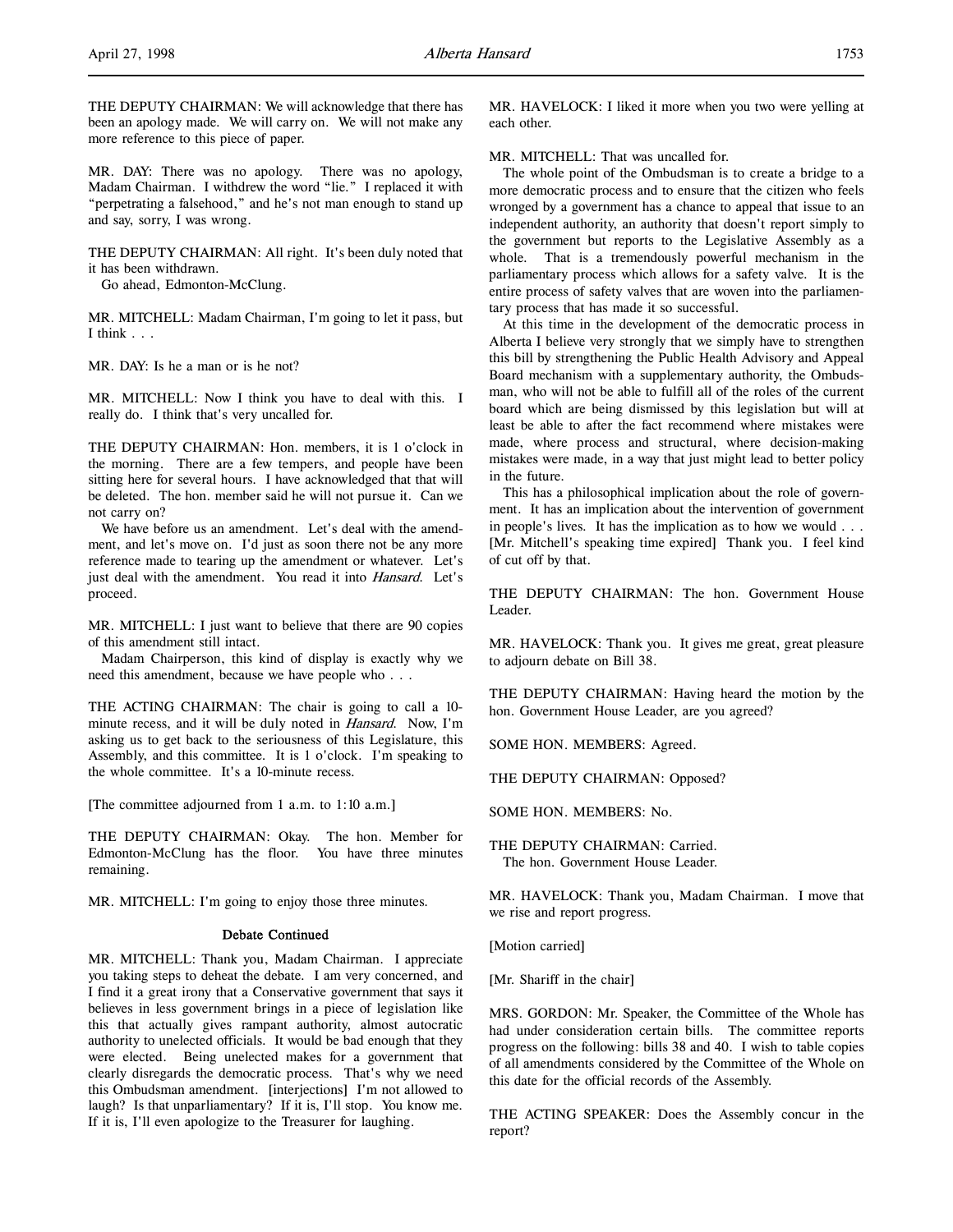HON. MEMBERS: Agreed.

THE ACTING SPEAKER: Opposed? So ordered.

# head: Government Bills and Orders head: Third Reading

# Bill 36

### Credit Union Amendment Act, 1998

THE ACTING SPEAKER: The hon. Member for Medicine Hat.

MR. RENNER: Thank you, Mr. Speaker. I'm pleased to move third reading of Bill 36, the Credit Union Amendment Act.

Mr. Speaker, this bill received support from all members at both second reading and committee stage. I believe that I adequately answered the questions of the opposition during committee, and I look forward to the support of all members at this third reading stage.

THE ACTING SPEAKER: The hon. Member for Edmonton-Mill Creek.

MR. ZWOZDESKY: Thank you, Mr. Speaker. This is our last look at Bill 36 before it gets passed into law. It is a bill that we have expressed a number of concerns about in a few areas during the second stage of debate, second reading, and also during the stage known as Committee of the Whole. That having been said, we as a caucus are pleased that this bill does have the objective of creating a more level playing field for the credit unions across this province. It puts them on a par with other banking institutions and allows them to have increased business powers and also to offer ancillary services, which we feel are important to the banking community as a whole, not just to credit unions but in this case specifically to credit unions. It does give them that greater flexibility to perform services that will keep them competitive.

There were a few additional concerns that were expressed with respect to areas of powers that were not granted, were not addressed in this bill. I think Hansard would bear out the record on what those concerns specifically are.

Mr. Speaker, there are probably a number of issues that could be repeated and re-emphasized, but suffice it to say that they are all in *Hansard*, and at this stage we're pleased to see this legislation move along. It may not be totally perfect, but it seems to be good enough to accomplish most of the objectives that the credit unions themselves want.

So with that, I'm going to close off debate on Bill 36 from our side. Thank you.

[Motion carried; Bill 36 read a third time]

### 1:20 Bill 39 Financial Administration Amendment Act, 1998

MR. DAY: Mr. Speaker, I move Bill 39 for third reading.

THE ACTING SPEAKER: The hon. Member for Edmonton-Mill Creek.

MR. ZWOZDESKY: Thank you. I'm being prompted to go the full 20, and this would be easily enough done.

Once again, Mr. Speaker, the concerns that we had, including

some suggestions for amendments, have been presented, discussed and debated and unfortunately not accepted. But the thrust of the bill, which serves to extend the life span of a number of provincial agencies, is certainly in concurrence with what we find necessary to move the course of government along. That having been said, we are still concerned with the large number of ministerial advisory committees which do exist that are not accounted for in this legislation, that do not appear here under some of the sunset clauses. In other instances, we noted a number of committees or provincial agencies, boards, foundations, what have you, that were unfortunately curtailed that we might otherwise have liked not to have seen curtailed. But the government has seen in its wisdom the necessity to curtail their actions, so we'll have to abide by their decision and hope that history doesn't prove them wrong and woeful for having done so.

That having been said, Mr. Speaker, we are going to conclude debate from our side and would ask anybody who's following Hansard at third reading to simply refer to the many comments, the many suggestions and observations that were made during second reading of Bill 39 as well as during the committee stage of Bill 39, where the suggested amendments were presented.

Thank you.

[Motion carried; Bill 39 read a third time]

### Bill 41 Agriculture Statutes (Livestock Identification) Amendment Act, 1998

THE ACTING SPEAKER: The hon. Government House Leader.

MR. HAVELOCK: Thank you, Mr. Speaker. It gives me pleasure to move on behalf of the minister of agriculture third reading of Bill 41, the Agriculture Statutes (Livestock Identification) Amendment Act, 1998.

THE ACTING SPEAKER: The hon. Member for Lethbridge-East.

DR. NICOL: Thank you, Mr. Speaker. I'd just like to congratulate the government on putting together a bill here that's going to help the livestock industry move into the next century in terms of keeping track of animals, making sure that the product quality gets to the consumer the best that it can.

As I look across the floor tonight, Mr. Speaker, I see a bunch of the members wearing name tags over there, and I was wondering if this is the start of the identification. When they're that interested in applying it, I think we should all vote for it and get this bill on the record for them.

Thank you, Mr. Speaker.

THE ACTING SPEAKER: The hon. Member for Spruce Grove-Sturgeon-St. Albert.

MRS. SOETAERT: Thank you, Mr. Speaker. You know, I was going to let my hon. colleague from Lethbridge-East close the debate, but since I was the one who started the debate on this side – and of course Edmonton-Gold Bar may want to join in, because we want to hear the end of the salsa commercial. But aside from that, the hon. Member for Wainwright encouraged me to speak this one last time to this agriculture bill.

I've spoken to many people in the industry, and most are welcoming it. Some were a little surprised, hadn't been informed